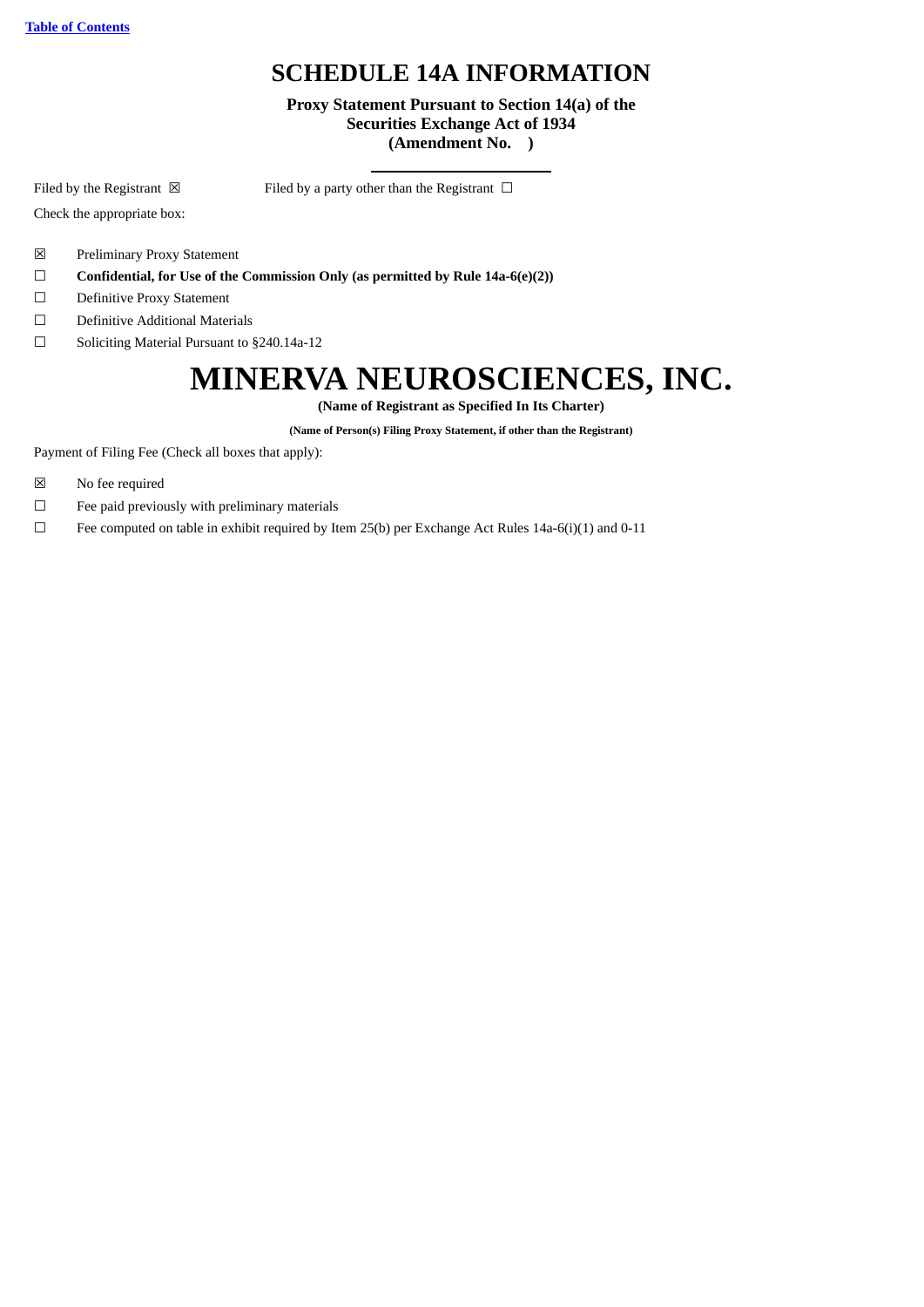#### **MINERVA NEUROSCIENCES, INC. 1601 Trapelo Road Suite 286 Waltham, MA 02451**

#### **NOTICE OF ANNUAL MEETING OF STOCKHOLDERS**

#### **To Be Held on June 10, 2022**

Dear Stockholder:

You are cordially invited to attend the 2022 Annual Meeting of Stockholders of Minerva Neurosciences, Inc., a Delaware corporation, referred to hereafter as the "Company," "we," "us," or "Minerva." The Annual Meeting will be held on Friday, June 10, 2022 at 8:00 a.m. Eastern time. In light of public health concerns regarding the ongoing COVID-19 pandemic, to protect the health and safety of our stockholders and employees and to facilitate stockholder participation in the Annual Meeting, the Annual Meeting will be held through a live webcast at *www.virtualshareholdermeeting.com/NERV2022*. Stockholders attending the Annual Meeting virtually will be afforded the same rights and opportunities to participate as they would at an in-person meeting. We encourage you to attend online and participate.

The Annual Meeting will be held for the following purposes:

- **1.** To elect the Board of Directors' nominees, Jeryl Hilleman, Fouzia Laghrissi-Thode and Remy Luthringer, to the Board of Directors to hold office until the 2025 Annual Meeting of Stockholders.
- **2.** To approve an amendment to the Company's Amended and Restated Certificate of Incorporation to effect a reverse stock split of our common stock at a ratio in the range of 1-for-4 and 1-for-10, with such ratio to be determined in the discretion of the Board of Directors.
- **3.** To approve, on an advisory basis, the compensation of the Company's named executive officers, as disclosed in this proxy statement.
- **4.** To ratify the selection by the Audit Committee of the Board of Directors of Deloitte & Touche LLP as the independent registered public accounting firm of the Company for its fiscal year ending December 31, 2022.
- **5.** To approve the authorization to adjourn the Annual Meeting, if necessary, to solicit additional proxies if there are not sufficient votes in favor of Proposal 2.
- **6.** To conduct any other business properly brought before the meeting.

These items of business are more fully described in the proxy statement accompanying this Notice.

You will be able to attend the Annual Meeting online, submit your questions during the Annual Meeting and vote your shares electronically during the meeting by visiting *www.proxyvote.com* and entering the 16-digit control number included in your Notice of Internet Availability, voting instruction form, or in the instructions that you received via email. Please refer to the additional logistical details and recommendations in the accompanying proxy statement. **Because the** Annual Meeting is being held electronically, you will not be able to attend the Annual Meeting in person.

The record date for the Annual Meeting is April 11, 2022. Only stockholders of record at the close of business on that date may vote at the Annual Meeting or any adjournment or postponement thereof. A list of stockholders entitled to vote at the Annual Meeting will be available for examination during the Annual Meeting at *www.virtualshareholdermeeting.com/NERV2022*.

By Order of the Board of Directors

Frederick Ahlholm SVP, Chief Financial Officer and Secretary Waltham, Massachusetts April , 2022

> You are cordially invited to attend the Annual Meeting online. Whether or not you expect to attend the Annual Meeting, please complete, date, sign and return the proxy mailed to you, or vote over the telephone or the internet as instructed in these materials, as promptly as possible in order to ensure your representation at the Annual Meeting. Even if you have voted by proxy, you may still vote online if you attend the Annual Meeting. Please note, however, that if your shares are held of record by a broker, bank or other nominee and you wish to vote at **the Annual Meeting, you must obtain a proxy issued in your name from that record holder.**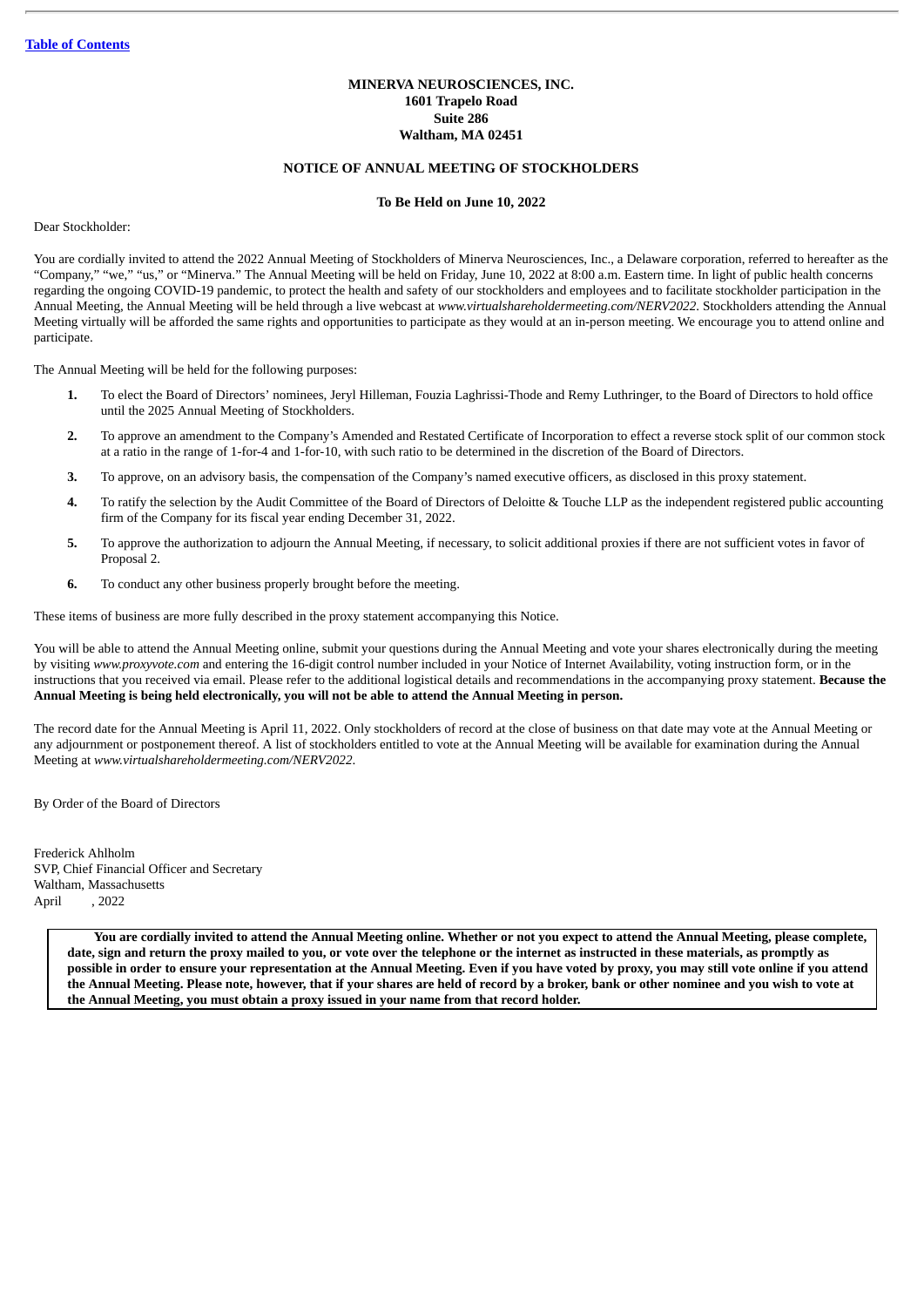$\overline{a}$ 

### **TABLE OF CONTENTS**

<span id="page-2-0"></span>

|                                                                                       | Page         |
|---------------------------------------------------------------------------------------|--------------|
| QUESTIONS AND ANSWERS ABOUT THESE PROXY MATERIALS AND VOTING                          | $\mathbf{1}$ |
| PROPOSAL 1 ELECTION OF DIRECTORS                                                      | 8            |
| INFORMATION REGARDING THE BOARD AND CORPORATE GOVERNANCE                              | 11           |
| Independence of the Board                                                             | 11           |
| <b>Board Leadership Structure</b>                                                     | 11           |
| Role of the Board in Risk Oversight                                                   | 12           |
| <b>Prohibitions on Hedging, Pledging and Speculative Transactions</b>                 | 12           |
| <b>Meetings of the Board</b>                                                          | 13           |
| <b>Information Regarding Committees of the Board</b>                                  | 13           |
| <b>Audit Committee</b>                                                                | 13           |
| <b>Compensation Committee</b>                                                         | 14           |
| <b>Nominating and Corporate Governance Committee</b>                                  | 16           |
| <b>Stockholder Communications with the Board</b>                                      | 17           |
| <b>Code of Ethics</b>                                                                 | 18           |
| PROPOSAL 2 APPROVAL OF AMENDMENT TO THE COMPANY'S AMENDED AND RESTATED CERTIFICATE OF |              |
| <b>INCORPORATION TO EFFECT A REVERSE STOCK SPLIT OF THE COMPANY'S COMMON STOCK</b>    | 19           |
| PROPOSAL 3 ADVISORY VOTE ON EXECUTIVE COMPENSATION                                    | 26           |
| PROPOSAL 4 RATIFICATION OF SELECTION OF INDEPENDENT REGISTERED PUBLIC ACCOUNTING FIRM | 27           |
| PROPOSAL 5 AUTHORIZATION TO ADJOURN THE ANNUAL MEETING                                | 29           |
| <b>EXECUTIVE OFFICERS</b>                                                             | 30           |
| SECURITY OWNERSHIP OF CERTAIN BENEFICIAL OWNERS AND MANAGEMENT                        | 31           |
| <b>EXECUTIVE AND DIRECTOR COMPENSATION</b>                                            | 34           |
| <b>Summary Compensation Table</b>                                                     | 34           |
| <b>Outstanding Equity Awards at Fiscal Year End</b>                                   | 35           |
| <b>Arrangements with Our Named Executive Officers</b>                                 | 35           |
| <b>DIRECTOR COMPENSATION</b>                                                          | 41           |
| TRANSACTIONS WITH RELATED PERSONS RELATED PERSON TRANSACTIONS POLICY AND PROCEDURES   | 43           |
| <b>Certain Relationships and Related Person Transactions</b>                          | 43           |
| <b>EQUITY COMPENSATION PLAN INFORMATION</b>                                           | 46           |
| <b>HOUSEHOLDING OF PROXY MATERIALS</b>                                                | 46           |
| <b>OTHER MATTERS</b>                                                                  | 47           |
|                                                                                       |              |

i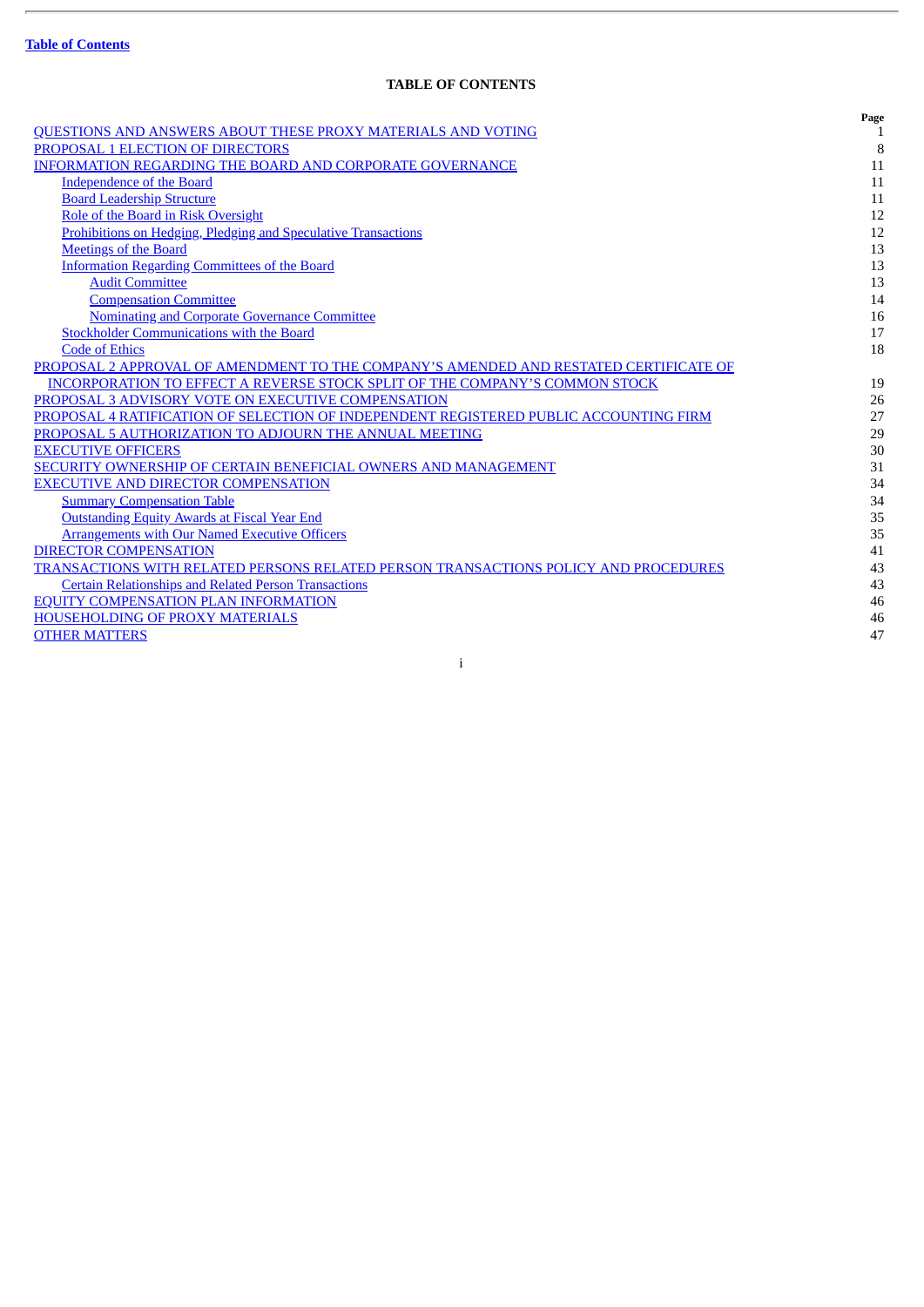#### **MINERVA NEUROSCIENCES, INC. 1601 Trapelo Road Suite 286 Waltham, MA 02451**

#### **PROXY STATEMENT FOR THE 2022 ANNUAL MEETING OF STOCKHOLDERS**

#### **To Be Held on June 10, 2022**

#### **QUESTIONS AND ANSWERS ABOUT THESE PROXY MATERIALS AND VOTING**

#### <span id="page-3-0"></span>**Why did I receive a notice regarding the availability of proxy materials on the Internet?**

Pursuant to rules adopted by the Securities and Exchange Commission, or the SEC, we have elected to provide access to our proxy materials over the Internet. Accordingly, we have sent you a Notice of Internet Availability of Proxy Materials, or the Notice, because the Board of Directors of the Company, or the Board, is soliciting your proxy to vote at the 2022 Annual Meeting of Stockholders, or the Annual Meeting, including at any adjournments or postponements of the Annual Meeting. The Notice contains instructions about how to access our proxy materials online and vote online. All stockholders will have the ability to access the proxy materials on the website referred to in the Notice or request to receive a printed set of the proxy materials. Instructions on how to access the proxy materials over the internet or to request a printed copy may be found in the Notice.

We intend to mail the Notice on or about April 25, 2022 to all stockholders of record entitled to vote at the Annual Meeting.

#### **Why are you holding a virtual Annual Meeting?**

As part of our effort to maintain a safe and healthy environment for our directors, members of management and stockholders who wish to attend the Annual Meeting, in light of the ongoing COVID-19 pandemic, we believe that hosting a virtual meeting is in the best interest of the Company and its stockholders and enables increased stockholder attendance and participation because stockholders can participate from any location around the world. Stockholders will have the same rights and opportunities to participate as they would have at an in-person meeting.

#### **Will I receive any other proxy materials by mail?**

We may send you a proxy card, along with a second Notice, on or after May 5, 2022.

#### **How do I attend the Annual Meeting?**

You cannot attend the Annual Meeting physically. You can attend the annual meeting by visiting *www.virtualshareholdermeeting.com/NERV2022*, where you will be able to listen to the Annual Meeting live, submit questions and vote online.

The meeting will be held on Friday, June 10, 2022 at 8:00 a.m. Eastern time. We encourage you to access the Annual Meeting 15 minutes prior to the start time to allow time for online check-in. We have worked to offer the same participation opportunities as would be provided at an in-person meeting while further enhancing the online experience available to all stockholders regardless of their location. However, please be aware that you must bear any costs associated with your internet access, such as usage charges from internet access providers and telephone companies. If you experience technical difficulties during the Annual Meeting, you should call the technical support phone number provided when you log in to the Annual Meeting.

In order to enter the Annual Meeting virtually, you will need the unique 16-digit control number, which is included in the Notice or on your proxy card if you are a stockholder of record of the shares, or included with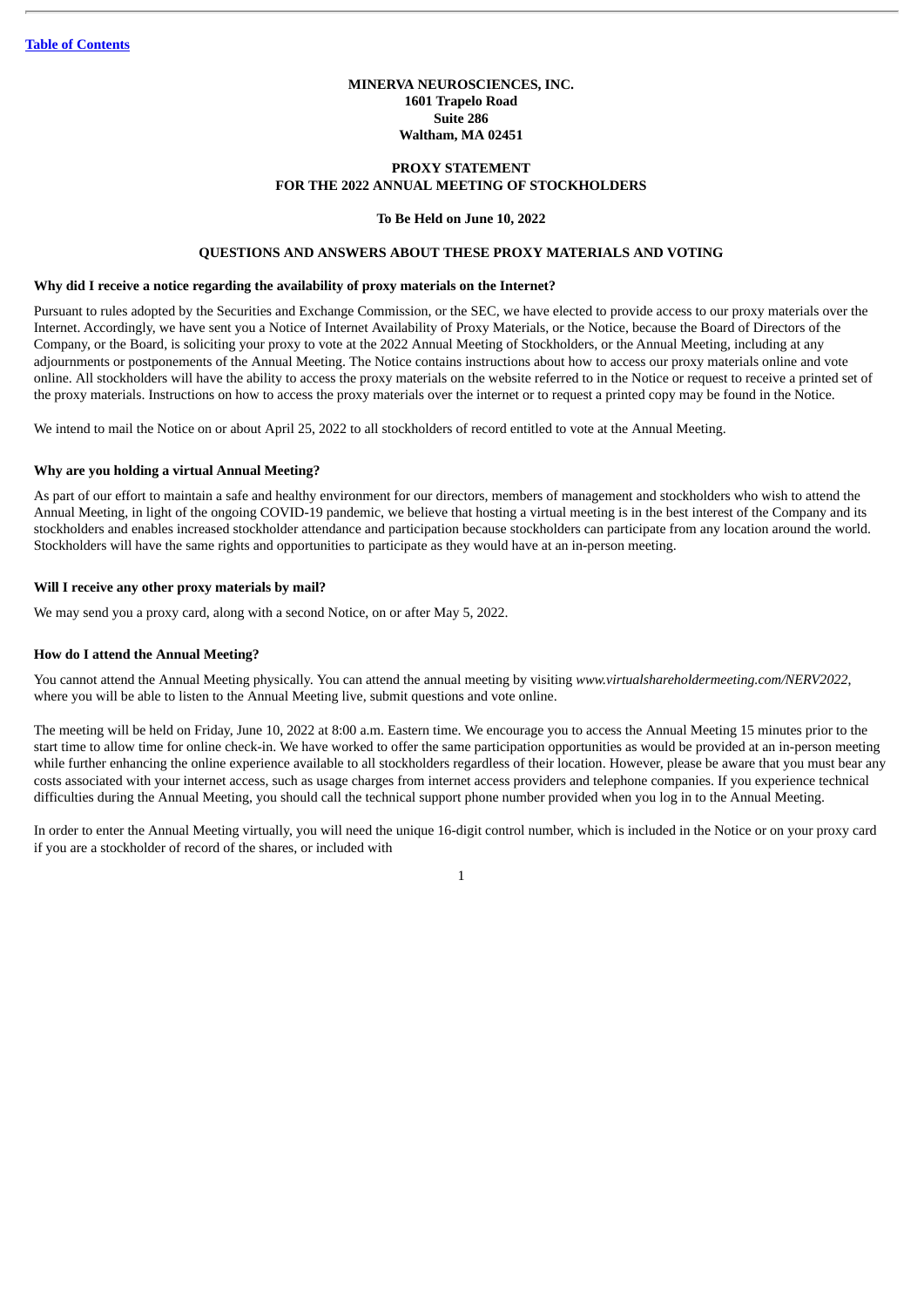your voting instruction card and voting instructions received from your broker, bank, trustee, or nominee if you are the beneficial owner of the shares held in "street name."

#### **What if I cannot virtually attend the Annual Meeting?**

You may vote your shares electronically before the meeting by internet, by proxy or by telephone as described below. You do not need to access the Annual Meeting audio-only webcast to vote if you submitted your vote via proxy, by internet or by telephone in advance of the Annual Meeting.

#### **Who can vote at the Annual Meeting?**

Only stockholders of record at the close of business on April 11, 2022 will be entitled to vote at the Annual Meeting. On this record date, there were 42,721,566 shares of common stock outstanding and entitled to vote. A list of stockholders entitled to vote at the Annual Meeting will be available for examination during the Annual Meeting at *www.virtualshareholdermeeting.com/NERV2022*. In addition, information on how to obtain access to the stockholder list will be available during the ten days preceding the meeting at http://ir.minervaneurosciences.com.

#### *Stockholder of Record: Shares Registered in Your Name*

If on April 11, 2022, your shares were registered directly in your name with our transfer agent, Computershare Trust Company, N.A., then you are a stockholder of record. As a stockholder of record, you may vote at the Annual Meeting virtually or vote by proxy prior to the Annual Meeting. Whether or not you plan to attend the Annual Meeting, we urge you to vote by proxy electronically through the Internet, over the telephone or by completing and returning a printed proxy card that you may request or that we may elect to deliver at a later time to ensure your vote is counted.

#### *Beneficial Owner: Shares Registered in the Name of a Broker or Bank*

If on April 11, 2022, your shares were held, not in your name, but rather in an account at a brokerage firm, bank, dealer or other similar organization, then you are the beneficial owner of shares held in "street name" and the Notice is being forwarded to you by that organization. The organization holding your account is considered to be the stockholder of record for purposes of voting at the Annual Meeting. As a beneficial owner, you have the right to direct your broker, bank or other agent regarding how to vote the shares in your account. You are also invited to virtually attend the Annual Meeting via the following link: *www.virtualshareholdermeeting.com/NERV2022*. However, because you are not the stockholder of record, you may not vote your shares virtually at the meeting via the link unless you request and obtain a valid proxy from your broker, bank or other agent.

#### **What am I voting on?**

There are five matters scheduled for a vote:

- Election of three (3) directors to hold office until the 2025 Annual Meeting of Stockholders (Proposal 1);
- Approval of an amendment to the Company's Amended and Restated Certificate of Incorporation to effect a reverse stock split, as disclosed in this proxy statement (Proposal 2);
- Advisory approval of the compensation of the Company's named executive officers, as disclosed in this proxy statement in accordance with SEC rules (Proposal 3);
- Ratification of the selection by the Audit Committee of the Board of Deloitte & Touche LLP as the independent registered public accounting firm of the Company for its fiscal year ending December 31, 2022 (Proposal 4); and
- Approval of the authorization to adjourn the Annual Meeting, if necessary, to solicit additional proxies if there are not sufficient votes in favor of Proposal 2 (Proposal 5).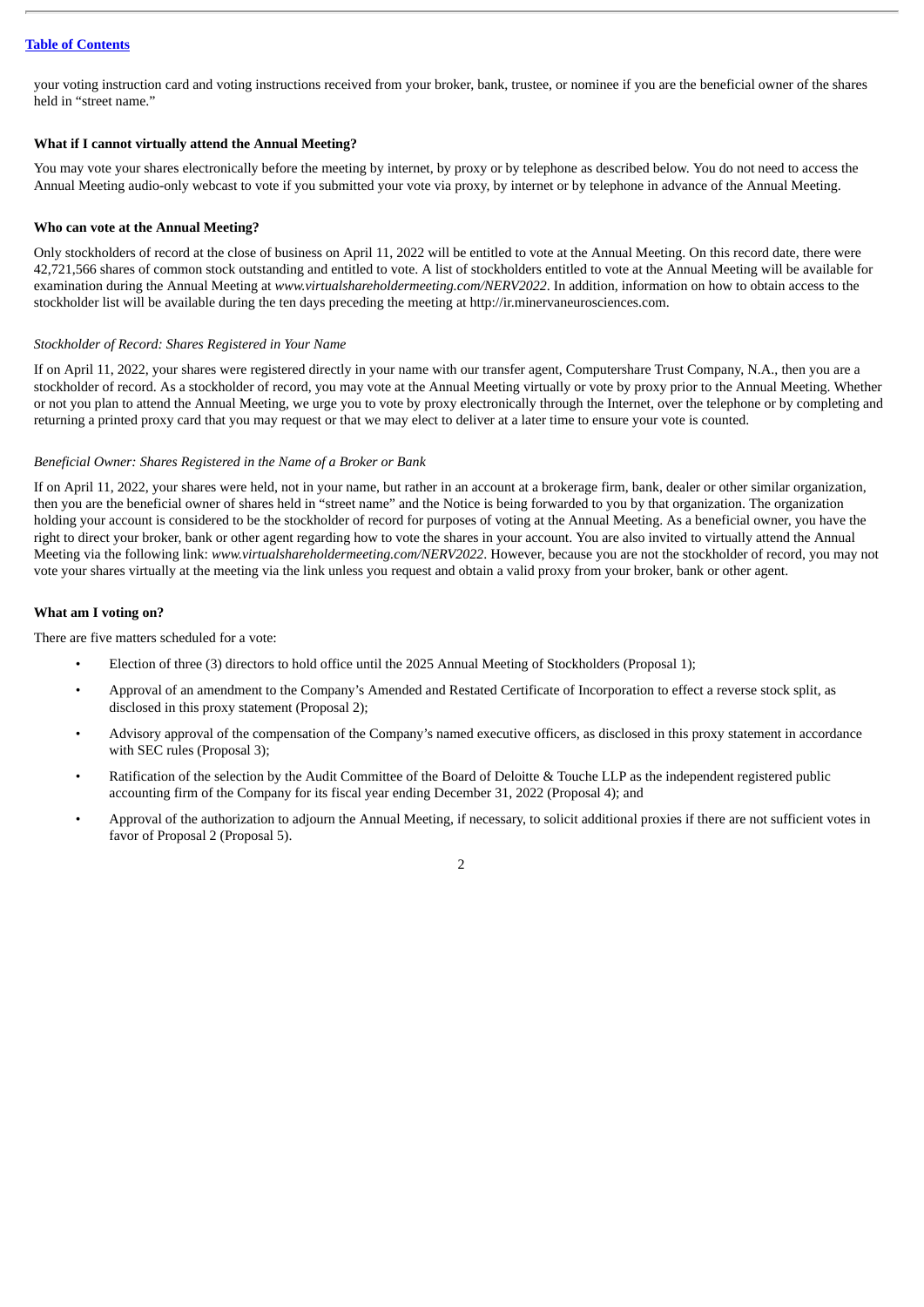#### **What if another matter is properly brought before the Annual Meeting?**

The Board knows of no other matters that will be presented for consideration at the Annual Meeting. If any other matters are properly brought before the meeting, it is the intention of the persons named in the accompanying proxy to vote on those matters in accordance with their best judgment.

#### **How do I vote?**

With respect to Proposal 1, you may either vote "FOR" all the nominees to the Board or you may "WITHHOLD" your vote for any nominee you specify. For all other matters, you may vote "FOR" or "AGAINST" or abstain from voting.

The procedures for voting are as follows:

#### *Stockholder of Record: Shares Registered in Your Name*

If you are a stockholder of record, you may vote by virtually attending the Annual Meeting (by visiting

www.virtualshareholdermeeting.com/NERV2022), vote by proxy over the telephone, vote by proxy over the Internet, or vote by proxy using a proxy card that you may request or that we may elect to deliver at a later time. Whether or not you plan to virtually attend the Annual Meeting, we urge you to vote by proxy to ensure your vote is counted. You may still virtually attend the Annual Meeting and vote even if you have already voted by proxy.

- To vote through the Internet before the Annual Meeting, go to *www.proxyvote.com* to complete an electronic proxy card. You will be asked to provide the 16-digit control number from the Notice. Your Internet vote must be received by 11:59 p.m., Eastern time, on June 9, 2022 to be counted.
- To vote your shares electronically at the Annual Meeting, you will need to visit www.virtualshareholdermeeting.com/NERV2022 during the Annual Meeting while the polls are open and follow the instructions provided. You will be asked to provide the control number from the Notice and follow the instructions.
- To vote over the telephone from a location in the United States, dial toll-free 1-800-690-6903 using a touch-tone phone and follow the recorded instructions. You will be asked to provide the control number from the Notice. Your telephone vote must be received by 11:59 p.m., Eastern time, on June 9, 2022 to be counted.
- To vote by using a printed proxy card that may be delivered to you, simply complete, sign and date the proxy card and return it promptly in the envelope provided. If you return your signed proxy card to us before the Annual Meeting, we will vote your shares as you direct.

#### *Beneficial Owner: Shares Registered in the Name of Broker or Bank*

If you are a beneficial owner of shares registered in the name of your broker, bank, or other agent, you should have received a Notice containing voting instructions from that organization rather than from the Company. Simply follow the voting instructions in such Notice to ensure that your vote is counted. To vote by virtually attending the Annual Meeting, you must obtain a valid proxy from your broker, bank or other agent. Follow the instructions from your broker, bank or other agent included with these proxy materials, or contact that organization to request a proxy form.

We provide Internet proxy voting to allow you to vote your shares online, with procedures designed to ensure the authenticity and correctness of your proxy vote instructions. However, please be aware that you must bear any costs associated with your Internet **access, such as usage charges from internet access providers and telephone companies.**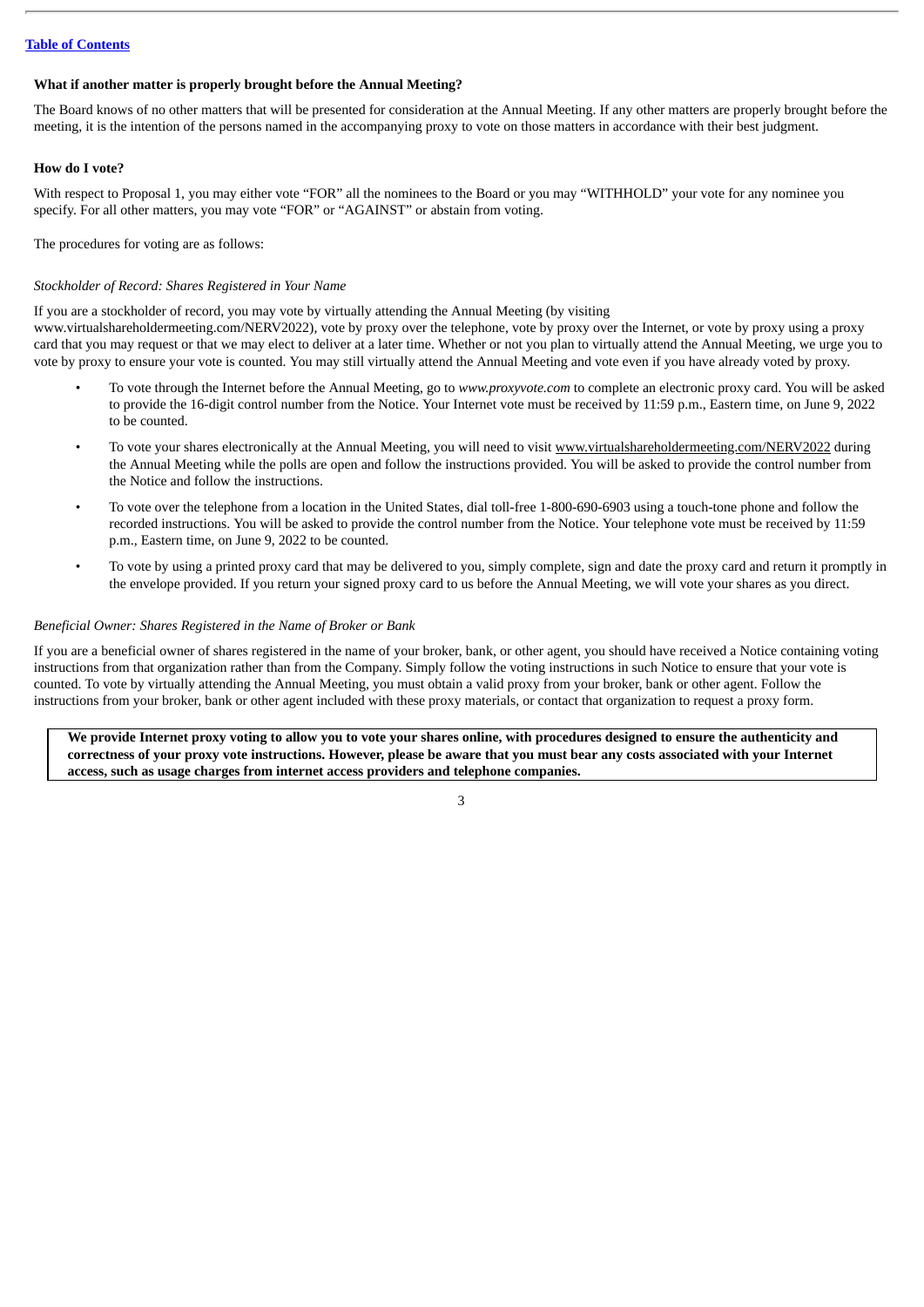#### **How many votes do I have?**

On each matter to be voted upon, you have one vote for each share of common stock you own as of April 11, 2022.

#### **What happens if I do not vote?**

#### *Stockholder of Record: Shares Registered in Your Name*

If you are a stockholder of record and do not vote by completing and returning a proxy card or voting over the Internet, by telephone or by virtually attending the Annual Meeting, your shares will not be voted.

#### *Beneficial Owner: Shares Registered in the Name of Broker or Bank*

If you are a beneficial owner and do not instruct your broker, bank or other agent how to vote your shares, the question of whether your broker, bank or other agent may still be able to vote your shares depends on whether the particular proposal is a "routine" matter. Under the rules of the New York Stock Exchange ("NYSE"), brokers, banks and other agents, including those voting on behalf of beneficial owners of Nasdaq-listed companies, can use their discretion to vote "uninstructed" shares with respect to matters that are considered to be "routine," but not with respect to "non-routine" matters. Under the rules and interpretations of the NYSE, "non-routine" matters are matters that may substantially affect the rights or privileges of stockholders, such as mergers, stockholder proposals, elections of directors (even if not contested), executive compensation (including any advisory stockholder votes on executive compensation and on the frequency of stockholder votes on executive compensation), and certain corporate governance proposals, even if management-supported.

The election of directors (Proposal 1) and the approval, on an advisory basis, of the compensation of the Company's named executive officers (Proposal 3) are considered "non-routine." Your broker, bank or other agent may not vote your shares on Proposal 1 or Proposal 3 without your instructions. In addition, it is possible that brokers will not have discretionary voting authority with respect to the approval of an amendment to the Company's Amended and Restated Certificate of Incorporation to effect a reverse stock split of its common stock at a ratio in the range of 1-for-4 and 1-for-10, inclusive, with such ratio to be determined in the discretion of the Board of Directors (Proposal 2), in which case, if you do not instruct your broker how to vote with respect to Proposal 2, your broker may not vote with respect to that proposal. *Accordingly, if you own shares through a nominee, such as* a broker or bank, please be sure to instruct your nominee how to vote to ensure that your vote is counted on all of the proposals.

The ratification of the appointment of Deloitte & Touche LLP as the Company's independent registered public accounting firm (Proposal 4) and the approval of the authorization to adjourn the Annual Meeting, if necessary, to solicit additional proxies if there are not sufficient votes in favor of Proposal 2 (Proposal 5) are each considered a "routine" matter, and your broker, bank or other agent may vote your shares on these proposals even in the absence of your instruction.

#### **What if I return a proxy card or otherwise vote but do not make specific choices?**

If you return a signed and dated proxy card or otherwise vote without marking voting selections, your shares will be voted, as applicable, "FOR" the election of the nominees to the Board, "FOR" approval of an amendment to the Company's Amended and Restated Certificate of Incorporate to effect a reverse stock split, "FOR" advisory approval of the compensation of the Company's named executive officers, and "FOR" the ratification of Deloitte & Touche LLP as our independent registered public accounting firm for the fiscal year ending December 31, 2022. If any other matter is properly presented at the Annual Meeting, your proxyholder (designated company officers) will vote your shares using his or her best judgment.

#### **Who is paying for this proxy solicitation?**

We will pay for the entire cost of soliciting proxies. In addition to these proxy materials, our directors and employees may also solicit proxies in person, by telephone, or by other means of communication. Directors and

 $\overline{A}$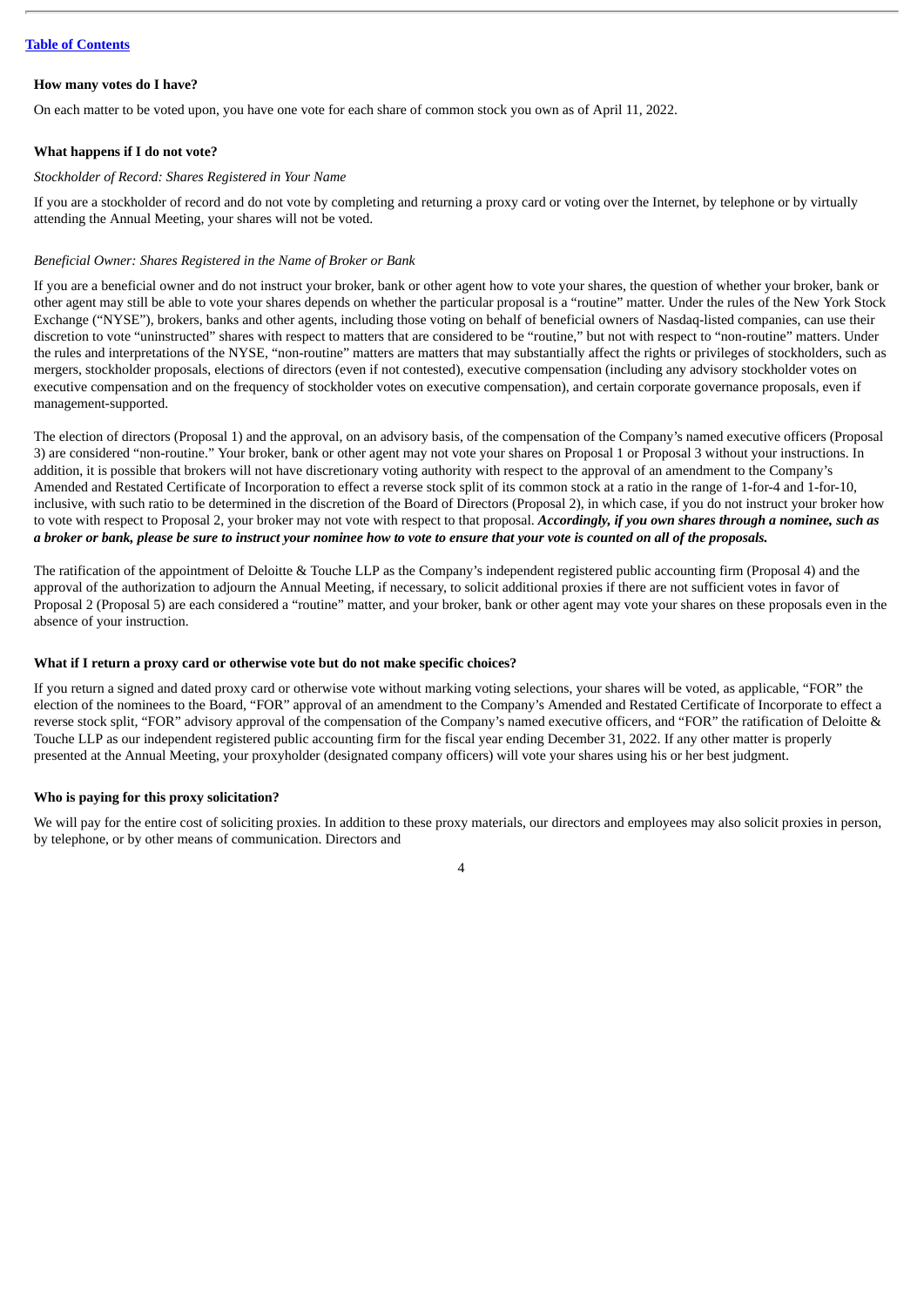employees will not be paid any additional compensation for soliciting proxies. We may also reimburse brokerage firms, banks and other agents for the cost of forwarding proxy materials to beneficial owners.

#### **What does it mean if I receive more than one Notice?**

If you receive more than one Notice, your shares may be registered in more than one name or in different accounts. Please follow the voting instructions on each Notice to ensure that all of your shares are voted.

#### **Can I change my vote after submitting my proxy?**

#### *Stockholder of Record: Shares Registered in Your Name*

Yes. You can revoke your proxy at any time before the final vote at the Annual Meeting. If you are the record holder of your shares, you may revoke your proxy in any one of the following ways:

- You may submit another properly completed proxy card with a later date (which automatically revokes the earlier proxy);
- You may grant a subsequent proxy through the Internet or by telephone. Your Internet or telephone vote must be received by 11:59 p.m. Eastern time on June 9, 2022 to be counted;
- You may send a timely written notice that you are revoking your proxy to the Company's Secretary at Minerva Neurosciences, Inc., 1601 Trapelo Road, Suite 286, Waltham, MA 02451; or
- You may virtually attend the Annual Meeting and vote by visiting *www.virtualshareholdermeeting.com/NERV2022*. Simply attending the virtual meeting will not, by itself, revoke your proxy.

Your most current proxy card or telephone or Internet proxy is the one that is counted.

#### *Beneficial Owner: Shares Registered in the Name of Broker or Bank*

If your shares are held by a broker, bank or other agent, you should follow the instructions provided by your broker, bank or other agent.

#### **When are stockholder proposals and director nominations due for next year's annual meeting?**

To be considered for inclusion in next year's proxy materials, your proposal must be submitted in writing by December , 2022, to the Company's Corporate Secretary at Minerva Neurosciences, Inc., 1601 Trapelo Road, Suite 286, Waltham, MA 02451, and you must comply with all applicable requirements of Rule 14a-8 promulgated under the Securities Exchange Act of 1934, as amended, or the Exchange Act; provided, however, that if our 2022 Annual Meeting of Stockholders is held before May 11, 2023 or after July 10, 2023, then the deadline is a reasonable amount of time prior to the date we begin to print and mail our proxy materials for the 2023 Annual Meeting of Stockholders.

Pursuant to our Bylaws, if you wish to bring a proposal before the stockholders or nominate a director at the 2023 Annual Meeting of Stockholders, but you are not requesting that your proposal or nomination be included in next year's proxy materials, you must notify our Corporate Secretary, in writing, not later than the close of business on March 12, 2023 nor earlier than the close of business on February 10, 2023; provided, however, if our 2023 Annual Meeting of Stockholders is not held between May 11, 2023 and July 10, 2023, to be timely, notice by the stockholder must be received not earlier than the 15th day following the day on which public announcement of the date of the 2023 Annual Meeting of Stockholders is first made. You are also advised to review our Bylaws, which contain additional requirements about advance notice of stockholder proposals and director nominations.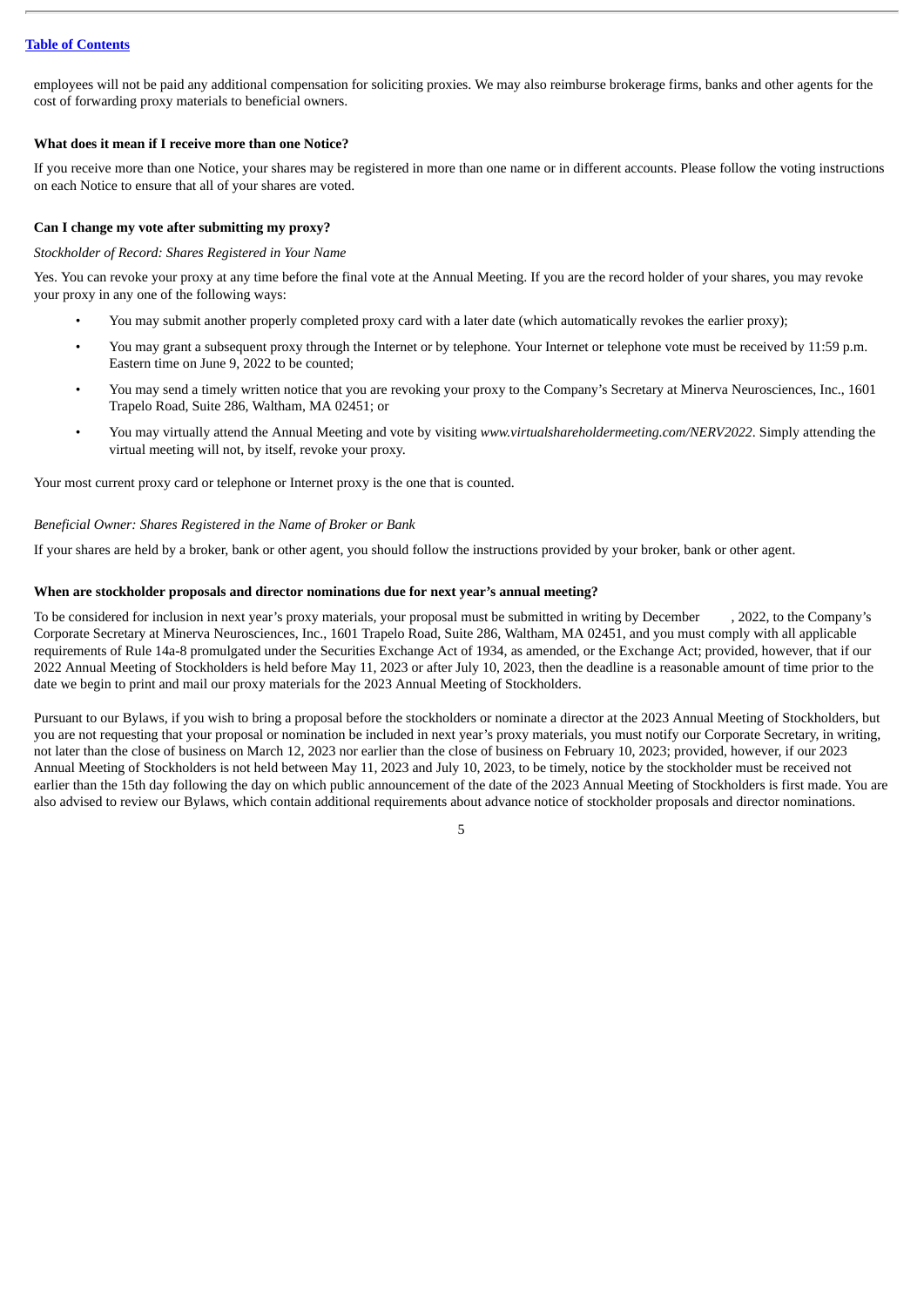#### **How are votes counted?**

Votes will be counted by the inspector of election appointed for the Annual Meeting, who will separately count, for the proposal to elect directors (Proposal 1), votes "For," "Withhold," and broker non-votes; and, with respect to the other proposals, votes "For" and "Against," abstentions and, if applicable, broker non-votes. Abstentions will be counted towards the vote total for each of Proposals 2, 3, 4 and 5 and will have the same effect as "Against" votes. Broker non-votes on Proposals 1 and 3 will have no effect and will not be counted towards the vote total for any of those proposals. With respect to Proposal 2, broker non-votes will have the same effect as "Against" votes.

#### **What are "broker non-votes"?**

As discussed above, when a beneficial owner of shares held in "street name" does not give instructions to the broker, bank or nominee holding the shares as to how to vote on matters deemed to be "non-routine," the broker, bank or nominee cannot vote the shares. These unvoted shares are counted as "broker non-votes." Proposals 1 and 3 are considered to be "non-routine" and we therefore expect broker non-votes to exist in connection with those proposals.

#### **How many votes are needed to approve each proposal?**

The following table summarizes the minimum vote needed to approve each proposal and the effect of abstentions and broker non-votes.

| <b>Proposal Description</b>                                                                                                                                                                                                                                             | <b>Vote Required for Approval</b>                                                                                                                                       | <b>Effect of Abstentions</b> | <b>Effect of Broker</b><br><b>Non-Votes</b><br>No effect |  |
|-------------------------------------------------------------------------------------------------------------------------------------------------------------------------------------------------------------------------------------------------------------------------|-------------------------------------------------------------------------------------------------------------------------------------------------------------------------|------------------------------|----------------------------------------------------------|--|
| <b>Election of Directors</b>                                                                                                                                                                                                                                            | Nominees receiving the most "For" votes;<br>withheld votes will have no effect                                                                                          | Not applicable               |                                                          |  |
| Approval of an amendment to certificate of<br>incorporation to effect a reverse stock split of<br>common stock at a ratio in the range of 1-for-4<br>and 1-for-10, inclusive, with such ratio to be<br>determined in the discretion of the Board of<br><b>Directors</b> | "For" votes from the holders of a majority of<br>the outstanding shares entitled to vote on the<br>matter                                                               | Against                      | Against                                                  |  |
| Advisory approval of the compensation of the<br>Company's named executive officers                                                                                                                                                                                      | "For" votes from the holders of a majority of<br>shares present in person or virtually, as<br>applicable, or represented by proxy and<br>entitled to vote on the matter | Against                      | No effect                                                |  |
| Ratification of the selection of Deloitte &<br>Touche LLP as the Company's independent<br>registered public accounting firm                                                                                                                                             | "For" votes from the holders of a majority of<br>shares present in person or virtually, as<br>applicable, or represented by proxy and<br>entitled to vote on the matter | Against                      | <b>Not</b><br>appliedbe(1)                               |  |
|                                                                                                                                                                                                                                                                         |                                                                                                                                                                         |                              |                                                          |  |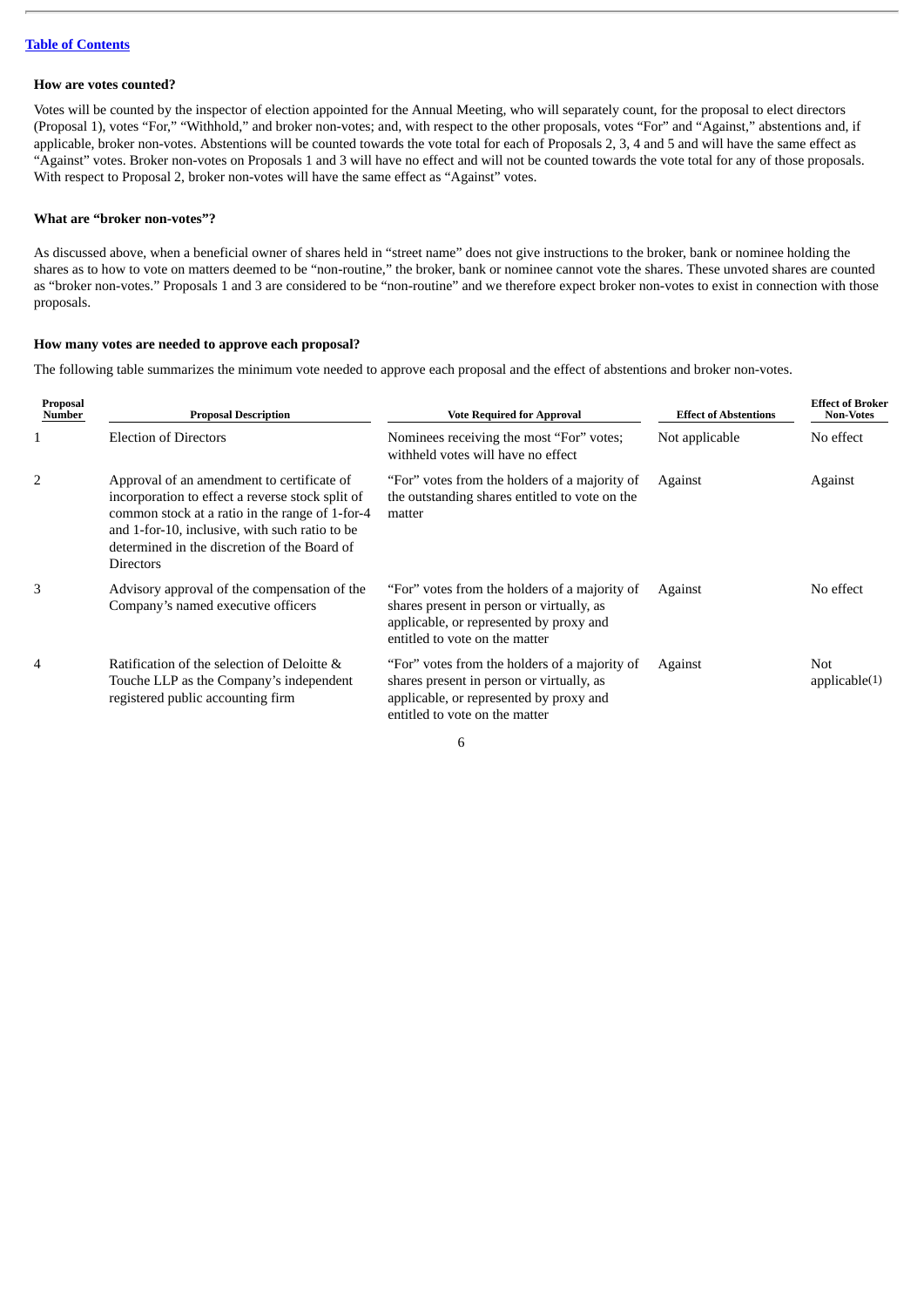| Proposal<br>Number | <b>Proposal Description</b>                                                              | <b>Vote Required for Approval</b>                                                           | <b>Effect of Abstentions</b> | <b>Effect of Broker</b><br><b>Non-Votes</b> |
|--------------------|------------------------------------------------------------------------------------------|---------------------------------------------------------------------------------------------|------------------------------|---------------------------------------------|
| 5                  | Approval of the authorization to adjourn the<br>Annual Meeting, if necessary, to solicit | "For" votes from the holders of a majority"<br>of shares present in person or virtually, as | Against                      | Not applicable $(1)$                        |
|                    | additional proxies if there are not sufficient                                           | applicable, or represented by proxy and                                                     |                              |                                             |
|                    | votes in favor of Proposal 2.                                                            | entitled to vote on the matter                                                              |                              |                                             |

(1) This proposal is considered to be a "routine" matter under NYSE rules. Accordingly, if you hold your shares in street name and do not provide voting instructions to your broker, bank or other agent that holds your shares, your broker, bank or other agent has discretionary authority under NYSE rules to vote your shares on this proposal.

#### **What is the quorum requirement?**

A quorum of stockholders is necessary to hold a valid meeting. A quorum will be present if stockholders holding at least a majority of the outstanding shares entitled to vote are present at the Annual Meeting or represented by proxy. On the record date, there were 42,721,566 shares outstanding and entitled to vote. Thus, the holders of 21,360,784 shares must be present or represented by proxy at the Annual Meeting to have a quorum.

Your shares will be counted towards the quorum only if you submit a valid proxy (or one is submitted on your behalf by your broker, bank or other nominee) or if you virtually attend the Annual Meeting at *www.virtualshareholdermeeting.com/NERV2022*. Abstentions and broker non-votes will be counted towards the quorum requirement. If there is no quorum, the holders of a majority of shares present at the Annual Meeting or represented by proxy may adjourn the Annual Meeting to another date.

#### **How can I find out the results of the voting at the Annual Meeting?**

Preliminary voting results will be announced at the Annual Meeting. In addition, final voting results will be published in a current report on Form 8-K that we expect to file within four business days after the Annual Meeting. If final voting results are not available to us in time to file a Form 8-K within four business days after the Annual Meeting, we intend to file a Form 8-K to publish preliminary results and, within four business days after the final results are known to us, file an additional Form 8-K to publish the final results.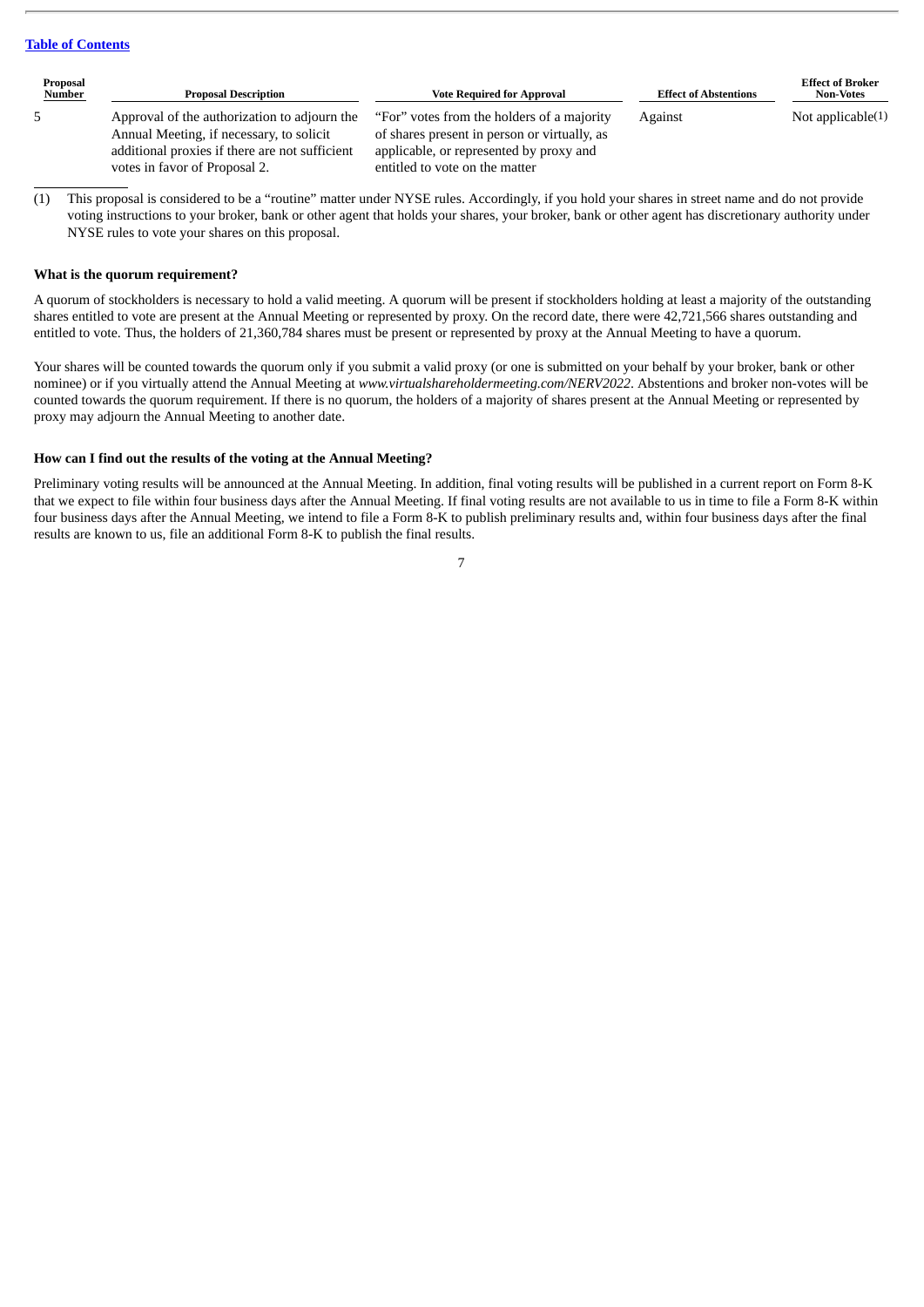#### **PROPOSAL 1 ELECTION OF DIRECTORS**

<span id="page-10-0"></span>Our Board is divided into three classes. Each class consists, as nearly as possible, of one-third of the total number of directors, and each class has a three-year term. Vacancies on the Board may be filled by persons elected by a majority of the remaining directors. A director elected by the Board to fill a vacancy in a class, including vacancies created by an increase in the number of directors, shall serve for the remainder of the full term of that class and until the director's successor is duly elected and qualified. If, at the time of filling any vacancy, the directors then in office constitute less than a majority of the whole Board, upon application of any stockholder(s) holding at least ten percent of the total number of the shares at the time outstanding having the right to vote for such directors, the Delaware Court of Chancery may order an election be held to fill such vacancies or to replace the directors chosen by the directors then in office.

The Board presently has seven members. There are three directors in the class whose term of office expires on the date of the Annual Meeting. Each of the three nominees listed below is currently a director of the Company. If elected at the Annual Meeting, each of these nominees would serve until the 2025 annual meeting and until his or her successor has been duly elected and qualified, or, if sooner, until the director's death, resignation or removal. It is the Company's policy to encourage directors and nominees for director to attend the Annual Meeting. All of our directors, except one, serving at the time of our 2021 Annual Meeting of Stockholders attended that meeting either by teleconference or in person.

#### **Required Vote**

Directors are elected by a plurality of the votes of the holders of shares present or represented by proxy and entitled to vote on the election of directors. Accordingly, the three nominees receiving the highest number of affirmative votes will be elected. Shares represented by executed proxies will be voted, if the authority to do so is not withheld, for the election of the three nominees named below. If any nominee becomes unavailable for election as a result of an unexpected occurrence, shares that would have been voted for that nominee will instead be voted for the election of a substitute nominee proposed by the Board. Each nominee has agreed to serve if elected. The Company's management has no reason to believe that any nominee will be unable to serve.

The following is a brief biography of each nominee for re-election and each director whose term will continue after the Annual Meeting:

#### **NOMINEES FOR ELECTION FOR A THREE-YEAR TERM EXPIRING AT THE 2025 ANNUAL MEETING**

*Jeryl Hilleman*, age 64, has served on our Board since July 2018. Ms. Hilleman brings extensive experience in life sciences and served as a public company CFO for close to 20 years. Most recently, from June 2014 to November 2019, Ms. Hilleman served as the Chief Financial Officer of Intersect ENT, Inc., a commercial drug delivery company focusing on patients with ear, nose and throat conditions. Prior to Intersect ENT, Ms. Hilleman served as Chief Financial Officer of other public healthcare companies including Ocera Therapeutics, Inc. (subsequently acquired by Mallinckrodt plc), a biopharmaceutical company, Amyris, Inc., a renewable products company, and Symyx Technologies (subsequently acquired by Accelrys, Inc.), a life sciences automation company. Ms. Hilleman has served as a member of the board of directors and chair of the audit committee of NovoCure, Limited since July, 2018, of SI-Bone since December 2019 and of Talis Biomedical since March, 2021. Previously, Ms. Hilleman served as a member of the board of directors and chair of the audit committee of Xenoport, Inc., a publicly-held biopharmaceutical company, from 2005 until it was acquired in 2016. Ms. Hilleman received a B.A. in History from Brown University and an M.B.A. from the Wharton School at the University of Pennsylvania. Our Board believes that Ms. Hilleman's extensive experience in the pharmaceutical industry and as a chief financial officer qualifies her to serve on our Board.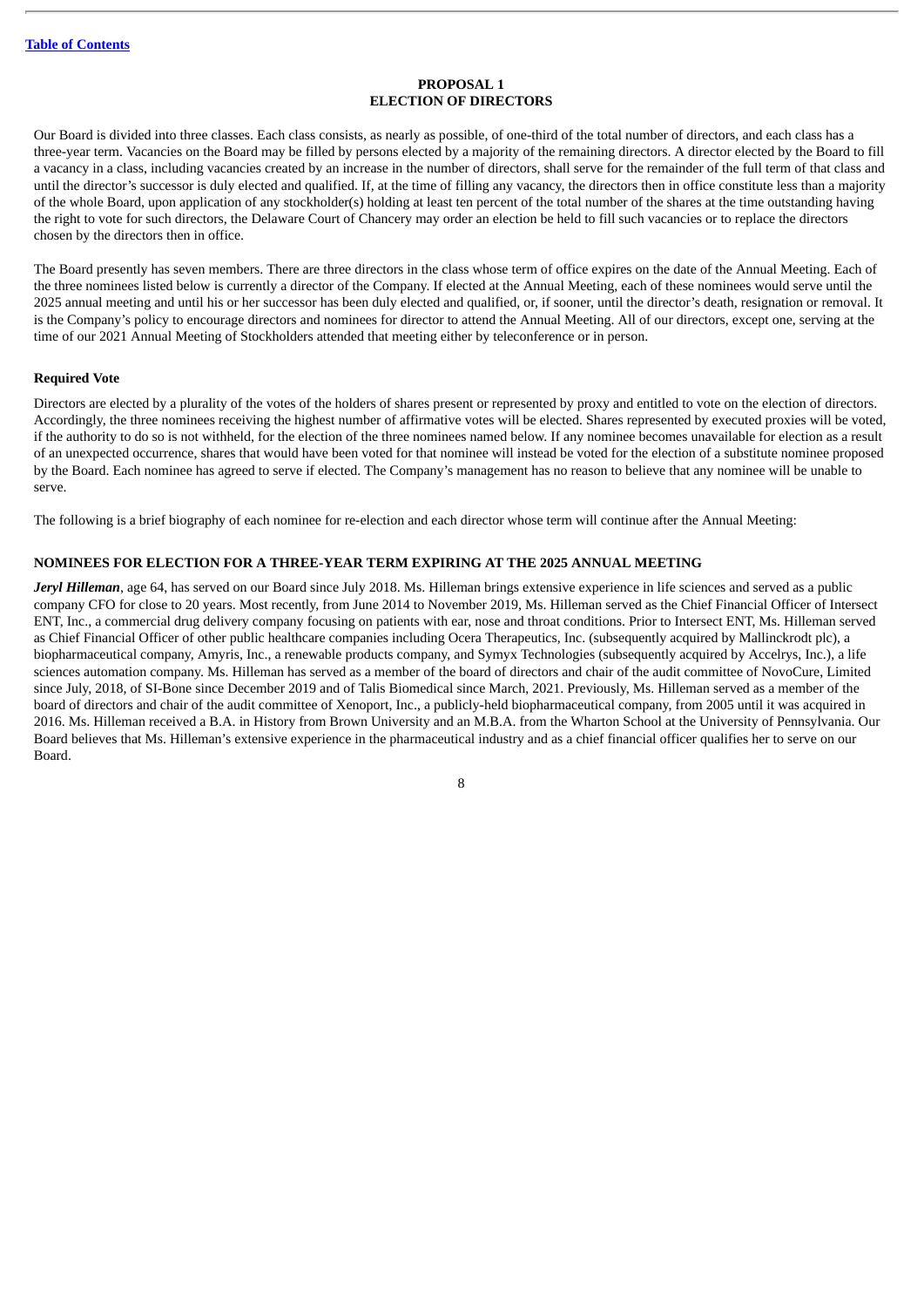*Dr. Fouzia Laghrissi-Thode,* age 59, has served on our Board since May 2015. Dr. Laghrissi-Thode has held positions of leadership at AstraZeneca, Roche and Novartis in a broad range of therapeutic areas, including central nervous system, cardiovascular, metabolic disease and genito-urinary health. She is currently Chief Executive Officer and a member of the board of directors of DalCor Pharmaceuticals. Prior to joining DalCor, Dr. Laghrissi-Thode served as U.S. Vice President for the renal-cardio therapy area at AstraZeneca, Head of the South San Francisco site, and the chief executive officer of ZS Pharma, Inc. She was formerly vice president of the global cardiovascular and metabolism therapy area at AstraZeneca. Dr. Laghrissi-Thode holds an M.D. from the University of Tours School of Medicine in France, is board certified in psychiatry and was an adjunct professor of psychiatry at the University of Pittsburgh. Our Board believes that Dr. Laghrissi-Thode's extensive experience in the pharmaceutical industry and field of psychiatry qualifies her to serve on our Board.

*Dr. Remy Luthringer,* age 61, has provided services to us since July 2010, first as a consultant and then as an employee beginning in May 2014. Dr. Luthringer was named our President and Chief Executive Officer in November 2014, and served as President until December 2017. He has served on our Board since November 2014. Dr. Luthringer previously served as an advisor to Medicxi Ventures, formerly Index Ventures Life Sciences, and before that served as an advisor to Index Ventures and as Chief Medical Officer to Index Life VI, a biotechnology fund raised by Index Ventures. Dr. Luthringer also serves on the board of directors of a number of private companies. He received his Ph.D. in Pharmacology and Neurosciences from University Louis Pasteur (France). Our Board believes that Dr. Luthringer should serve on our Board due to his extensive knowledge of our business as well as his corporate vision and operational knowledge, which provide strategic guidance to our Board.

 $\alpha$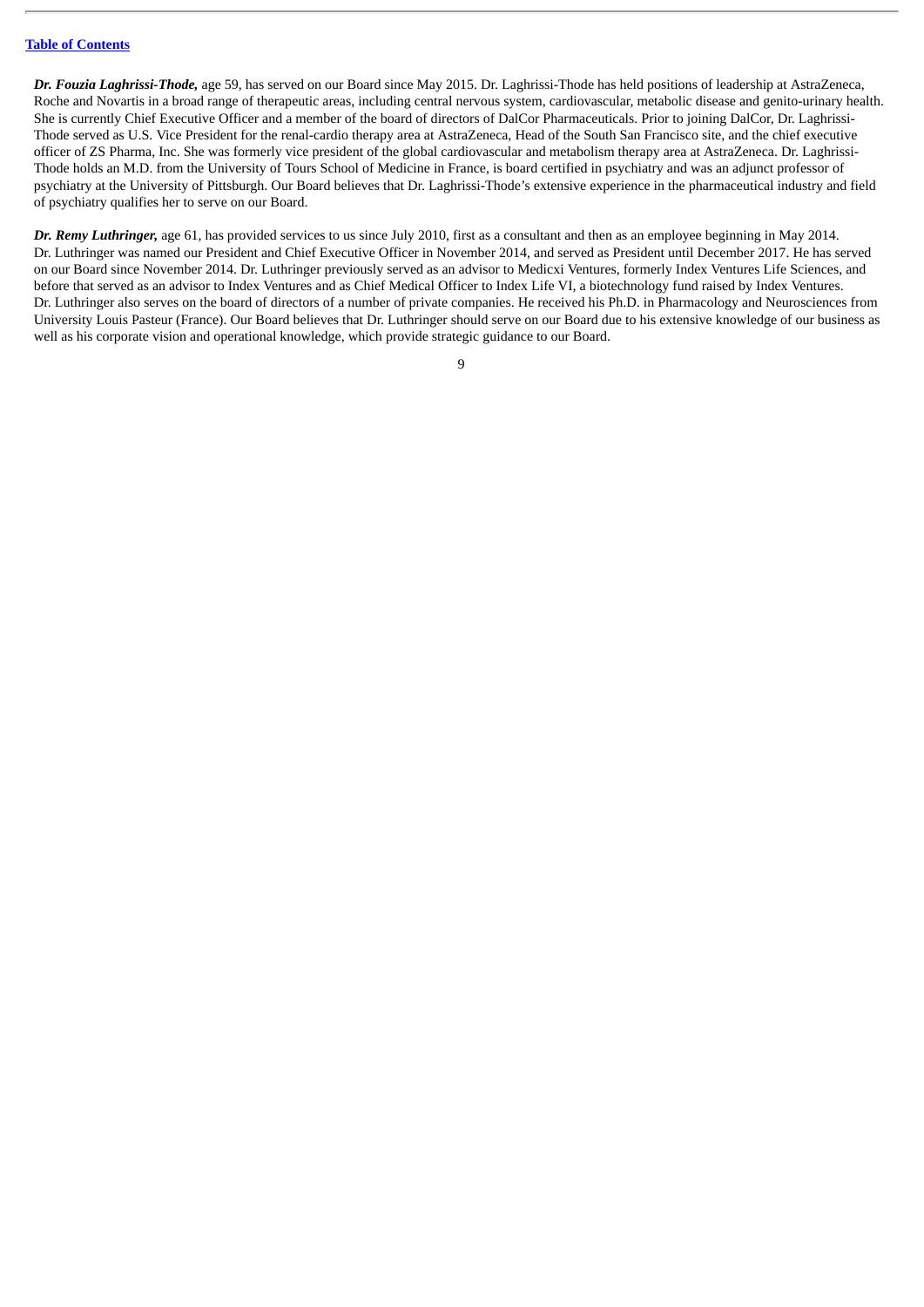#### **THE BOARD RECOMMENDS A VOTE IN FAVOR OF EACH NAMED NOMINEE.**

#### **DIRECTORS CONTINUING IN OFFICE UNTIL THE 2023 ANNUAL MEETING**

*Dr. David Kupfer,* age 81, has served on our Board since he was elected by the Board in November 2015. Dr. Kupfer is Distinguished Professor Emeritus of Psychiatry at the University of Pittsburgh School of Medicine, where he chaired that department for 26 years. He also chaired the American Psychiatric Association Task Force for the development of the Fifth Edition of the Diagnostic and Statistical Manual of Mental Disorders, or DSM-5, which defines the criteria for the diagnosis and classification of mental disorders. Dr. Kupfer received his M.D. from Yale University in 1965. Our Board believes that Dr. Kupfer's extensive experience in the field of psychiatry qualifies him to serve on our Board.

*Jan van Heek,* age 72, has served on our Board since July 2014. Since 2009, Mr. van Heek has been a Principal and Partner at BioPoint Group, a business development consulting company, where he advises biotechnology and other healthcare companies in commercial strategy development, financing, and business development. He is also currently a board member of Amarin Corporation, a publicly traded biopharmaceutical company. He received an M.B.A. from St. Gallen University in Switzerland and an executive degree from Stanford Business School. Our Board believes that Mr. van Heek's experience in the biotechnology industry and his executive experience, specifically his experience in executive officer positions at other companies in the biotechnology industry, as well as his service on other boards of directors, qualifies him to serve as a member of our Board.

#### **DIRECTORS CONTINUING IN OFFICE UNTIL THE 2024 ANNUAL MEETING**

*William F. Doyle*, age 59, has served on our Board since December 2017. Mr. Doyle is Executive Chairman of Novocure Ltd., a commercial-stage Nasdaq-listed oncology company, where he has served as Chairman of the Board since 2009 and a director since 2004. Since 2021, Mr. Doyle has served on the board of Elanco, Inc. a New York Stock Exchange-listed animal health company. From 2004 to 2021, Mr. Doyle served as a director of OptiNose, Inc., a Nasdaq-listed specialty pharmaceutical company. From 2015 to 2017, he served on the board of directors of Zoetis Inc., a New York Stock Exchange-listed animal health company. Previously, he was a member of Johnson & Johnson's Medical Devices and Diagnostics Group Operating Committee and Vice President, Licensing and Acquisitions. While at Johnson & Johnson, Mr. Doyle was also Chairman of the Medical Devices Research and Development Council, Worldwide President of Biosense-Webster, Inc., and a member of the boards of Cordis Corporation and Johnson & Johnson Development Corporation, Johnson & Johnson's venture capital subsidiary. Earlier he was a management consultant at McKinsey & Company. Mr. Doyle holds an S.B. in materials science and engineering from the Massachusetts Institute of Technology and an M.B.A. from Harvard Business School. Our Board believes Mr. Doyle's experience serving in executive officer positions, service on multiple boards of directors, and extensive knowledge of the industry qualifies him to serve as a member of our Board.

*Hans Peter Hasler*, age 66, has served on our Board since December 2017. Until 2020, Mr. Hasler was the Chief Executive Officer of Vicarius Pharma AG, a privately held company that provided strategic options to non-European bio-pharma companies bringing late-stage assets to the European market. He is also Senior Advisor at SBTech Global Advisory. His prior experience includes Elan Corporation, where he was Chief Operating Officer, and Biogen, Inc., where his positions included Chief Operating Officer, Executive Vice President, Head of Global Neurology and International. Previously, Mr. Hasler was at Wyeth Pharmaceuticals as Senior Vice President, Chief Marketing Officer and Managing Director of Wyeth Group Germany and General Manager, Wyeth-Lederle Switzerland, Austria and ECE. Mr. Hasler is Chairman of the Board of HBM Healthcare Investments AG, a SIX Swiss Exchange listed company, since 2009. Since September 2018, Mr. Hasler has been the Chairman of Shield Therapeutics, an AIM-listed specialtypharma company and is a Director of Gain Therapeutics, listed at Nasdaq, since March 2021. Mr. Hasler holds a Federal Swiss Commercial Diploma and a Marketing Manager Certificate from the Swiss Institute of Business Economy SIB,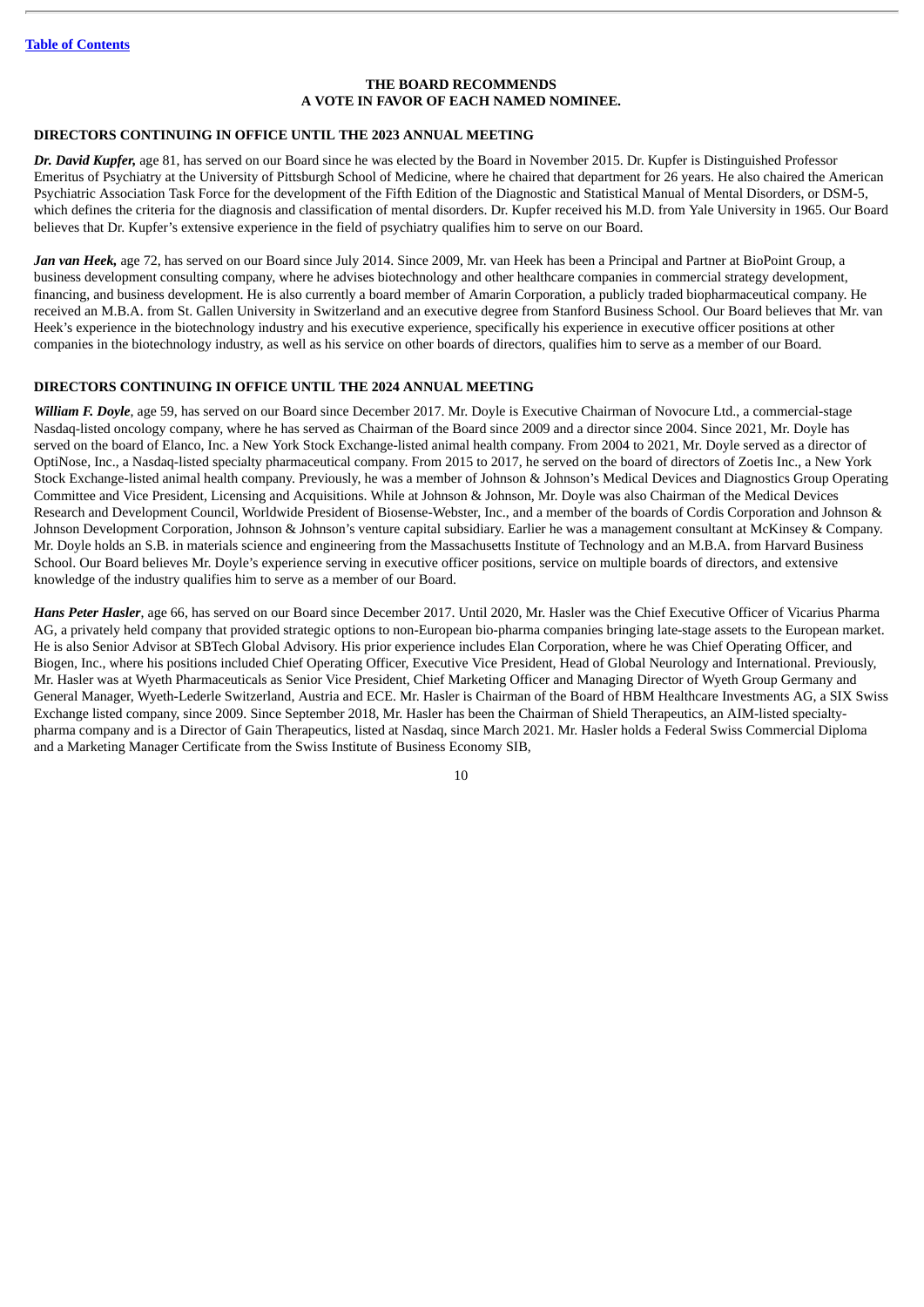Zurich, Switzerland. Our Board believes Mr. Hasler's experience helping bring late-stage assets to market, as well as his overall experience in the biotech industry in positions of leadership qualifies him to serve as a member of our Board.

#### **Board Diversity Matrix**

The Board Diversity Matrix below provides the diversity statistics for our Board of Directors.

| Board Diversity Matrix (As of April 14, 2022) |                |      |                       |                                      |
|-----------------------------------------------|----------------|------|-----------------------|--------------------------------------|
| <b>Total Number of Directors</b>              |                |      | 7                     |                                      |
|                                               | Female         | Male | Non-<br><b>Binary</b> | Did Not<br><b>Disclose</b><br>Gender |
| <b>Part I: Gender Identity</b>                |                |      |                       |                                      |
| <b>Directors</b>                              | $\overline{2}$ | 5    |                       |                                      |
| Part II: Demographic Background               |                |      |                       |                                      |
| African American or Black                     |                |      |                       |                                      |
| Alaskan Native or Native American             |                |      |                       |                                      |
| Asian                                         |                |      |                       |                                      |
| <b>Hispanic or Latinx</b>                     |                |      |                       |                                      |
| Native Hawaiian or Pacific Islander           |                |      |                       |                                      |
| White                                         | $\overline{2}$ | 5    |                       |                                      |
| Two or More Races or Ethnicities              |                |      |                       |                                      |
| LGBTQ+                                        |                |      |                       |                                      |
| Did Not Disclose Demographic Background       |                |      | 1(1)                  |                                      |

(1) One director did not disclose demographic information related to LGBTQ+ status.

#### **INFORMATION REGARDING THE BOARD AND CORPORATE GOVERNANCE**

#### <span id="page-13-1"></span><span id="page-13-0"></span>**INDEPENDENCE OF THE BOARD**

As required under the Nasdaq Stock Market, or Nasdaq, listing standards, a majority of the members of a listed company's board of directors must qualify as "independent," as affirmatively determined by the board of directors. The Board consults with the Company's counsel to ensure that the Board's determinations are consistent with relevant securities and other laws and regulations regarding the definition of "independent," including those set forth in pertinent listing standards of Nasdaq, as in effect from time to time.

Consistent with these considerations, after review of all relevant identified transactions or relationships between each director, or any of his or her family members, and the Company, its senior management and its independent auditors, the Board has affirmatively determined that the following directors are independent directors within the meaning of the applicable Nasdaq listing standards and our Corporate Governance Guidelines: William F. Doyle, Hans Peter Hasler, Jeryl Hilleman, Dr. David Kupfer, Dr. Fouzia Laghrissi-Thode, and Jan van Heek. In making this determination, the Board found that none of these directors or nominees for director had a material or other disqualifying relationship with the Company. Dr. Luthringer is not considered independent because he is an executive officer of the Company.

There are no family relationships among any of our directors or executive officers.

#### <span id="page-13-2"></span>**BOARD LEADERSHIP STRUCTURE**

The Company's Board of Directors is currently chaired by the Chief Executive Officer of the Company, Dr. Luthringer. The Board has also appointed Mr. Doyle as lead independent director.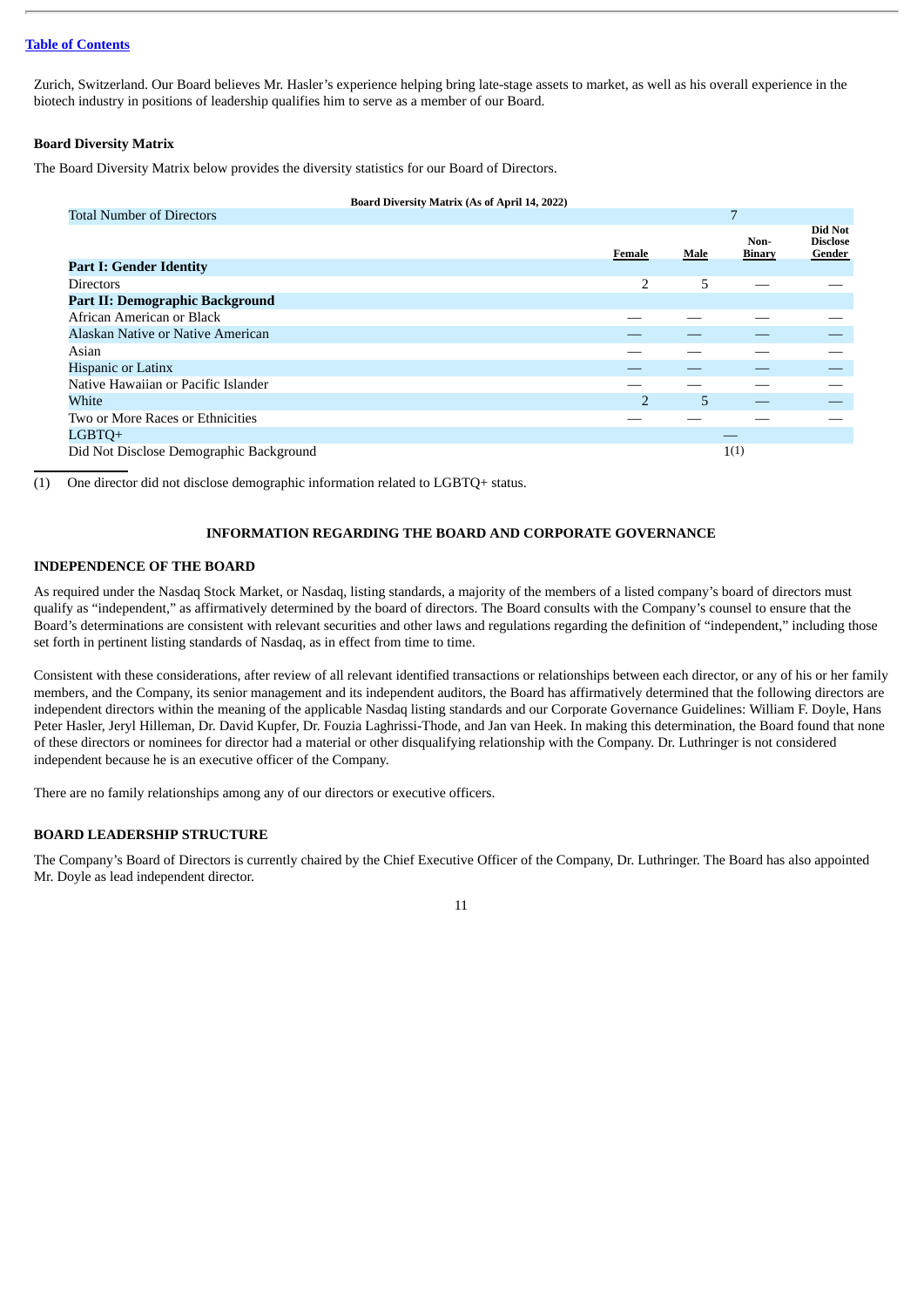The Company believes that combining the positions of Chief Executive Officer and Board Chair helps to ensure that the Board and management act with a common purpose and provides a single, clear chain of command to execute the Company's strategic initiatives and business plans. In addition, the Company believes that a combined Chief Executive Officer/Board Chair is better positioned to act as a bridge between management and the Board, facilitating the regular flow of information. The Company also believes that it is advantageous to have a Board Chair with an extensive history with and knowledge of the Company (as is the case with the Company's Chief Executive Officer).

The Board appointed Mr. Doyle as the lead independent director to help reinforce the independence of the Board as a whole. The position of lead independent director has been structured to serve as an effective balance to a combined Chief Executive Officer/Board Chair: the lead independent director is empowered to, among other duties and responsibilities, approve agendas and meeting schedules for regular Board meetings, preside over Board meetings in the absence of the Chair, preside over and establish the agendas for meetings of the independent directors, act as liaison between the Chair and the independent directors, approve information sent to the Board, preside over any portions of Board meetings at which the evaluation or compensation of the Chief Executive Officer is presented or discussed and, as appropriate upon request, act as a liaison to shareholders. In addition, it is the responsibility of the lead independent director to coordinate between the Board and management with regard to the determination and implementation of responses to any problematic risk management issues. As a result, the Company believes that the lead independent director can help ensure the effective independent functioning of the Board in its oversight responsibilities. In addition, the Company believes that the lead independent director is better positioned to build a consensus among directors and to serve as a conduit between the other independent directors and the Board Chair, for example, by facilitating the inclusion on meeting agendas of matters of concern to the independent directors. In light of the Chief Executive Officer's extensive history with and knowledge of the Company, and because the Board's lead independent director is empowered to play a significant role in the Board's leadership and in reinforcing the independence of the Board, the Company believes that it is advantageous for the Company to combine the positions of Chief Executive Officer and Board Chair.

#### <span id="page-14-0"></span>**ROLE OF THE BOARD IN RISK OVERSIGHT**

One of the Board's key functions is informed oversight of our risk management process. The Board does not have a standing risk management committee, but rather administers this oversight function directly through the Board as a whole, as well as through various standing Board committees that address risks inherent in their respective areas of oversight. In particular, our Board is responsible for monitoring and assessing strategic risk exposure, including a determination of the nature and level of risk appropriate for us. Regarding the coronavirus pandemic (COVID-19), our management remains focused on addressing the concerns of our employees and matters related to our business, as well as updating and communicating with the full Board regularly. The full Board has oversight and has been engaged concerning the monitoring and identification of risks to the Company, including with respect to the actions we are taking to mitigate risks related to this pandemic.

Our Audit Committee has the responsibility to review and discuss with management, as appropriate, our guidelines and policies with respect to risk assessment and risk management, including our major financial risk exposures and the steps taken by management to monitor and control these exposures. Our Nominating and Corporate Governance Committee is responsible for developing our corporate governance principles, and periodically reviews these principles and their application. Our Compensation Committee reviews our practices and policies of employee compensation as they relate to risk management and risk-taking incentives, to determine whether such compensation policies and practices are reasonably likely to have a material adverse effect on us.

#### <span id="page-14-1"></span>**PROHIBITIONS ON HEDGING, PLEDGING AND SPECULATIVE TRANSACTIONS**

Under the terms of our insider trading policy, our officers and directors are prohibited from short-selling our securities and are prohibited from holding our securities in a margin account. In addition, none of our directors or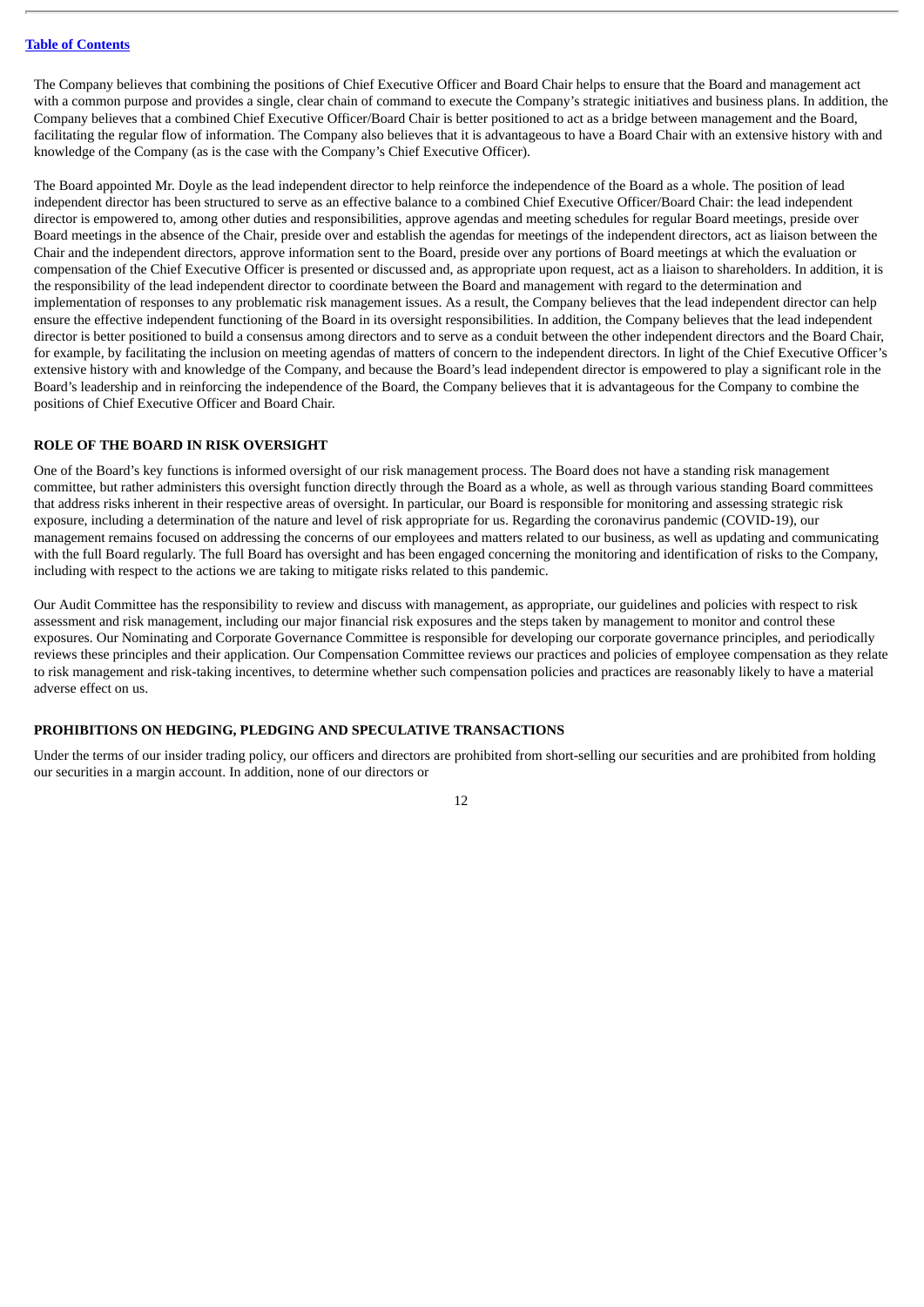officers may pledge our securities as collateral for a loan, or buy or sell puts, calls, other derivative securities of the Company or any derivative securities that provide the economic equivalent of ownership of any of the Company's securities or an opportunity, direct or indirect, to profit from any change in the value of the Company's securities, at any time, without the approval of the Audit Committee.

#### <span id="page-15-0"></span>**MEETINGS OF THE BOARD**

The Board met four times during the last fiscal year. Each Board member attended 75% or more of the aggregate number of meetings of the Board and of the committees on which he or she served, held during the portion of the last fiscal year for which he or she was a director or committee member.

#### <span id="page-15-1"></span>**INFORMATION REGARDING COMMITTEES OF THE BOARD**

The Board has three committees: an Audit Committee, a Compensation Committee and a Nominating and Corporate Governance Committee. The following table provides membership and meeting information for the fiscal year ended December 31, 2021 for each of the Board committees:

|                                    |              |              | <b>Nominating</b><br>and<br>Corporate |
|------------------------------------|--------------|--------------|---------------------------------------|
| <b>Name</b>                        | <b>Audit</b> | Compensation | Governance                            |
| William F. Doyle                   | X            | $X^*$        |                                       |
| Hans Peter Hasler                  |              | Х            | Χ                                     |
| Jeryl Hilleman                     | $X^*$        |              |                                       |
| Dr. David Kupfer                   |              |              | $X^*$                                 |
| Dr. Fouzia Laghrissi-Thode         |              | X            |                                       |
| Dr. Remy Luthringer                |              |              |                                       |
| Jan van Heek                       | X            |              |                                       |
| Total meetings in 2021 fiscal year | 4            | 3            |                                       |

Committee Chairperson

Below is a description of each committee of the Board.

Each of the committees has authority to engage legal counsel or other experts or consultants, as it deems appropriate to carry out its responsibilities. The Board has determined that each member of each committee meets the applicable Nasdaq rules and regulations regarding "independence," and each member is free of any relationship that would impair his or her individual exercise of independent judgment with regard to the Company.

#### <span id="page-15-2"></span>**Audit Committee**

The Audit Committee of the Board was established by the Board in accordance with Section 3(a)(58)(A) of the Exchange Act to oversee the Company's corporate accounting and financial reporting processes and audits of its financial statements. For this purpose, the Audit Committee performs several functions. The Audit Committee, among other things, evaluates the performance of and assesses the qualifications of the independent registered public accounting firm; determines and approves the engagement of the independent registered public accounting firm; determines whether to retain or terminate the existing independent registered public accounting firm or to appoint and engage a new independent registered public accounting firm; reviews and approves the retention of the independent registered public accounting firm to perform any proposed permissible non-audit services; monitors the rotation of partners of the independent registered public accounting firm on the Company's audit engagement team as required by law; reviews and approves or rejects transactions between the Company and any related persons; confers with management regarding the effectiveness of internal controls over financial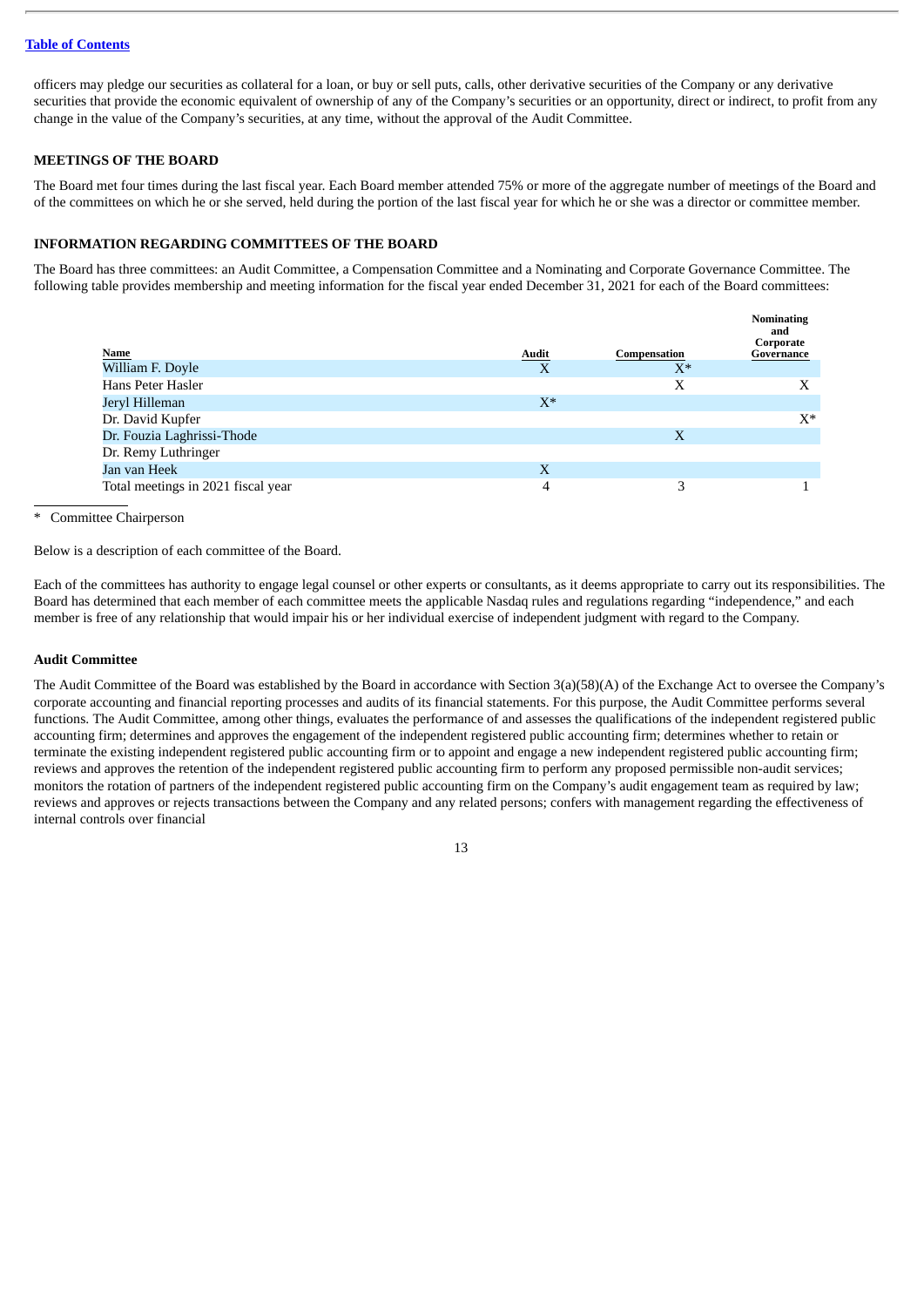reporting; establishes procedures, as required under applicable law, for the receipt, retention and treatment of complaints received by the Company regarding accounting, internal accounting controls or auditing matters and the confidential and anonymous submission by employees of concerns regarding questionable accounting or auditing matters; and meets to review the Company's annual audited consolidated financial statements and quarterly unaudited consolidated financial statements with management and the independent registered public accounting firm. In 2021, the Audit Committee met four times.

The Audit Committee is currently composed of three directors: Ms. Hilleman (Chair), Mr. Doyle and Mr. van Heek. The Board has adopted a written Audit Committee charter that is available on the Company's website at http://ir.minervaneurosciences.com/corporate-governance.

The Board reviews the Nasdaq listing standards definition of independence for Audit Committee members on an annual basis and has determined that Ms. Hilleman and Messrs. Doyle and van Heek are independent (as independence is currently defined in Rule 5605(c)(2)(A) of the Nasdaq listing standards).

The Board has also determined that each of Ms. Hilleman and Mr. van Heek qualify as "audit committee financial experts," as defined in applicable SEC rules. The Board made a qualitative assessment of each of Ms. Hilleman's and Mr. van Heek's level of knowledge and experience based on a number of factors, including their formal education and experience serving on audit committees for public reporting companies. The Board has also determined that each of the Audit Committee members is able to read and understand fundamental financial statements.

#### **Report of the Audit Committee of the Board(1)**

The Audit Committee has reviewed and discussed the audited consolidated financial statements for the fiscal year ended December 31, 2021 with the management of the Company. The Audit Committee has discussed with the independent registered public accounting firm the matters required to be discussed by Auditing Standard No. 16, *Communications with Audit Committees,* as adopted by the Public Company Accounting Oversight Board, or PCAOB. The Audit Committee has also received the written disclosures and the letter from the independent registered public accounting firm required by applicable requirements of the PCAOB regarding the independent registered public accounting firm's communications with the Audit Committee concerning independence and has discussed with the independent registered public accounting firm the accounting firm's independence. Based on the foregoing, the Audit Committee recommended to the Board that the audited consolidated financial statements be included in the Company's Annual Report on Form 10-K for the fiscal year ended December 31, 2021.

> Respectfully submitted, The Audit Committee of the Board of Directors

Ms. Jeryl Hilleman, Chair Mr. William F. Doyle Mr. Jan van Heek

#### <span id="page-16-0"></span>**Compensation Committee**

The Compensation Committee is composed of three directors: Mr. Doyle (Chair), Mr. Hasler and Dr. Laghrissi-Thode. All members of the Company's Compensation Committee are independent (as independence is currently

<sup>(1)</sup> The material in this report is not "soliciting material," is not deemed "filed" with the Commission and is not to be incorporated by reference in any filing of the Company under the Securities Act of 1933, as amended, or the Exchange Act, whether made before or after the date hereof and irrespective of any general incorporation language in any such filing.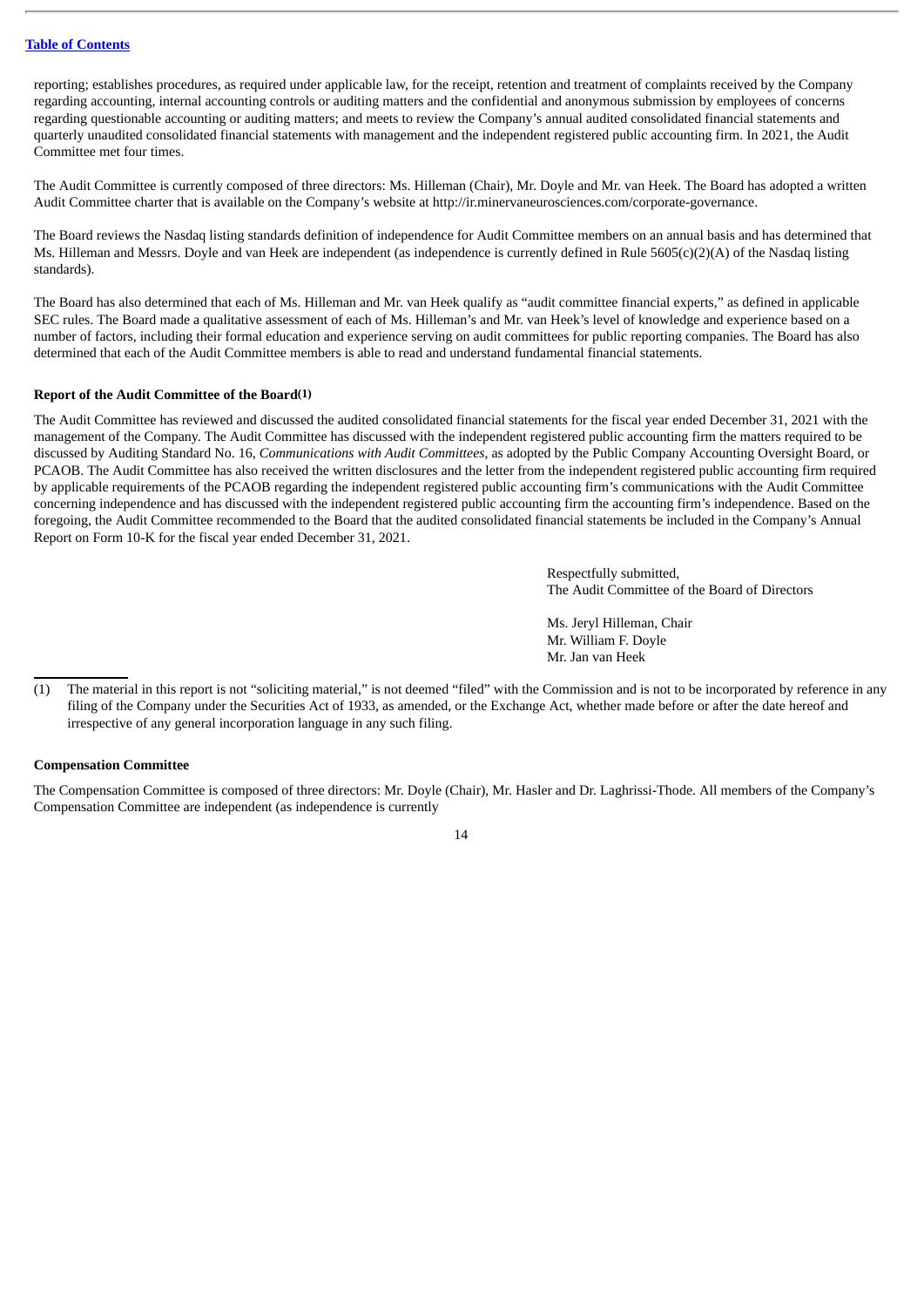defined in Rule 5605(d)(2)(A) of the Nasdaq listing standards). The Board has adopted a written Compensation Committee charter that is available on the Company's website at http://ir.minervaneurosciences.com/corporate-governance.

The Compensation Committee of the Board acts on behalf of the Board to review, adopt, and oversee the Company's compensation strategy, policies, plans and programs, including: to establish corporate and individual performance objectives relevant to the compensation of the Company's executive officers; to review and approve of the compensation and other terms of employment of the Company's Chief Executive Officer and other executive officers; to review and adopt or make recommendations to the Board in respect of any employment agreements or severance or change-in-control arrangements for the Company's Chief Executive Officer and other executive officers; to administer the Company's incentive and equity-based compensation plans; to review and recommend to the Board a succession plan for the Company's Chief Executive Officer and other executive officers; and to review the compensation of the Company's non-employee directors and recommend any proposed changes to the Board.

In addition, the Board has also determined that each member of the Compensation Committee is a "non-employee director" as defined in Rule 16b-3 promulgated under the Exchange Act and an "outside director" as that term is defined in Section 162(m) of the Internal Revenue Code of 1986, as amended.

#### *Compensation Committee Processes and Procedures*

Typically, the Compensation Committee meets at least twice annually, and with greater frequency if necessary. The agenda for each meeting is usually developed by the Chair of the Compensation Committee, in consultation with the Chief Executive Officer and the Chief Financial Officer. The Compensation Committee meets regularly in executive session. However, from time to time, various members of management and other employees as well as outside advisors or consultants may be invited by the Compensation Committee to make presentations, to provide financial or other background information or advice, or to otherwise participate in Compensation Committee meetings. The Chief Executive Officer may not participate in, or be present during, any deliberations or determinations of the Compensation Committee regarding his compensation. The Compensation Committee has full access to all books, records, facilities, and personnel of the Company. In addition, under its charter, the Compensation Committee has the authority to obtain, at the expense of the Company, advice and assistance from internal and external legal, accounting, or other advisors and other external resources that the Compensation Committee considers necessary or appropriate in the performance of its duties. The Compensation Committee has direct responsibility for the oversight of the work of any advisors engaged for the purpose of advising the Committee. In particular, the Compensation Committee has the sole authority to retain compensation consultants to assist in its evaluation of executive and director compensation, including the authority to approve the consultant's reasonable fees and other retention terms. Under its charter, the Compensation Committee may select, or receive advice from, a compensation consultant, legal counsel, or other advisor to the compensation committee, other than in-house legal counsel and certain other types of advisors, only after taking into consideration six factors, prescribed by the SEC and Nasdaq, that bear upon the advisor's independence; however, there is no requirement that any advisor be independent.

During the past fiscal year, after taking into consideration the six factors prescribed by the SEC and Nasdaq, the Compensation Committee engaged Radford as compensation consultant. The Compensation Committee requested that Radford:

- evaluate the efficacy of and assist in refining the Company's overall compensation philosophy and practices, including as related to base pay, bonus percentage, and the Company's equity incentive and long-term incentive plans, to support and reinforce the Company's longterm strategic goals; and
- review executive and outside director compensation in comparison to peer data and best market practices.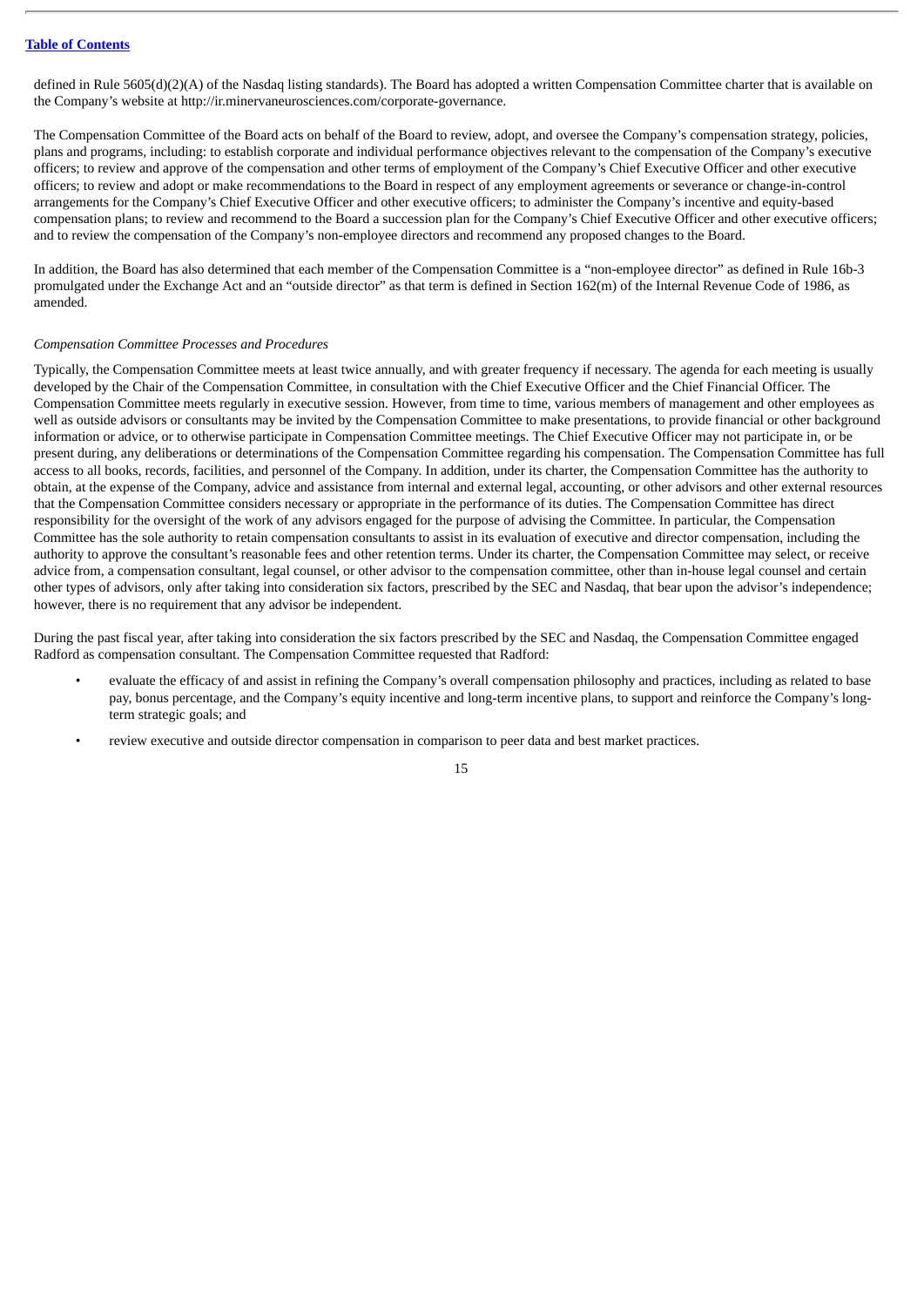As part of its engagement, Radford reviewed a peer group of publicly traded companies in the life sciences industry at a stage of development, market capitalization, and size comparable to ours, which companies the Compensation Committee believed were generally comparable to us and against which the Compensation Committee believed we competed for executive talent. At the request of the Compensation Committee, Radford also conducted individual interviews with members of the Compensation Committee and senior management to learn more about the Company's business operations and strategy, key performance metrics and strategic goals, as well as the markets in which the Company competes. Radford ultimately developed broad based recommendations using benchmarks that were presented to the Compensation Committee for its consideration.

In 2014, the Board formed a Non-Senior Officer Stock Option Subcommittee, or the Subcommittee, composed of the Chief Executive Officer, to which it delegated authority to grant, without any further action required by the Board or the Compensation Committee, stock options to newly hired individuals who carry titles lower than vice president, up to a defined number of shares depending on the title of the employee. In May 2015, the Board approved an amended and restated policy for delegating authority for grants of equity awards to newly hired individuals. Under the amended and restated policy, the Subcommittee, currently composed of Dr. Luthringer, may now grant stock options to newly hired individuals who carry titles lower than senior vice president, within a designated range of shares depending on the title of the employee. The purpose of this delegation of authority is to facilitate the timely grant of options to new non-senior management employees within specified limits approved by the Board. During the fiscal year ended December 31, 2021, the Subcommittee exercised its authority to grant 25,000 options to a new non-senior officer employee.

Historically, the Compensation Committee has made most of the significant adjustments to annual compensation, determined bonus and equity awards and established new performance objectives at one or more meetings held during the first quarter of the year. However, the Compensation Committee also considers matters related to individual compensation, such as compensation for new executive hires, adjustments to the compensation of existing executives, as well as high-level strategic issues, such as the efficacy of the Company's compensation strategy, potential modifications to that strategy, and new trends, plans or approaches to compensation, at various meetings throughout the year; for example, on October 9, 2020 (as subsequently amended on April 13, 2021), we adopted a retention program reviewed by the Compensation Committee for certain of our key employees, pursuant to which we provide cash and equity incentives designed to retain such employees, including our executive officers. Generally, the Compensation Committee's process comprises two related elements: the determination of compensation levels and the establishment of performance objectives for the current year. For executives other than the Chief Executive Officer, the Compensation Committee solicits and considers evaluations and recommendations submitted by the Chief Executive Officer for the Compensation Committee's approval. In the case of the Chief Executive Officer, the evaluation of his performance is conducted by the Compensation Committee in consultation with the Board, which determines any adjustments to his compensation as well as equity awards to be granted. Some of the key factors the Compensation Committee considers in making pay decisions are as follows: historical compensation levels, relative position to the market, internal equity, individual and Company performance, strategic importance of role, and retention risk, among others. In 2021, the Compensation Committee met three times.

#### <span id="page-18-0"></span>**Nominating and Corporate Governance Committee**

The Nominating and Corporate Governance Committee of the Board is responsible, among other things, for identifying candidates qualified to serve as directors of the Company (consistent with criteria approved by the Board), recommending to the Board candidates for election as directors and the composition of each of the committees of the Board, overseeing the evaluation of the Board and its committees, and developing the Company's corporate governance policies. In 2021, the Nominating and Corporate Governance Committee met one time.

The Nominating and Corporate Governance Committee is composed of two directors: Dr. Kupfer (Chair) and Mr. Hasler. All members of the Nominating and Corporate Governance Committee are independent (as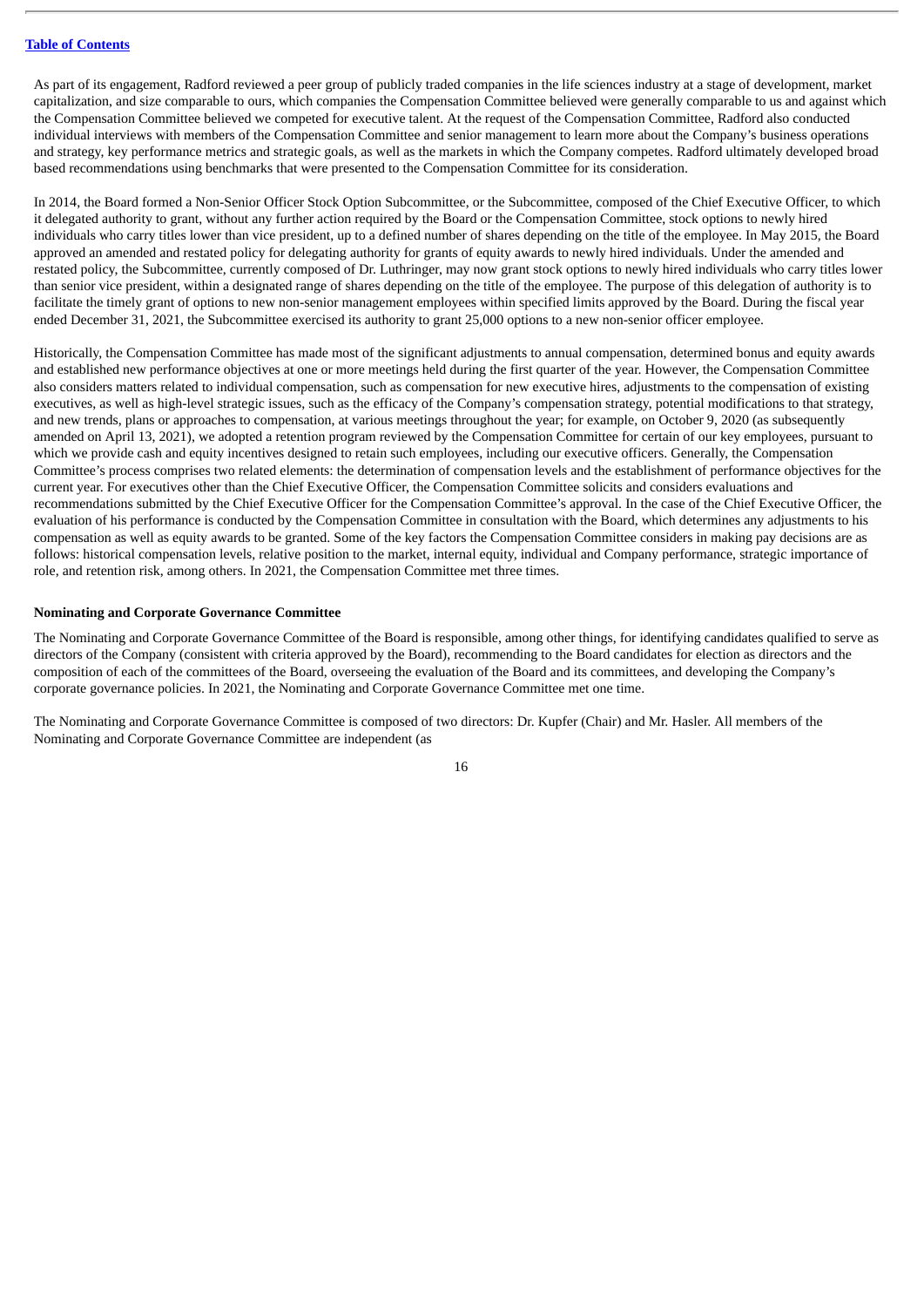independence is currently defined in Rule 5605(a)(2) of the Nasdaq listing standards). The Board has adopted a written Nominating and Corporate Governance Committee charter that is available to stockholders on the Company's website at http://ir.minervaneurosciences.com/corporate-governance.

The Nominating and Corporate Governance Committee believes that candidates for director should have certain minimum qualifications, including possessing the ability to read and understand basic financial statements, being over 21 years of age, and having the highest personal integrity and ethics. The Nominating and Corporate Governance Committee also intends to consider such factors as possessing relevant expertise upon which to be able to offer advice and guidance to management, sufficient time to devote to the affairs of the Company, demonstrated excellence in his or her field, the ability to exercise sound business judgment, and the commitment to rigorously represent the long-term interests of the Company's stockholders. However, the Nominating and Corporate Governance Committee retains the right to modify these qualifications from time to time. Candidates for director nominees are reviewed in the context of the current composition of the Board, the operating requirements of the Company and the long-term interests of stockholders. In conducting this assessment, the Nominating and Corporate Governance Committee typically considers diversity, age, skills and such other factors as it deems appropriate, given the current needs of the Board and the Company, to maintain a balance of knowledge, experience, and capability. In the case of incumbent directors whose terms of office are set to expire, the Nominating and Corporate Governance Committee reviews these directors' overall service to the Company during their terms, including the number of meetings attended, level of participation, quality of performance and any other relationships and transactions that might impair the directors' independence. In the case of new director candidates, the Nominating and Corporate Governance Committee also determines whether the nominee is independent for Nasdaq purposes, based upon applicable Nasdaq listing standards, applicable SEC rules and regulations, and the advice of counsel, if necessary. The Nominating and Corporate Governance Committee may engage, if it deems appropriate, a professional search firm to identify qualified director candidates. The Nominating and Corporate Governance Committee conducts any appropriate and necessary inquiries into the backgrounds and qualifications of possible candidates after considering the function and needs of the Board.

The Nominating and Corporate Governance Committee will consider director candidates recommended by stockholders. The Nominating and Corporate Governance Committee does not intend to alter the manner in which it evaluates candidates, including the minimum criteria set forth above, based on whether or not the candidate was recommended by a stockholder. Stockholders who wish to recommend individuals for consideration by the Nominating and Corporate Governance Committee to become nominees for election to the Board may do so by delivering a written recommendation addressed to our Corporate Secretary at 1601 Trapelo Road, Suite 286, Waltham, MA 02451 at least 120 days prior to the anniversary date of the mailing of our proxy statement for the last Annual Meeting of Stockholders. Submissions must include the full name of the proposed nominee, a description of the proposed nominee's business experience for at least the previous five years, complete biographical information, a description of the proposed nominee's qualifications as a director and a representation that the nominating stockholder is a beneficial or record holder of the Company's stock and has been a holder for at least one year. Any such submission must be accompanied by the written consent of the proposed nominee to be named as a nominee and to serve as a director if elected.

#### <span id="page-19-0"></span>**STOCKHOLDER COMMUNICATIONS WITH THE BOARD**

While the Company has not established a formal policy for stockholder communications with the Board, stockholders who wish to communicate with the Board may do so by sending written communications addressed to the Corporate Secretary of the Company at Minerva Neurosciences, Inc., 1601 Trapelo Road, Suite 286, Waltham, MA 02451.

These communications may be reviewed by one or more employees of the Company designated by the Board, who will determine whether the communication should be presented to the Board. The purpose of this screening is to allow the Board to avoid having to consider irrelevant or inappropriate communications (such as advertisements, solicitations and hostile communications). All communications directed to the Audit Committee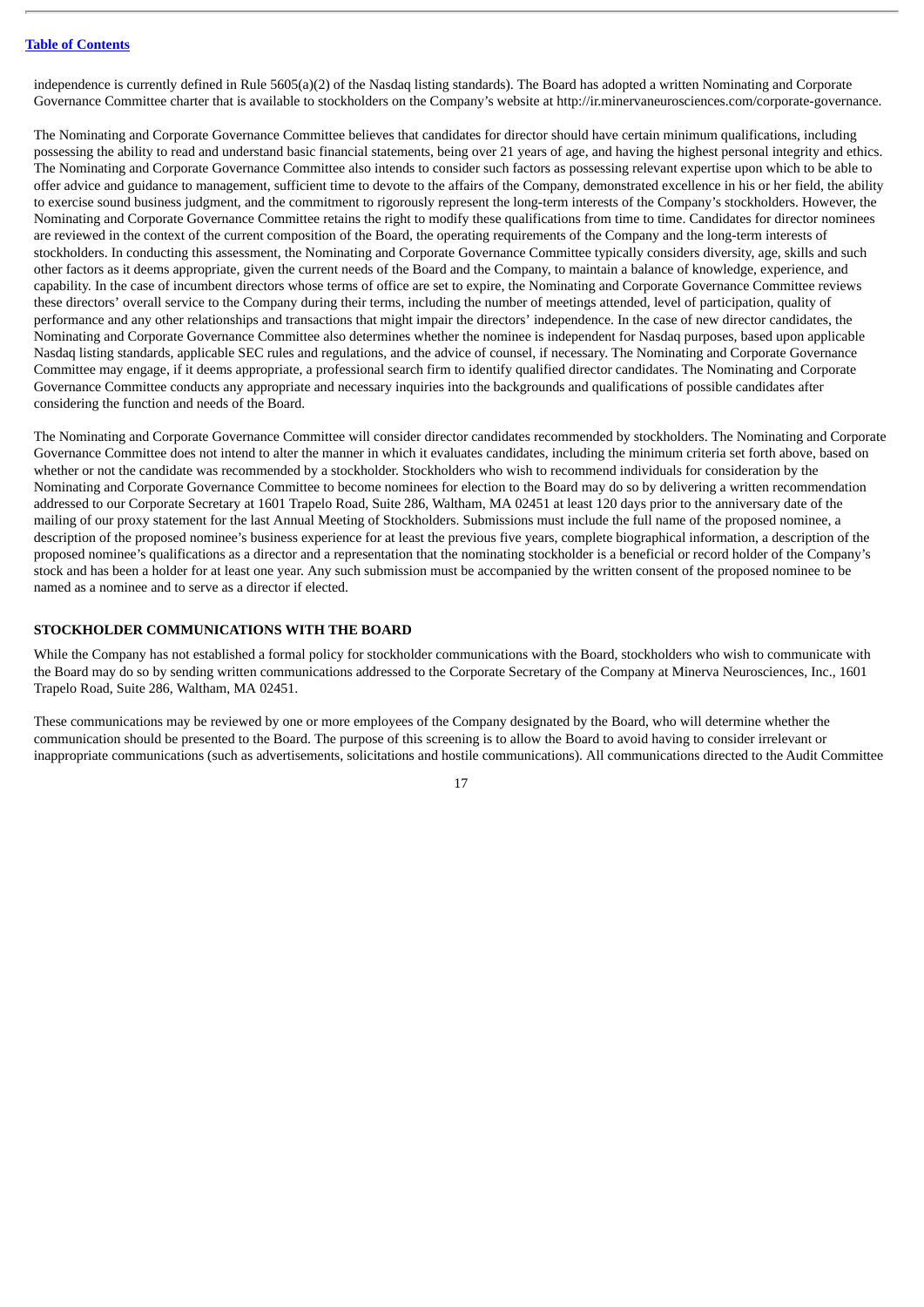in accordance with the Company's Whistleblower Policy that relate to questionable accounting or auditing matters involving the Company will be promptly and directly forwarded to the Audit Committee.

#### <span id="page-20-0"></span>**CODE OF ETHICS**

The Company has adopted a Code of Business Conduct and Ethics, or the Code of Ethics, which applies to all officers, directors, and employees. The Code of Ethics is available on the Company's website at http://ir.minervaneurosciences.com/corporate-governance. If the Company makes any substantive amendments to the Code of Ethics or grants any waiver from a provision of the Code of Ethics to any executive officer or director, the Company will promptly disclose the nature of the amendment or waiver on its website.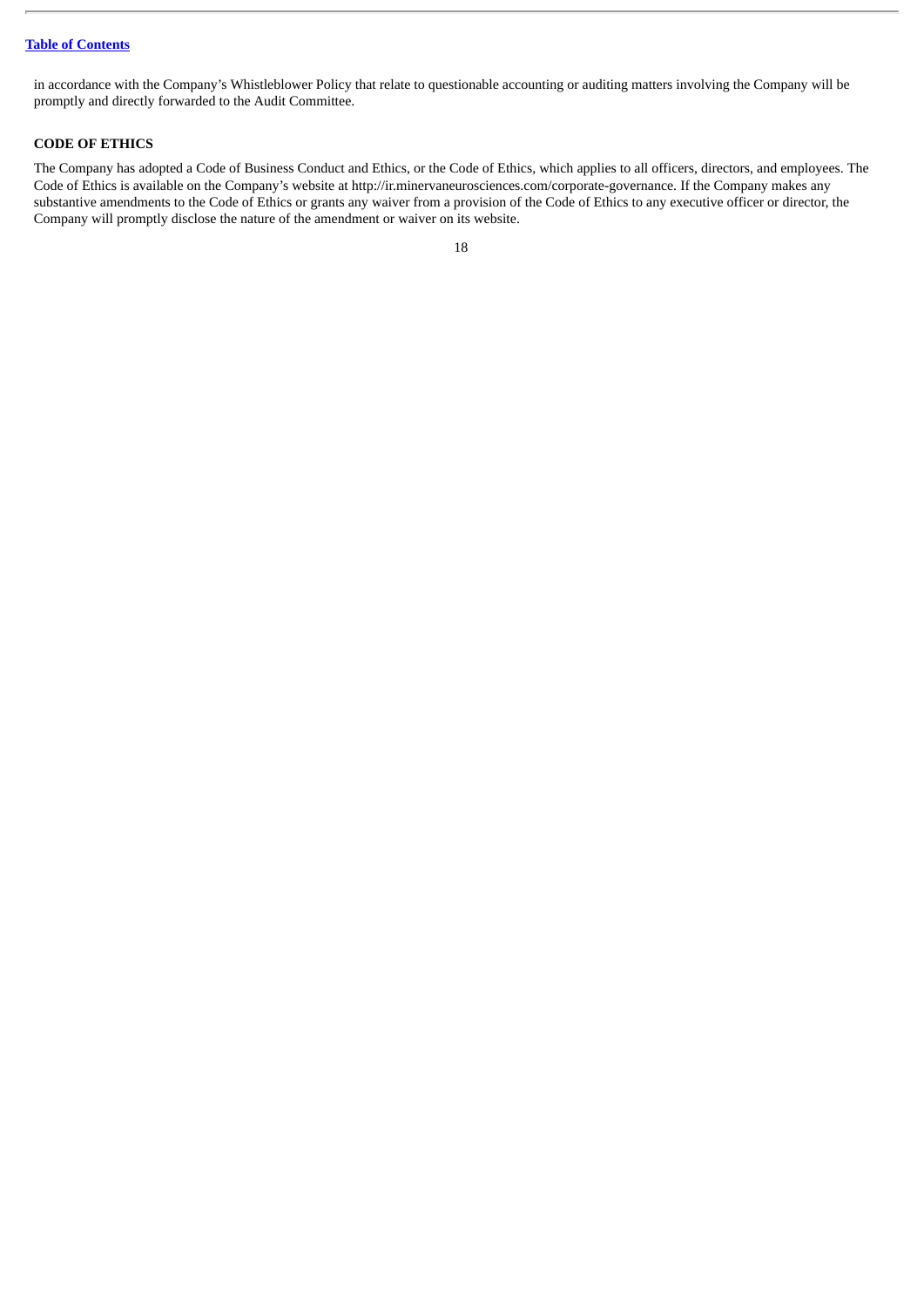#### **PROPOSAL 2**

#### <span id="page-21-0"></span>**APPROVAL OF AMENDMENT TO THE COMPANY'S AMENDED AND RESTATED CERTIFICATE OF INCORPORATION TO EFFECT A REVERSE STOCK SPLIT OF THE COMPANY'S COMMON STOCK**

#### **General**

Our Board of Directors has adopted and is recommending that our stockholders approve a series of alternate amendments to our Amended and Restated Certificate of Incorporation, and thereby authorize our Board of Directors, if in their judgment it is necessary, to select and file one such amendment to effect a reverse stock split of our outstanding shares of common stock. Holders of our common stock are being asked to approve a series of alternate amendment to our Amended and Restated Certificate of Incorporation to effect a reverse stock split of our common stock at a ratio in the range of 1-for-4 to 1-for-10, inclusive, with such ratio to be determined in the discretion of our Board of Directors. Pursuant to the law of the State of Delaware, our state of incorporation, if our Board of Directors adopts any amendment to our Amended and Restated Certificate of Incorporation, the amendment must be submitted to our stockholders for their approval. The form of proposed amendment to our Amended and Restated Certificate of Incorporation to effect the reverse stock split is attached as **Annex A** to this Proxy Statement. However, the text of the proposed amendment is subject to revision to include such changes as may be required by the Secretary of State of the State of Delaware and as our Board of Directors deems necessary and advisable to effect the proposed amendment of our Amended and Restated Certificate of Incorporation.

By approving this proposal, stockholders will approve a series of alternate amendments to our Amended and Restated Certificate of Incorporation pursuant to which any whole number of outstanding shares between and including 4 and 10 would be combined into one share of our common stock, and authorize our Board of Directors to file only one such amendment, as determined by our Board of Directors in the manner described herein, and to abandon each amendment not selected by our Board of Directors. Our Board of Directors believes that stockholder approval of amendments granting our Board of Directors this discretion, rather than approval of a specified exchange ratio, provides our Board of Directors with maximum flexibility to react to then-current market conditions and, therefore, is in the best interests of the Company and its stockholders. Our Board of Directors may effect only one reverse stock split as a result of this authorization. Our Board of Directors may also elect not to do any reverse split. Our Board of Directors' decision as to whether and when to effect the reverse stock split will be based on a number of factors, including market conditions, existing and expected trading prices for our common stock, and the continued listing requirements of The Nasdaq Stock Market ("Nasdaq"). Although our stockholders may approve the reverse stock split, we will not effect the reverse stock split if our Board of Directors does not deem it to be in the best interests of the Company and its stockholders. The reverse split will take effect, if at all, after it is approved by our stockholders holding a majority of the shares of our common stock outstanding, is deemed by the Board of Directors to be in the best interests of the Company and its stockholders, and after filing the amendment to our Amended and Restated Certificate of Incorporation with the Secretary of State of the State of Delaware.

#### **Background**

Our common stock is currently quoted on the Nasdaq Global Market. In order for our common stock to continue to be quoted on Nasdaq, we must satisfy various listing maintenance standards established by Nasdaq. Among other things, our common stock must have a minimum bid price of at least \$1.00 per share. If we are unable to meet the Nasdaq requirements, our common stock may be transferred to the OTC Bulletin Board or in the "pink sheets" maintained by the National Quotation Bureau.

Under Nasdaq's listing maintenance standards, if the closing bid price of our common stock is under \$1.00 per share for 30 consecutive business days and does not thereafter reach \$1.00 per share or higher for a minimum of ten consecutive business days during the applicable grace period following notification by Nasdaq, Nasdaq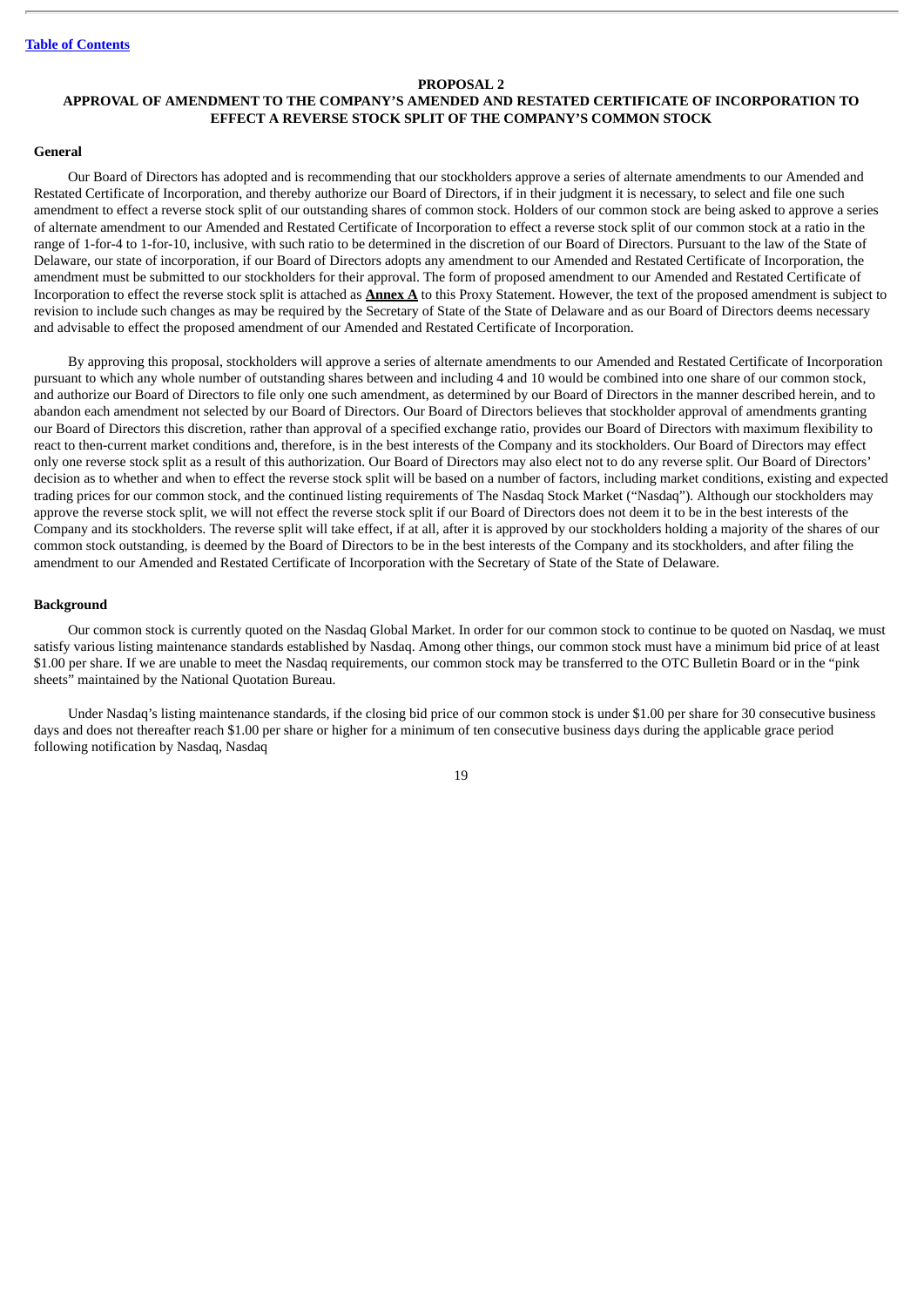may delist our common stock from trading. If a delisting from Nasdaq were to occur, our common stock would trade on the OTC Bulletin Board or in the "pink sheets." Such alternatives are generally considered to be less efficient markets and not as broad as Nasdaq.

On January 12, 2022, Nasdaq notified us that the bid price of our common stock had closed below the required \$1.00 per share for 30 consecutive trading days, and, accordingly, that we did not comply with the applicable Nasdaq minimum bid price requirement. We were provided 180 calendar days, or until July 11, 2022, by Nasdaq to regain compliance with this requirement.

Our Board of Directors adopted resolutions, subject to approval by our stockholders, to amend our Amended and Restated Certificate of Incorporation to effect a reverse stock split of our common stock at a ratio in the range of 1-for-4 to 1-for-10, inclusive, with such ratio to be determined in the discretion of our Board of Directors. These resolutions were approved as a means of increasing the share price of our common stock above \$1.00, which is required for continued listing on Nasdaq.

#### **Purpose and Material Effects of Proposed Reverse Split**

One of the key requirements for continued listing on Nasdaq is that our common stock must maintain a minimum bid price above \$1.00 per share. We believe that the reverse split will improve the price level of our common stock so that we are able to maintain compliance with the Nasdaq minimum bid price listing standard. We also believe that the higher share price could help generate interest in us among investors. Furthermore, we believe that maintaining our Nasdaq listing may provide us with a broader market for our common stock.

However, the effect of the reverse split upon the market price for our common stock cannot be predicted, and the history of similar reverse stock splits for companies in like circumstances is varied. The market price per share of our common stock after the reverse split may not rise in proportion to the reduction in the number of shares of our common stock outstanding resulting from the reverse split. The market price per post-reverse split share may not either exceed or remain in excess of the \$1.00 minimum bid price as required by Nasdaq, or otherwise meet the requirements of Nasdaq for continued inclusion for trading on Nasdaq. The market price of our common stock may also be based on our performance and other factors, some of which may be unrelated to the number of shares outstanding.

The reverse split will affect all of our stockholders uniformly and will not affect any stockholder's percentage ownership interests in our company or proportionate voting power, except for minor adjustment due to the additional net share fraction that will need to be issued as a result of the treatment of fractional shares. No fractional shares will be issued in connection with the reverse stock split. Instead, holders of common stock who would otherwise receive a fractional share of common stock pursuant to the reverse stock split will receive cash in lieu of the fractional share as explained more fully below.

The principal effect of the reverse split will be that (i) the number of shares of common stock issued and outstanding will be reduced to a number of shares between and including one-fourth to one-tenth, as the case may be based on the ratio for the reverse stock split as determined by our Board of Directors, of the number of shares outstanding on the date of the reverse stock split, (ii) all outstanding options entitling the holders thereof to purchase shares of common stock will enable such holders to purchase, upon exercise of their options, between and including one-fourth to one-tenth of the number of shares of common stock which such holders would have been able to purchase upon exercise of their options immediately preceding the reverse split at an exercise price equal to between and including 4 to 10 times the exercise price specified before the reverse split, resulting in the same aggregate price being required to be paid therefor upon exercise thereof immediately preceding the reverse split, as the case may be based on the ratio for the reverse stock split as determined by our Board of Directors, and (iii) the number of shares reserved for issuance pursuant to our Amended and Restated 2013 Equity Incentive Plan will be reduced to between and including one-fourth to one-tenth of the number of shares then included in such plan, as the case may be based on the ratio for the reverse stock split as determined by our Board of Directors.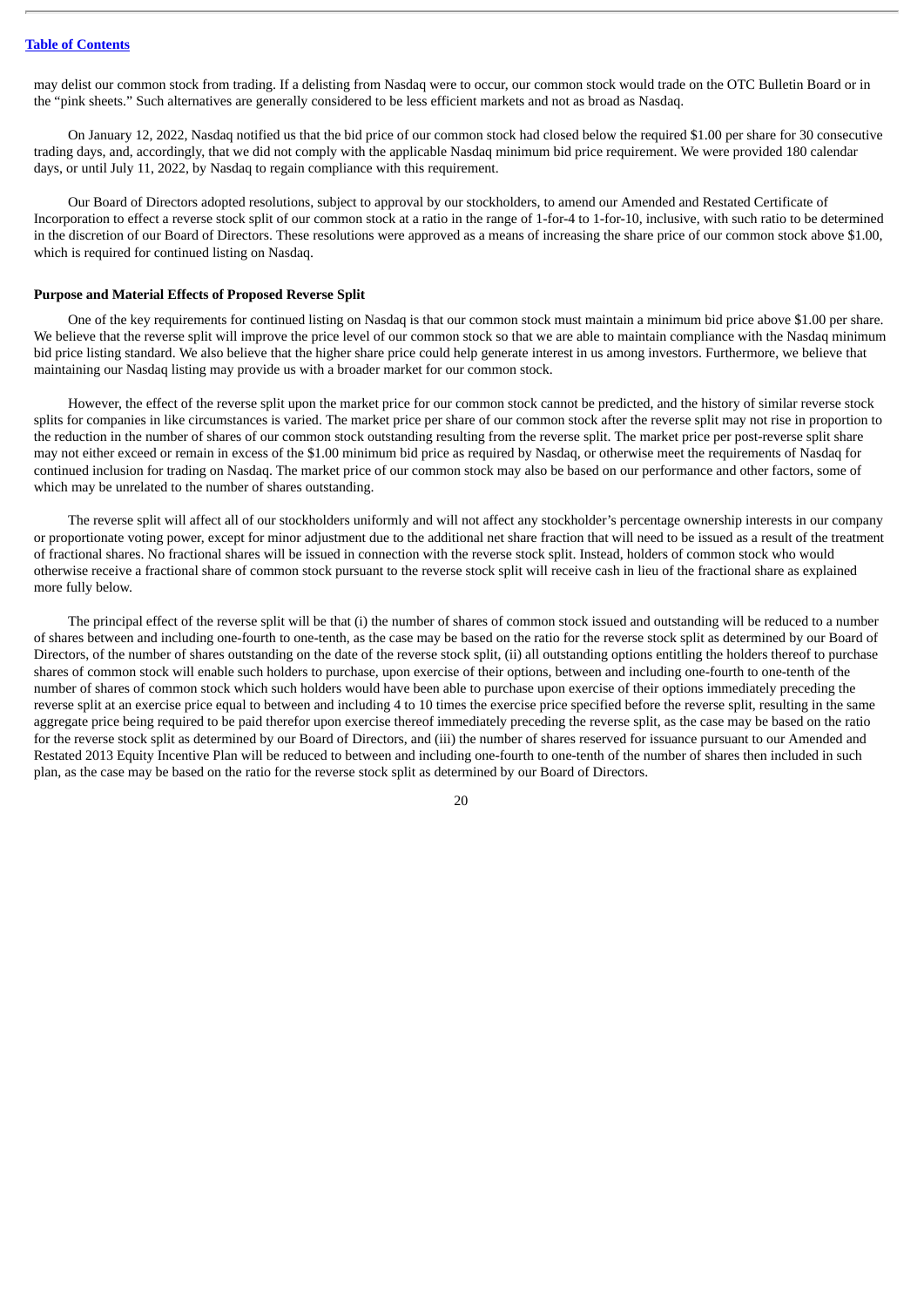The following table contains approximate information, based on share information as of April 11, 2022 (the record date for the Annual Meeting), relating to our outstanding common stock based on selected proposed reverse stock split ratios within the range of reverse stock split ratios to be authorized by our stockholders, without giving effect to the treatment of fractional shares:

|              |              |                 | Number of        |
|--------------|--------------|-----------------|------------------|
|              | Number of    | Number of       | Shares of        |
| Number of    | Shares of    | Shares of       | Common Stock     |
| Shares of    | Common Stock | Common Stock    | Authorized       |
| Common Stock | Issued and   | Reserved for    | but Unissued and |
| Authorized   | Outstanding  | Future Issuance | Unreserved       |
| 125,000,000  | 42,721,566   | 11, 102, 123    | 71,176,311       |
| 125,000,000  | 10,680,392   | 2,775,531       | 111,544,078      |
| 125,000,000  | 7,120,261    | 1,850,354       | 116,029,385      |
| 125,000,000  | 5,340,196    | 1,387,765       | 118,272,039      |
| 125,000,000  | 4,272,157    | 1,110,212       | 119,617,631      |
|              |              |                 |                  |

The reverse split will not affect the par value of our common stock. As a result, on the effective date of the reverse split, the stated capital on our balance sheet attributable to the common stock will be reduced to between and including one-fourth to one-tenth of its present amount, as the case may be based on the ratio for the reverse stock split as determined by our Board of Directors, and the additional paid-in capital account shall be credited with the amount by which the stated capital is reduced. The per share net income or loss and net book value of our common stock will be retroactively increased for each period because there will be fewer shares of our common stock outstanding.

The amendment will not change the terms of our common stock. The shares of new common stock will have the same voting rights and rights to dividends and distributions and will be identical in all other respects to the common stock now authorized. The common stock issued pursuant to the reverse split will remain fully paid and non-assessable. The reverse split is not intended as, and will not have the effect of, a "going private transaction" covered by Rule 13e-3 under the Securities Exchange Act of 1934. We will continue to be subject to the periodic reporting requirements of the Securities Exchange Act of 1934.

Because our authorized common stock will not be reduced by the reverse stock split, the overall effect will be an increase in authorized but unissued shares of common stock. These shares may be issued by our Board of Directors in its discretion. At present, our Board of Directors has no plans to issue the authorized but unissued shares of common stock that will be made available in the event the stockholders approve the reverse stock split proposal and our Board of Directors elects to implement a reverse stock split. However, if the reverse stock split is implemented, the resulting increase in the authorized but unissued shares may be used for various purposes without further stockholder approval. These purposes may include raising capital; providing equity incentives to employees, officers or directors; establishing strategic relationships with other companies; expanding the Company's business or product lines through the acquisition of other businesses or products; and other purposes. Any future issuances will have the effect of diluting the percentage of stock ownership and voting rights of the present holders of common stock.

While our Board of Directors believes it advisable to authorize and approve the reverse stock split for the reasons set forth above, our Board of Directors is aware that the increase in the number of authorized but unissued shares of common stock may have a potential anti-takeover effect. Our ability to issue additional shares could be used to thwart persons, or otherwise dilute the stock ownership of stockholders, seeking to control the Company. The reverse stock split is not being recommended by our Board of Directors as part of an anti-takeover strategy.

#### **Certain Effects of the Reverse Split**

Stockholders should recognize that if the reverse split is effectuated they will own fewer shares than they presently own (a number equal to the number of shares owned immediately prior to the filing of the amendment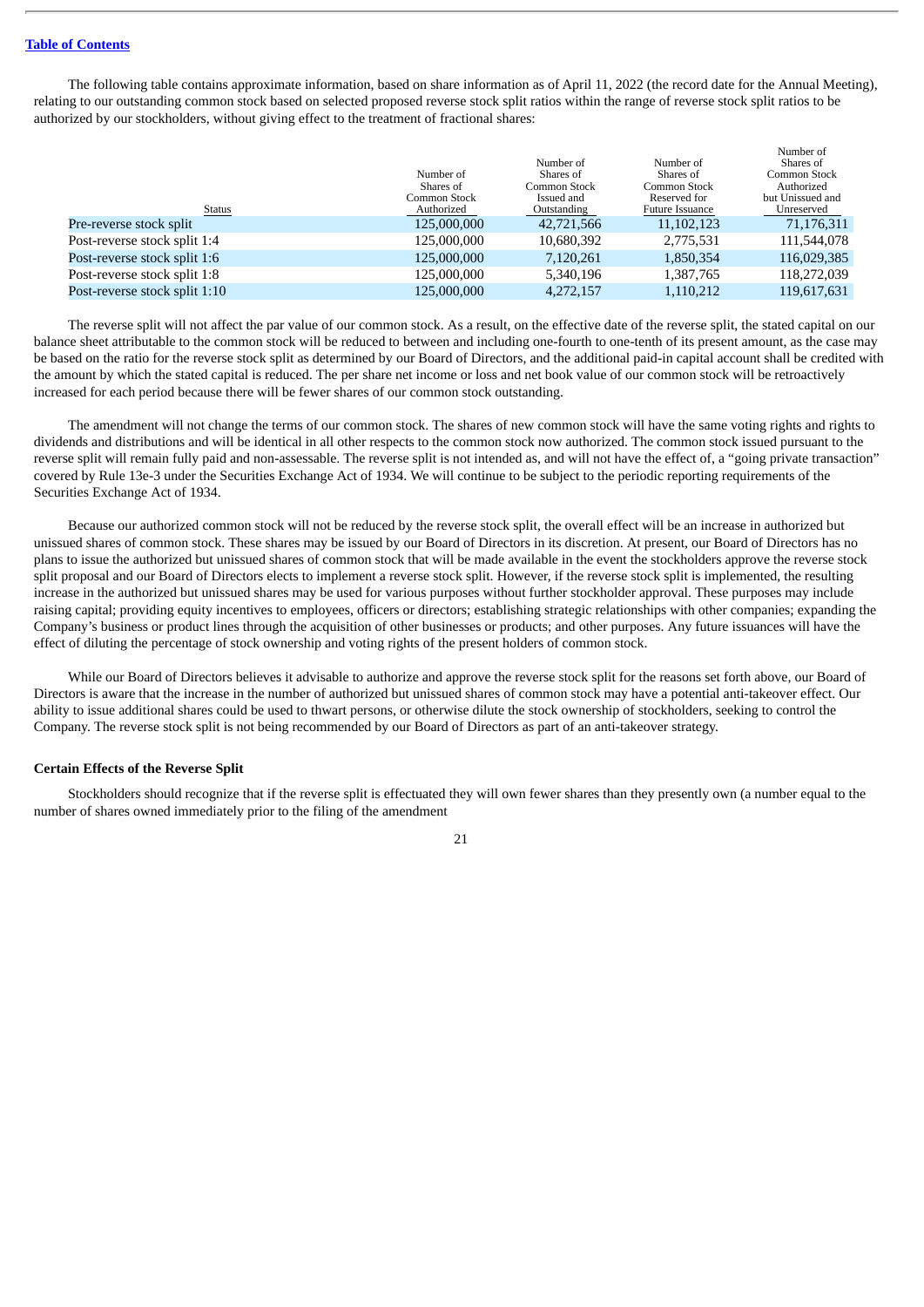divided by 4 to 10, as the case may be based on the ratio for the reverse stock split as determined by our Board of Directors). The reverse split will have no effect on the number of our currently authorized but unissued shares of common stock. While we expect that the reverse split will result in an increase in the market price of our common stock, the reverse split may not increase the market price of our common stock by a multiple equal to the exchange number or result in the permanent increase in the market price (which is dependent upon many factors, including our performance and prospects). Also, should the market price of our common stock decline, the percentage decline as an absolute number and as a percentage of our overall market capitalization may be greater than would pertain in the absence of the reverse split. Furthermore, the possibility exists that liquidity in the market for our common stock could be adversely affected by the reduced number of shares that would be outstanding after the reverse split. The reverse stock split may result in some stockholders owning "odd-lots" of less than 100 shares of our common stock. Brokerage commissions and other costs of transactions in odd-lots are generally higher than the costs of transactions in "round-lots" of even multiples of 100 shares. Consequently, the reverse split may not achieve the desired results that have been outlined above.

#### **Procedure for Effecting Reverse Split and Exchange of Stock Certificates**

If the reverse split is approved by our stockholders, the reverse stock split would become effective at such time as it is deemed by our Board of Directors to be in the best interests of the Company and its stockholders and we file the amendment to our Amended and Restated Certificate of Incorporation with the Secretary of State of Delaware. Even if the reverse stock split is approved by our stockholders, our Board of Directors has discretion not to carry out or to delay in carrying out the reverse stock split. Upon the filing of the amendment, all the old common stock will be converted into new common stock as set forth in the amendment.

As soon as practicable after the effective time of the reverse stock split, stockholders will be notified that the reverse split has been effected. If you hold shares of common stock in a book-entry form, you will receive a transmittal letter from our transfer agent as soon as practicable after the effective time of the reverse stock split with instructions on how to exchange your shares. After you submit your completed transmittal letter, a transaction statement will be sent to your address of record as soon as practicable after the effective date of the reverse split indicating the number of shares of common stock you hold.

We expect that our transfer agent will act as exchange agent for purposes of implementing the exchange of stock certificates, if applicable. If you are a stockholder holding pre-split shares in certificate form, you will receive a transmittal letter from our transfer agent as soon as practicable after the effective time of the reverse stock split. The transmittal letter will be accompanied by instructions specifying how you can exchange your certificate representing the pre-split shares of our common stock for a statement of holding. Stockholders of pre-split shares will be asked to surrender to the exchange agent certificates representing pre-split shares in exchange for post-split shares and payment in lieu of fractional shares (if any) in accordance with the procedures to be set forth in the letter of transmittal. No new post-split share certificates will be issued to a stockholder until such stockholder has surrendered such stockholder's outstanding certificate(s) together with the properly completed and executed letter of transmittal to the exchange agent.

#### STOCKHOLDERS SHOULD NOT DESTROY ANY STOCK CERTIFICATE(S) AND SHOULD NOT SUBMIT ANY CERTIFICATE(S) UNTIL REQUESTED TO DO SO.

Beginning on the effective time of the reverse stock split, each certificate representing pre-split shares will be deemed for all corporate purposes to evidence ownership of post-split shares.

#### **Cash Payment In Lieu of Fractional Shares**

No fractional shares of common stock will be issued as a result of any reverse stock split. Instead, in lieu of any fractional shares to which a stockholder of record would otherwise be entitled as a result of the reverse stock split, we will pay cash (without interest) equal to such fraction multiplied by the average of the closing sales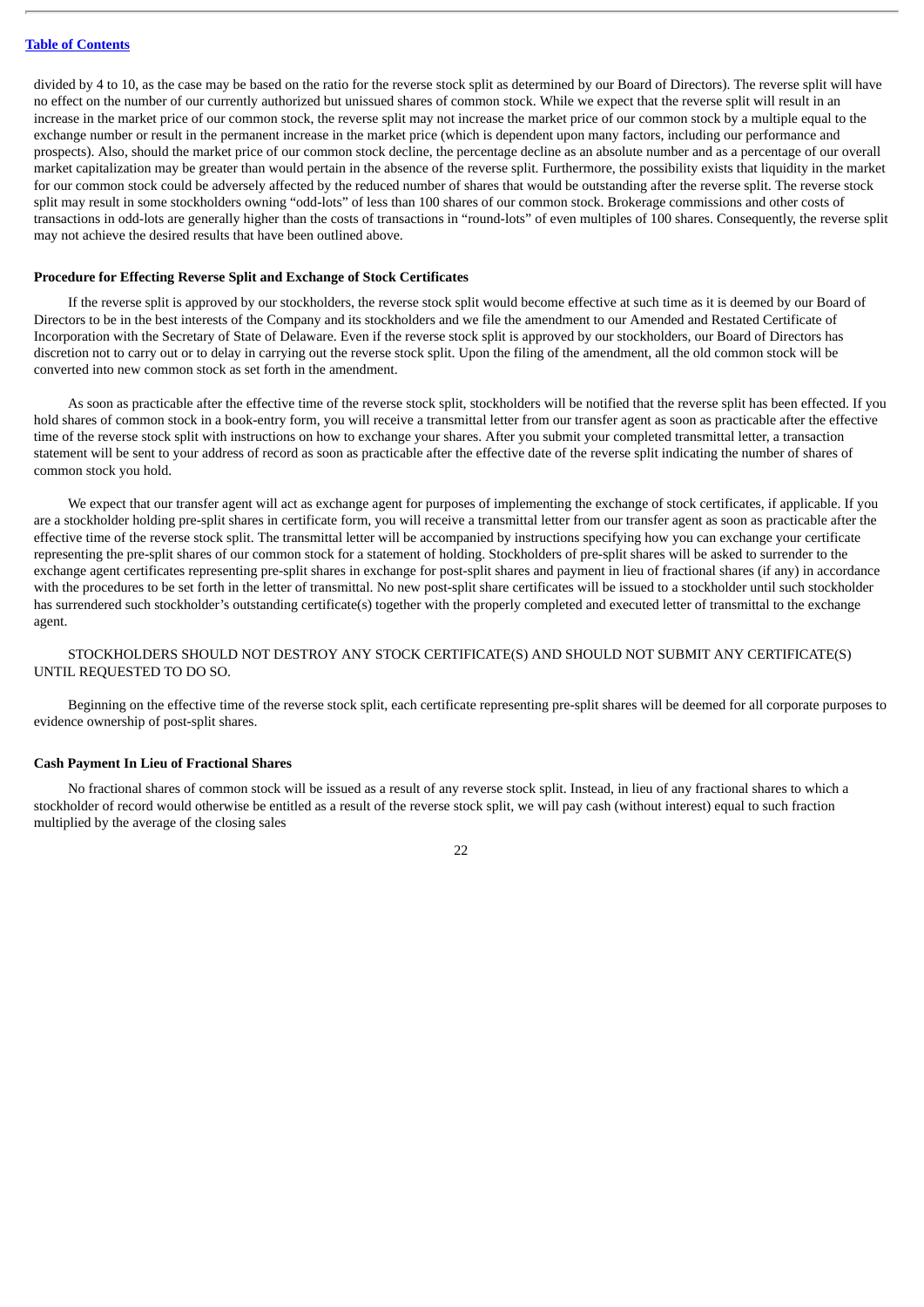prices of the common stock on The Nasdaq Global Market during regular trading hours for the five consecutive trading days immediately preceding the filing of the amendment to our Amended and Restated Certificate of Incorporation (with such average closing sales prices being adjusted to give effect to the reverse stock split). After the reverse stock split, a stockholder otherwise entitled to a fractional interest will not have any voting, dividend or other rights with respect to such fractional interest except to receive payment as described above.

As of April 11, 2022, there were 7 stockholders of record of our common stock. Upon stockholder approval of this Proposal 2, if our Board of Directors elects to implement the proposed reverse stock split, stockholders owning, prior to the reverse stock split, less than the number of whole shares of common stock that will be combined into one share of common stock in the reverse stock split would no longer be stockholders. For example, if a stockholder held five shares of common stock immediately prior to the reverse stock split and the reverse stock split ratio selected by the Board of Directors was 1:10, then such stockholder would cease to be a stockholder of the Company following the reverse stock split and would not have any voting, dividend or other rights except to receive payment for the fractional share as described above. Based on our stockholders of record as of April 11, 2022, and assuming a reverse stock split ratio of 1-for-4, we expect that cashing out fractional stockholders would reduce the number of stockholders of record by one holder.

#### **Criteria to be used for Decision to Apply the Reverse Stock Split**

In the event that approval for the reverse stock split is obtained, our Board of Directors will be authorized to proceed with the reverse split. If our stock closes at a bid price equal to or greater than \$1.00 for the ten business days prior to the Annual Meeting, our Board of Directors may delay its decision to execute the reverse stock split indefinitely. In that case, if at any time during the twelve month period following the Annual Meeting the stock price falls below \$1.00 for a 30 day period and therefore fails to comply with the applicable Nasdaq minimum listing requirements, then the reverse stock split may be executed as a cure for this condition.

#### **No Dissenter's Rights**

Under the Delaware General Corporation Law, our stockholders are not entitled to dissenter's rights with respect to our proposed amendment to our Amended and Restated Certificate of Incorporation to effect the reverse split and we will not independently provide our stockholders with any such right.

#### **Certain Material Federal Income Tax Consequences to U.S. Holders**

The following summary describes certain material U.S. federal income tax consequences of the reverse stock split to certain U.S. Holders (as defined below) of our common stock, but does not purport to be a complete analysis of all potential tax effects. This discussion is based on provisions of the Internal Revenue Code of 1986, as amended (the "Code"), Treasury Regulations thereunder and administrative rulings, court decisions and other legal authorities related thereto, each as in effect as of the date of this proxy statement and all of which are subject to change or differing interpretations. Any such change or differing interpretation, which may or may not be retroactive, could alter the tax consequences to the stockholders described herein. This discussion is included for general informational purposes only and does not purport to consider all aspects of U.S. federal income taxation that might be relevant to a U.S. Holder.

The discussion below only addresses stockholders who hold our common stock as a capital asset within the meaning of Section 1221 of the Code (generally property held for investment). It does not address all aspects of U.S. federal income tax that may be relevant to a stockholder in light of such stockholder's particular circumstances or to a stockholder subject to special rules, such as brokers or dealers in securities or foreign currencies, stockholders that are not U.S. Holders, regulated investment companies, real estate investment trusts, traders in securities who mark to market, banks, financial institutions or insurance companies, mutual funds, stockholders holding their stock through individual retirement or other tax-deferred accounts, tax-exempt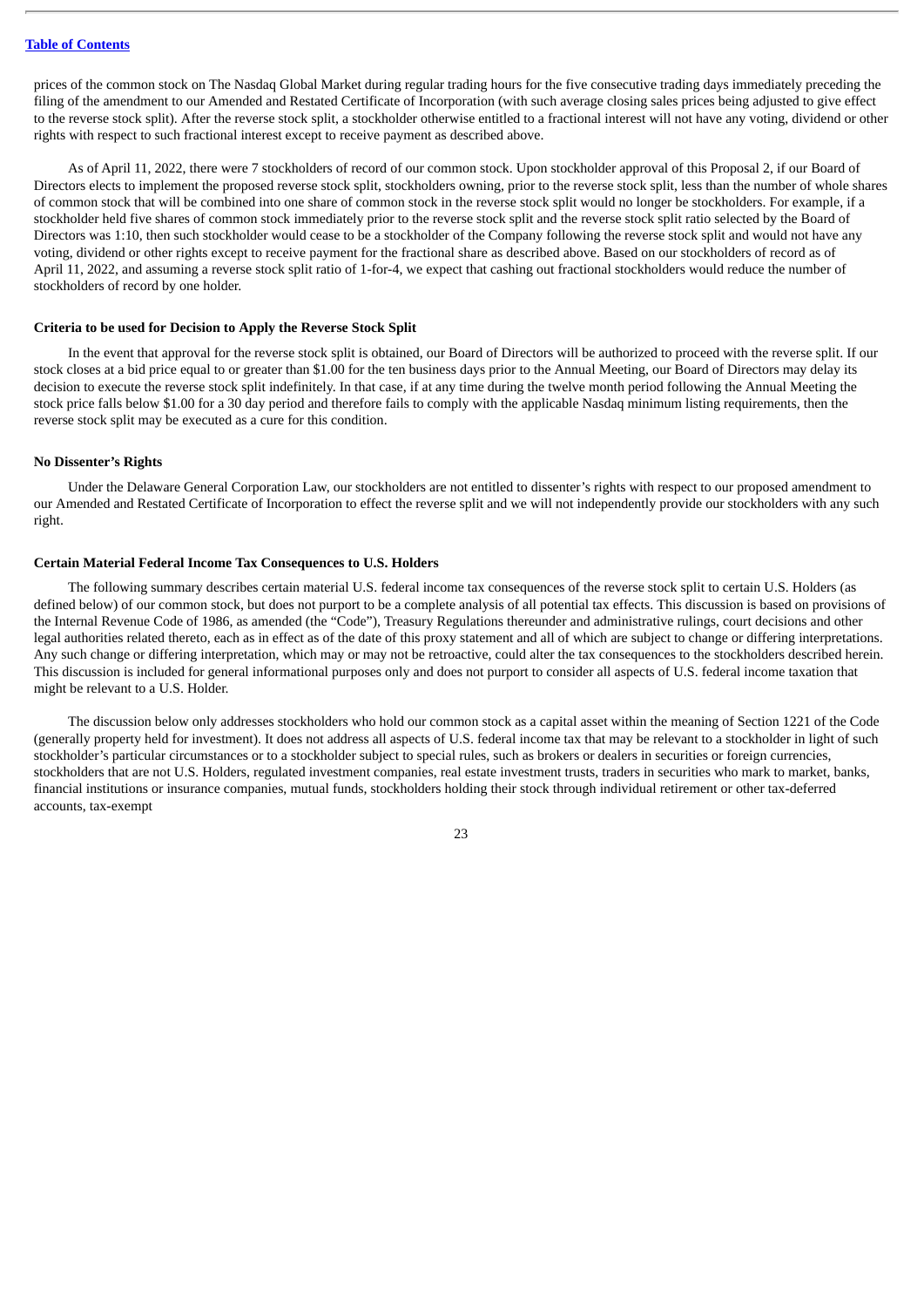organizations, stockholders holding their stock as "qualified small business stock" pursuant to Section 1202 of the Code or as Section 1244 stock for purposes of the Code, stockholders who acquired their stock in connection with the exercise of warrants, stock options or stock purchase plans or other employee plans or compensatory arrangements, stockholders whose functional currency is not the U.S. dollar, partnerships or other entities classified as partnerships or disregarded entities for U.S. federal income tax purposes (or persons holding our common stock through such entities), stockholders who hold their stock as part of an integrated investment (including a "straddle," a pledge against currency risk, a hedge or other "constructive" sale or "conversion" transaction) comprised of shares of our common stock and one or more other positions, stockholders who exercise dissenters' or appraisal rights, or stockholders who may have acquired their stock in a transaction subject to the gain rollover provisions of Section 1045 of the Code. In addition, this summary does not address any tax consequences other than certain U.S. federal income tax consequences of the reverse stock split, including the tax consequences of the reverse stock split under state, local or non-U.S. tax laws, or under estate, gift, excise or other non-income tax laws, the alternative minimum tax or the Medicare contribution tax on net investment income, the tax consequences of transactions effectuated prior or subsequent to, or concurrently with, the reverse stock split (whether or not any such transactions are consummated in connection with the reverse stock split) including, without limitation, the tax consequences to holders of options, warrants or similar rights to acquire our common stock.

For purposes of this discussion, a "U.S. Holder" means a beneficial owner of shares of our common stock that is any of the following:

- an individual who is a citizen or resident of the United States or someone treated as a U.S. citizen or resident for U.S. federal income tax purposes;
- a corporation (or other entity treated as a corporation for U.S. federal income tax purposes) created or organized in or under the laws of the United States, any state thereof, or the District of Columbia;
- an estate, the income of which is subject to U.S. federal income taxation regardless of its source; or
- a trust if (i) a U.S. court can exercise primary supervision over the trust's administration and one or more "United States persons" (within the meaning of Section 7701(a)(30) of the Code) are authorized or have the authority to control all substantial decisions of the trust or (ii) it has a valid election in effect under applicable U.S. Treasury Regulations to be treated as a United States person for U.S. federal income tax purposes.

Our view regarding the tax consequences of the reverse stock split is not binding with the Internal Revenue Service ("IRS") or the courts. We have not sought, and do not intend to seek, any tax opinion from counsel or ruling from the IRS with respect to any of the statements made in this summary. There can be no assurance that the IRS will not take a position contrary to these statements or that a contrary position taken by the IRS would not be sustained by a court. Accordingly, each stockholder should consult with such stockholder's own tax advisor with respect to all of the potential tax consequences to such stockholder of the reverse stock split.

#### **STOCKHOLDERS SHOULD CONSULT THEIR TAX ADVISORS WITH RESPECT TO THE APPLICATION OF THE U.S. FEDERAL INCOME TAX LAWS TO THEIR PARTICULAR SITUATIONS AS WELLAS ANY TAX CONSEQUENCES OF THE REVERSE STOCK** SPLIT ARISING UNDER U.S. FEDERAL ESTATE OR GIFT TAX LAWS OR UNDER THE LAWS OF ANY STATE, LOCAL OR NON-U.S. **TAXING JURISDICTION OR UNDER ANY APPLICABLE INCOME TAX TREATY.**

#### *Tax Consequences of the reverse stock split*

We intend to treat the reverse stock split as a "recapitalization" for U.S. federal income tax purposes. As a result, a U.S. Holder generally should not recognize gain or loss upon the reverse stock split, except with respect to cash received in lieu of a fractional share of common stock (as described below). A U.S. Holder's aggregate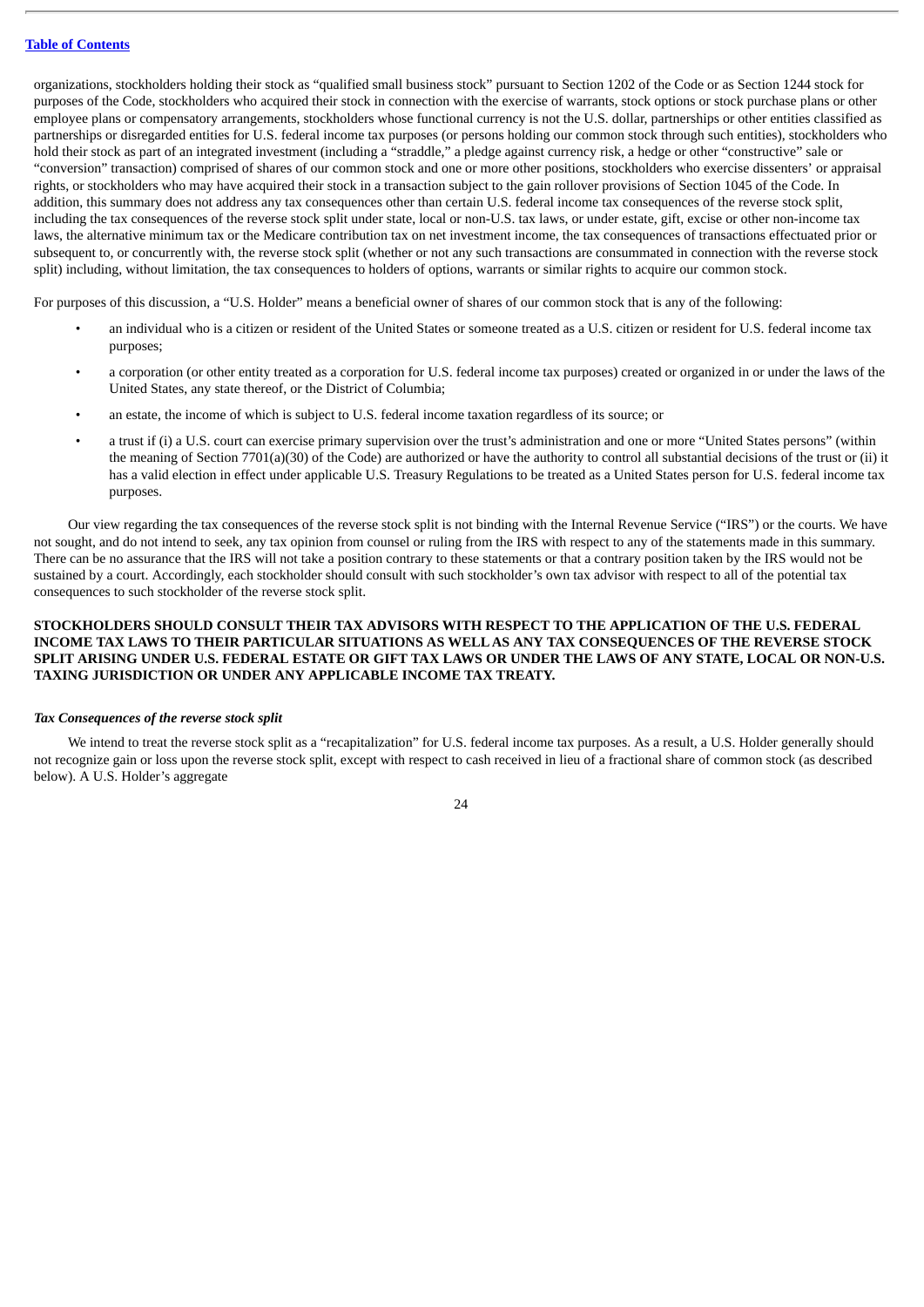tax basis in the shares of common stock received pursuant to the reverse stock split should equal the aggregate tax basis of the shares of common stock surrendered (excluding any portion of such basis that is allocated to any fractional share of common stock), and such U.S. Holder's holding period for the shares of the common stock received should include the holding period for the shares of common stock surrendered. Treasury Regulations provide detailed rules for allocating the tax basis and holding period of the shares of common stock surrendered to the shares of common stock received in a recapitalization pursuant to the reverse stock split. U.S. Holders should consult their tax advisors as to application of the foregoing rules where shares of common stock were acquired at different times or at different prices.

#### *Cash in Lieu of Fractional Shares*

A U.S. Holder who receives cash in lieu of a fractional share of common stock pursuant to the reverse stock split is expected to recognize capital gain or loss in an amount equal to the difference, if any, between the amount of cash received and the portion of the U.S. Holder's tax basis in the shares of common stock surrendered that is allocated to such fractional share of common stock. Such capital gain or loss should be long-term capital gain or loss if the U.S. Holder's holding period for the common stock surrendered in the reverse stock split exceeds one year at the time of the reverse stock split. Long-term capital gains of non-corporate U.S. Holders are generally subject to preferential tax rates. There are limitations on the deductibility of capital losses under the Code.

#### *Information Reporting and Backup Withholding*

A holder of common stock may be subject to information reporting and backup withholding on cash paid in lieu of fractional shares in connection with the reverse stock split. To avoid backup withholding, each holder of common stock that does not otherwise establish an exemption should provide its taxpayer identification number and comply with the applicable certification procedures. Holders of common stock should consult their tax advisors regarding their qualification for an exemption from backup withholding and the procedures for obtaining such an exemption, as well as the procedures for obtaining a credit or refund if backup withholding is imposed.

The preceding discussion is intended only as a summary of certain material U.S. federal income tax consequences of the reverse stock split. It is not a complete analysis or discussion of all potential tax effects that may be important to a particular holder. All holders of our common stock should consult their own tax advisors as to the specific tax consequences of the reverse stock split them, including record retention and tax-reporting requirements, and the applicability and effect of any federal, state, local and non-U.S. tax laws.

#### **Required Vote**

The affirmative vote of a majority of the outstanding shares of our common stock on the record date is required to approve an amendment to our Amended and Restated Certificate of incorporation to effect a reverse stock split of our common stock. Abstentions and broker non-votes, if any, will have the same effect as "Against" votes.

#### **THE BOARD RECOMMENDS A VOTE IN FAVOR OF PROPOSAL 2**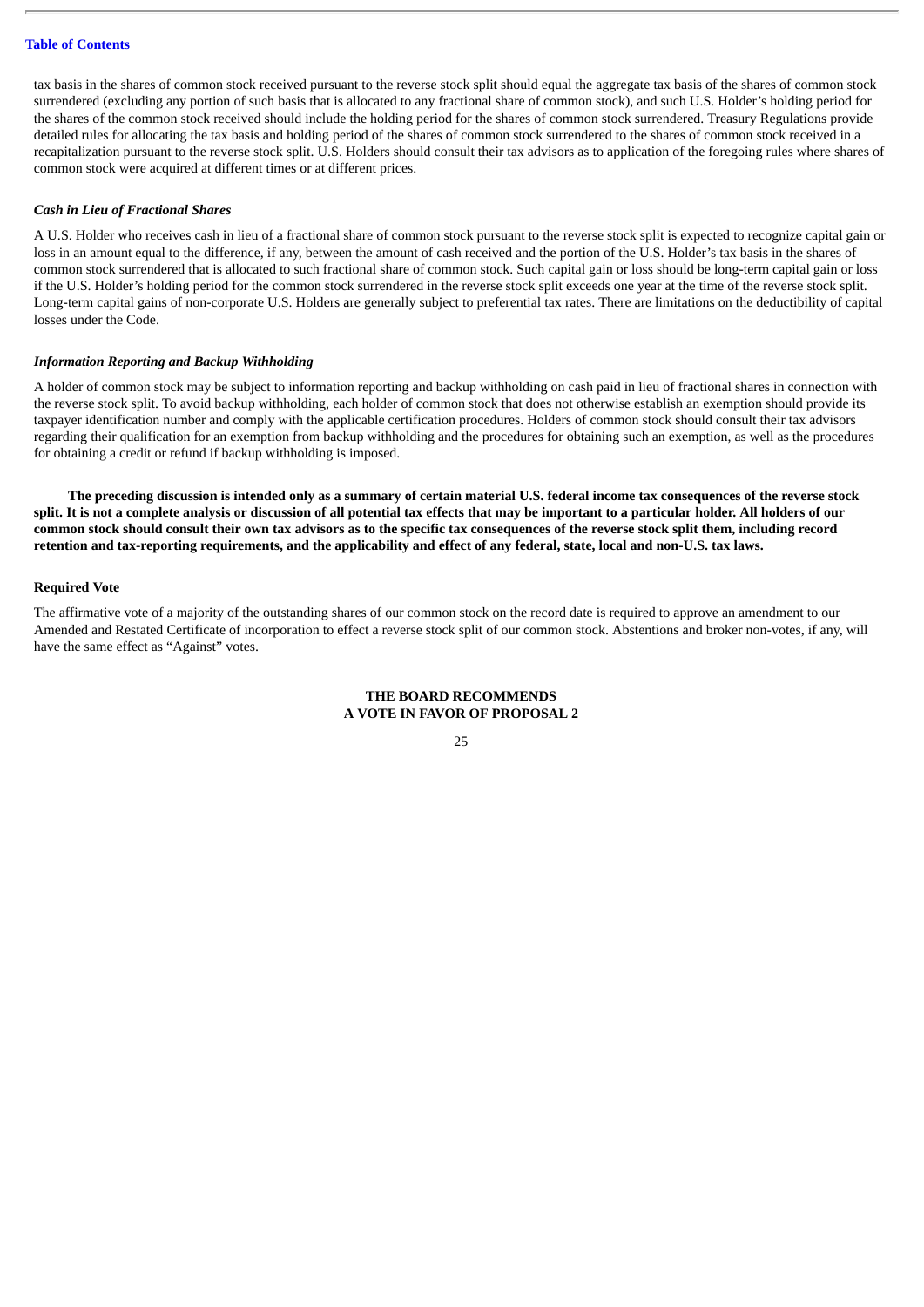#### **PROPOSAL 3 ADVISORY VOTE ON EXECUTIVE COMPENSATION**

<span id="page-28-0"></span>Under the Dodd-Frank Wall Street Reform and Consumer Protection Act, or the Dodd-Frank Act, and Section 14A of the Securities Exchange Act of 1934, our stockholders are entitled to vote to approve, on an advisory basis, the compensation of our named executive officers as disclosed in this proxy statement in accordance with the SEC rules.

This proposal, commonly known as a "say-on-pay" proposal, gives our stockholders the opportunity to express their views on our named executive officers' compensation. This vote is not intended to address any specific item of compensation, but rather the overall compensation of our named executive officers and the philosophy, policies and practices described in this proxy statement. The compensation of our named executive officers is disclosed in the section entitled "Executive and Director Compensation" below, including the compensation tables and narrative disclosure contained in this proxy statement. As discussed in those disclosures, we believe that our compensation policies and decisions are focused on pay-for-performance principles and strongly aligned with our stockholders' interests. Compensation of our named executive officers is designed to enable us to attract and retain talented and experienced executives, whose knowledge, skills and performance are critical to our success, and to motivate these executive officers to achieve our business objectives and lead us in a competitive environment.

We are asking our stockholders to indicate their support for our named executive officer compensation as described in this proxy statement.

The say-on-pay vote is advisory, and therefore not binding on us, our Compensation Committee or our Board. Our Board and Compensation Committee value the opinions of our stockholders and to the extent there is any significant vote against the named executive officer compensation as disclosed in this proxy statement, we will consider our stockholders' concerns and our Compensation Committee will evaluate whether any actions are necessary to address those concerns.

#### **Required Vote**

Approval of this proposal requires the affirmative vote of a majority of the shares of our common stock present or represented by proxy at the Annual Meeting and entitled to vote on such matter. Abstentions will have the same effect as "Against" votes. Broker non-votes will have no effect.

#### **THE BOARD RECOMMENDS A VOTE IN FAVOR OF PROPOSAL 3**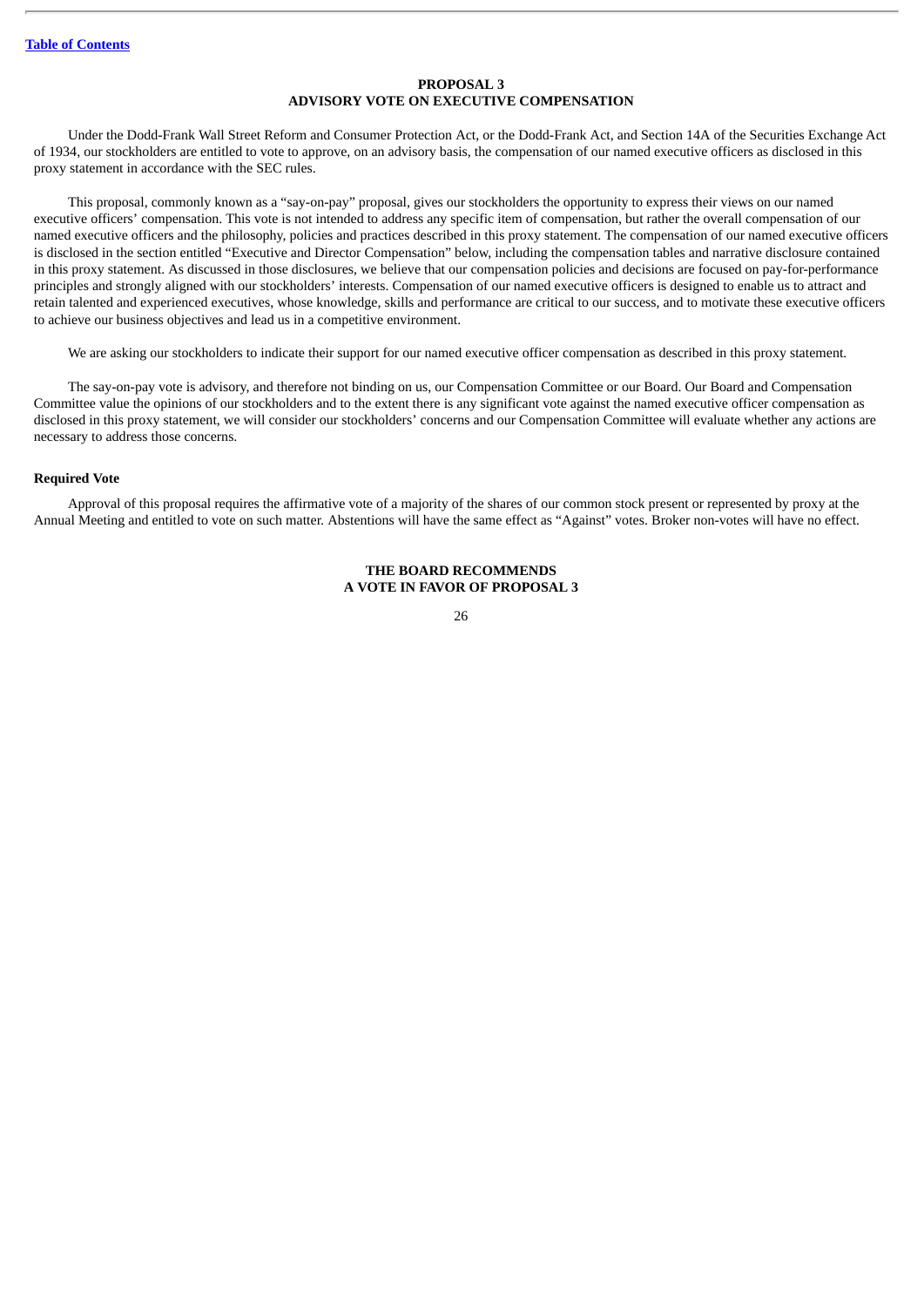#### **PROPOSAL 4**

#### **RATIFICATION OF SELECTION OF INDEPENDENT REGISTERED PUBLIC ACCOUNTING FIRM**

<span id="page-29-0"></span>The Audit Committee of the Board has selected Deloitte & Touche LLP as the Company's independent registered public accounting firm for the fiscal year ending December 31, 2022 and has further directed that the Company's management submit the selection of its independent registered public accounting firm for ratification by the stockholders at the Annual Meeting. Deloitte & Touche LLP has audited the Company's consolidated financial statements since the fiscal year ended December 31, 2011. Representatives of Deloitte & Touche LLP are expected to be present at the Annual Meeting. They will have an opportunity to make a statement if they so desire and will be available to respond to appropriate questions.

Neither the Company's Bylaws nor other governing documents or law require stockholder ratification of the selection of Deloitte & Touche LLP as the Company's independent registered public accounting firm. However, the Audit Committee is submitting the selection of Deloitte & Touche LLP to the stockholders for ratification as a matter of good corporate practice. If the stockholders fail to ratify the selection, the Audit Committee will reconsider whether or not to retain that firm. Even if the selection is ratified, the Audit Committee in its discretion may direct the appointment of different independent auditors at any time during the year if they determine that such a change would be in the best interests of the Company and its stockholders.

The affirmative vote of the holders of a majority of the shares present at the Annual Meeting or represented by proxy and entitled to vote on the matter at the Annual Meeting, will be required to ratify the selection of Deloitte & Touche LLP.

#### **PRINCIPAL ACCOUNTANT FEES AND SERVICES**

The following table presents the aggregate fees billed to the Company for the fiscal years ended December 31, 2021 and 2020, by Deloitte & Touche LLP, the Company's principal accountant.

|                    | <b>Fiscal Year Ended</b> |           |
|--------------------|--------------------------|-----------|
|                    | 2021                     | 2020      |
| Audit fees(1)      | \$478,000                | \$520,000 |
| Audit-related fees |                          |           |
| Tax fees           | J                        |           |
| All other fees     |                          |           |
| <b>Total fees</b>  | \$478,000                | \$520,000 |

(1) For both fiscal years ended December 31, 2021 and 2020, audit fees represent fees for audit services rendered in connection with the audit of our consolidated financial statements, as well as fees associated with reviews of documents filed with the SEC, our Annual Report on Form 10-K and our quarterly consolidated financial statements included in our Quarterly Reports on Form 10-Q. For the fiscal year ended December 31, 2020, audit fees also include those associated with the filing of a registration statements on Form S-8, and the delivery of related consents.

All fees described above were pre-approved by the Audit Committee.

In connection with the audit of the 2021 consolidated financial statements, the Company entered into an engagement agreement with Deloitte & Touche LLP that sets forth the terms by which Deloitte & Touche LLP will perform audit services for the Company.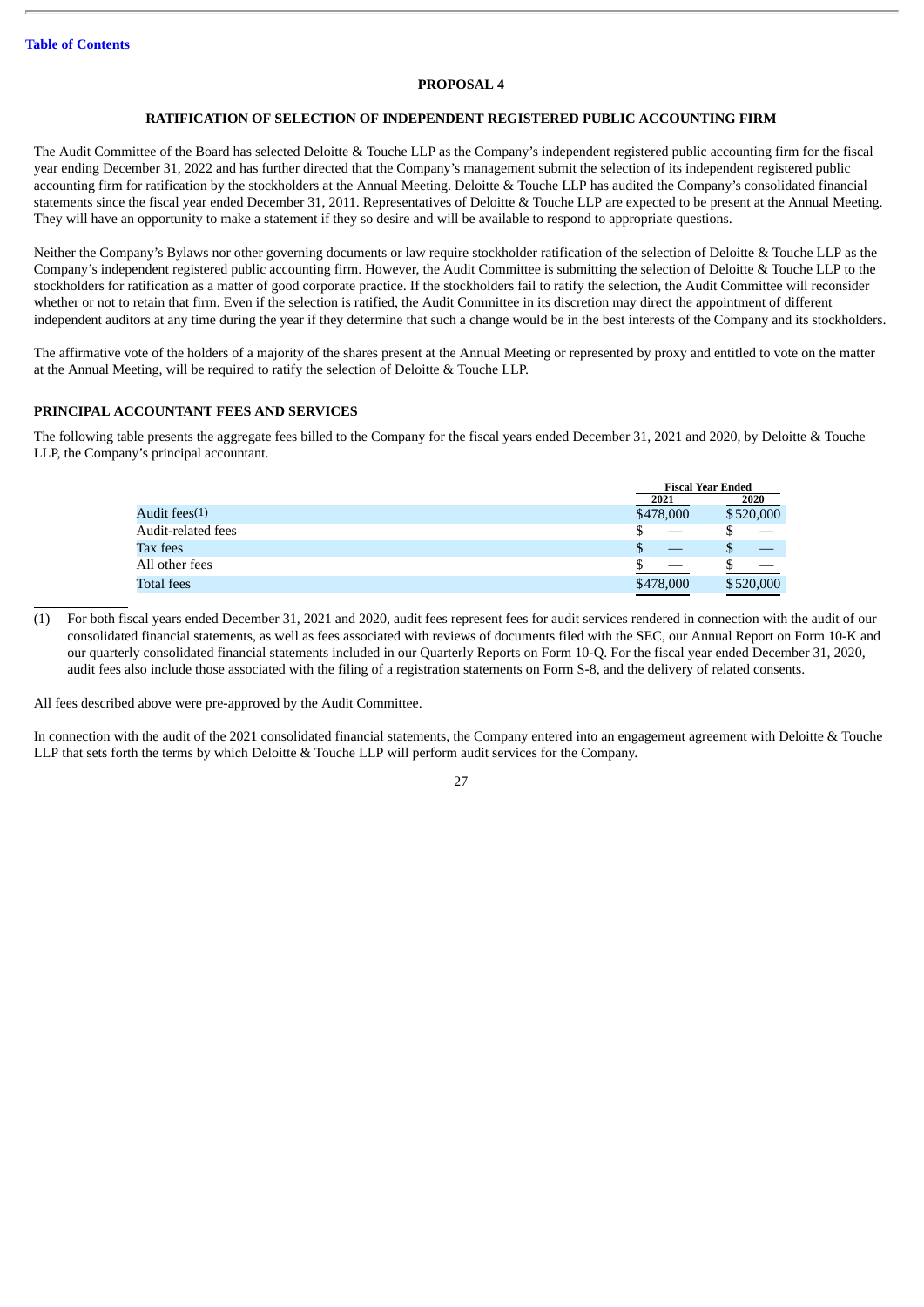#### **PRE-APPROVAL POLICIES AND PROCEDURES**

The Audit Committee has adopted a policy and procedures for the pre-approval of audit and non-audit services rendered by the Company's independent registered public accounting firm, Deloitte & Touche LLP. The policy generally pre-approves specified services in the defined categories of audit services, audit-related services, and tax services up to specified amounts. Pre-approval may also be given as part of the Audit Committee's approval of the scope of the engagement of the independent auditor, or on an individual, explicit, case-by-case basis before the independent auditor is engaged to provide each service. The pre-approval of services may be delegated to one or more of the Audit Committee's members, but the decision must be reported to the full Audit Committee at its next scheduled meeting.

The Audit Committee has determined that the rendering of services other than audit services by Deloitte & Touche LLP is compatible with maintaining the principal accountant's independence.

#### **THE BOARD RECOMMENDS A VOTE IN FAVOR OF PROPOSAL 4**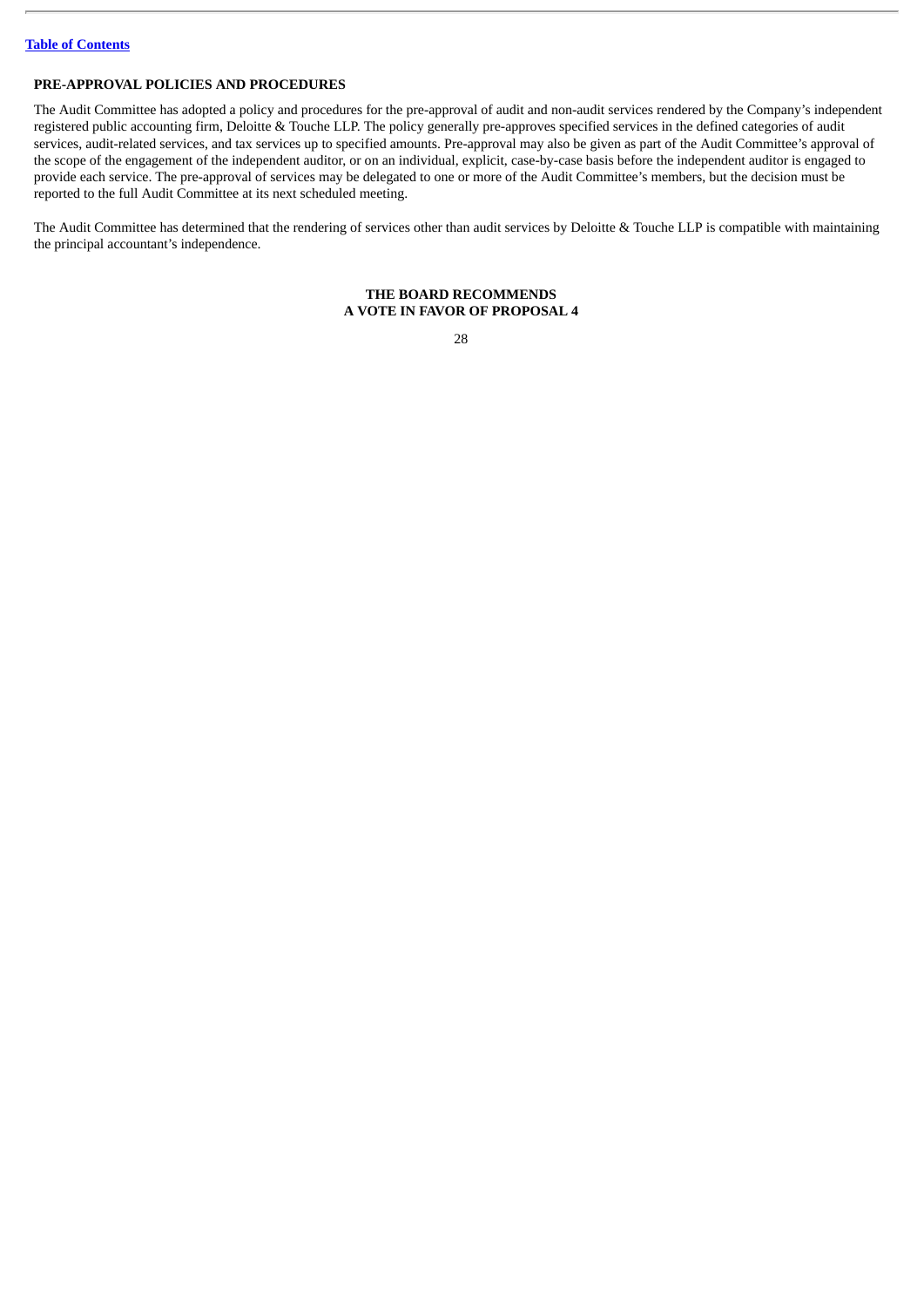#### **PROPOSAL 5 AUTHORIZATION TO ADJOURN THE ANNUAL MEETING**

#### <span id="page-31-0"></span>**General**

If the Annual Meeting is convened and a quorum is present, but there are not sufficient votes to approve Proposal 2, our proxy holders may move to adjourn the Annual Meeting at that time in order to enable our Board of Directors to solicit additional proxies.

In this proposal, we are asking our stockholders to authorize the holder of any proxy solicited by our Board of Directors to vote in favor of granting discretionary authority to the proxy holders, and each of them individually, to adjourn the Annual Meeting to another time and place, if necessary, to solicit additional proxies in the event that there are not sufficient votes to approve Proposal 2. If our stockholders approve this proposal, we could adjourn the Annual Meeting and any adjourned session of the Annual Meeting and use the additional time to solicit additional proxies, including the solicitation of proxies from our stockholders that have previously voted. Among other things, approval of this proposal could mean that, even if we had received proxies representing a sufficient number of votes to defeat Proposal 2, we could adjourn the Annual Meeting without a vote on such proposal and seek to convince our stockholders to change their votes in favor of such proposal.

If it is necessary to adjourn the Annual Meeting, no notice of the adjourned meeting is required to be given to our stockholders, other than an announcement at the Annual Meeting of the time and place to which the Annual Meeting is adjourned, so long as the meeting is adjourned for 30 days or less and no new record date is fixed for the adjourned meeting. At the adjourned meeting, we may transact any business which might have been transacted at the original meeting.

#### **Required Vote**

Approval of this proposal requires the affirmative vote of a majority of the shares of our common stock present or represented by proxy at the Annual Meeting and entitled to vote on such matter. Abstentions will have the same effect as "Against" votes.

#### **THE BOARD RECOMMENDS A VOTE IN FAVOR OF PROPOSAL 5**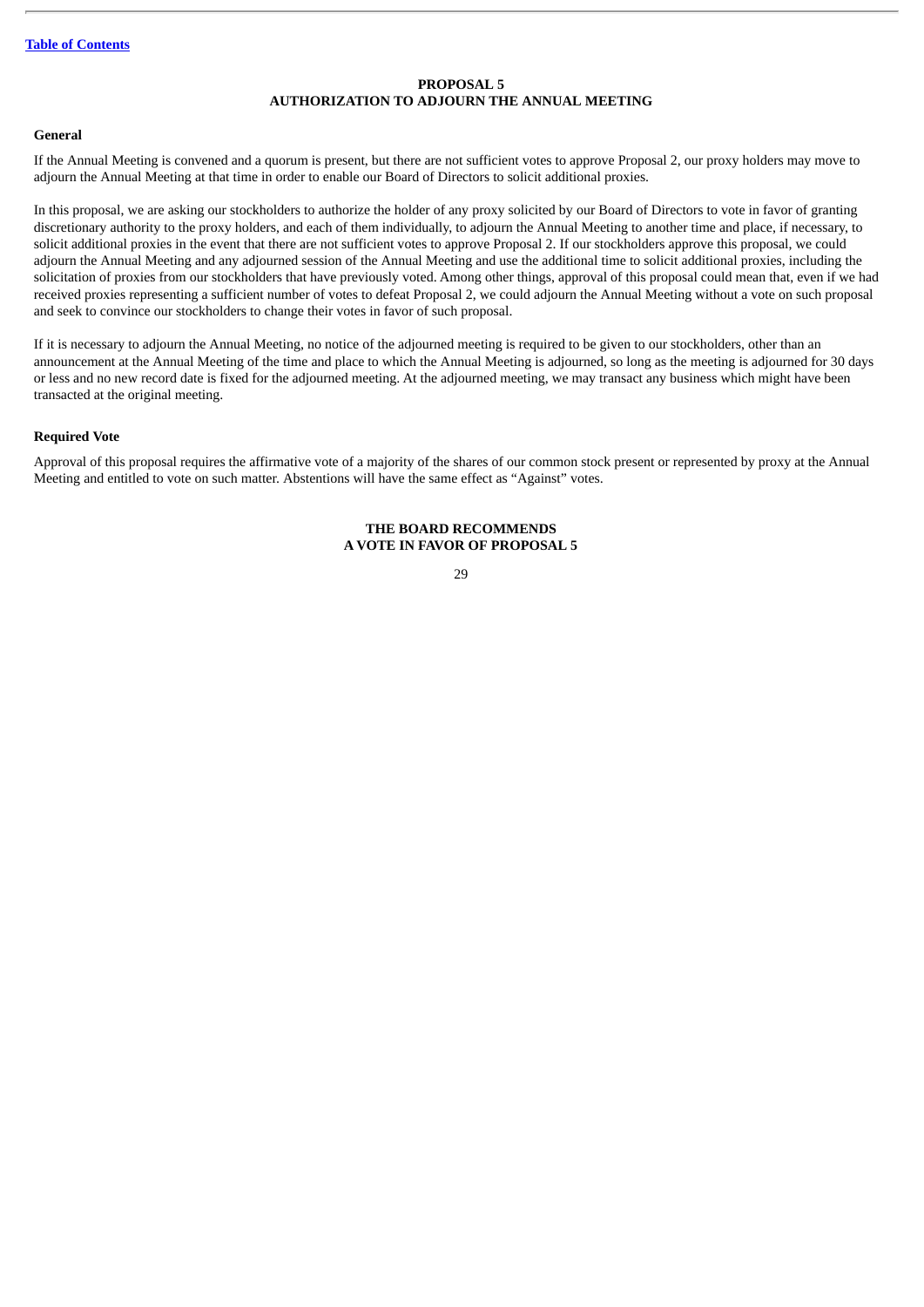#### **EXECUTIVE OFFICERS**

<span id="page-32-0"></span>The following table sets forth information concerning our executive officers, including their ages as of March 31, 2022. Biographical information for our Chief Executive Officer and director, Dr. Remy Luthringer, is included above with the director biographies under the caption "Nominees for Election for a Three-Year Term Expiring at the 2025 Annual Meeting."

| <b>Name</b>         | Age | <b>Position</b>                                                             |
|---------------------|-----|-----------------------------------------------------------------------------|
| Dr. Remy Luthringer |     | 61 Chief Executive Officer and Executive Chairman of the Board of Directors |
| Geoffrey Race       |     | 61 President                                                                |
| Frederick Ahlholm   |     | 56 SVP, Chief Financial Officer and Secretary                               |

*Geoffrey Race* has provided services to us since July 2010, first as a consultant and then as an employee beginning in May 2014. Mr. Race most recently held the positions of the Company's Executive Vice President and Chief Financial Officer, from May 2014 to October 2021, and Chief Business Officer from January 2016 to October 2021. Prior to joining us, Mr. Race served as the Chief Executive Officer and acting Chief Financial Officer of Funxional Therapeutics Ltd., a clinical stage pharmaceutical company which was spun out of Cambridge University, UK, from June 2010 to November 2013. Mr. Race is currently a member of the board of directors of Huq Industries Ltd. and F-star Therapeutics Ltd. Mr. Race is a Fellow of the Institute of Chartered Management Accountants and earned his M.B.A. from Durham University Business School (UK).

*Frederick Ahlholm* has provided services to us since January 2014, first as a consultant and then as an employee beginning in June 2014. Mr. Ahlholm most recently held the positions of the Company's Vice President and Chief Accounting Officer from July 2014 to October 2021, and Senior Vice President of Finance from May 2015 to October 2021. Prior to joining us, from 2010 to 2013, Mr. Ahlholm served as Vice President of Finance and also as Chief Accounting Officer for Amarin Corporation, a commercial biopharmaceutical company. Mr. Ahlholm has over 15 years of experience leading the finance organization at publicly-traded biotech companies, is a CPA and earned his BA in Business Administration at the University of Notre Dame.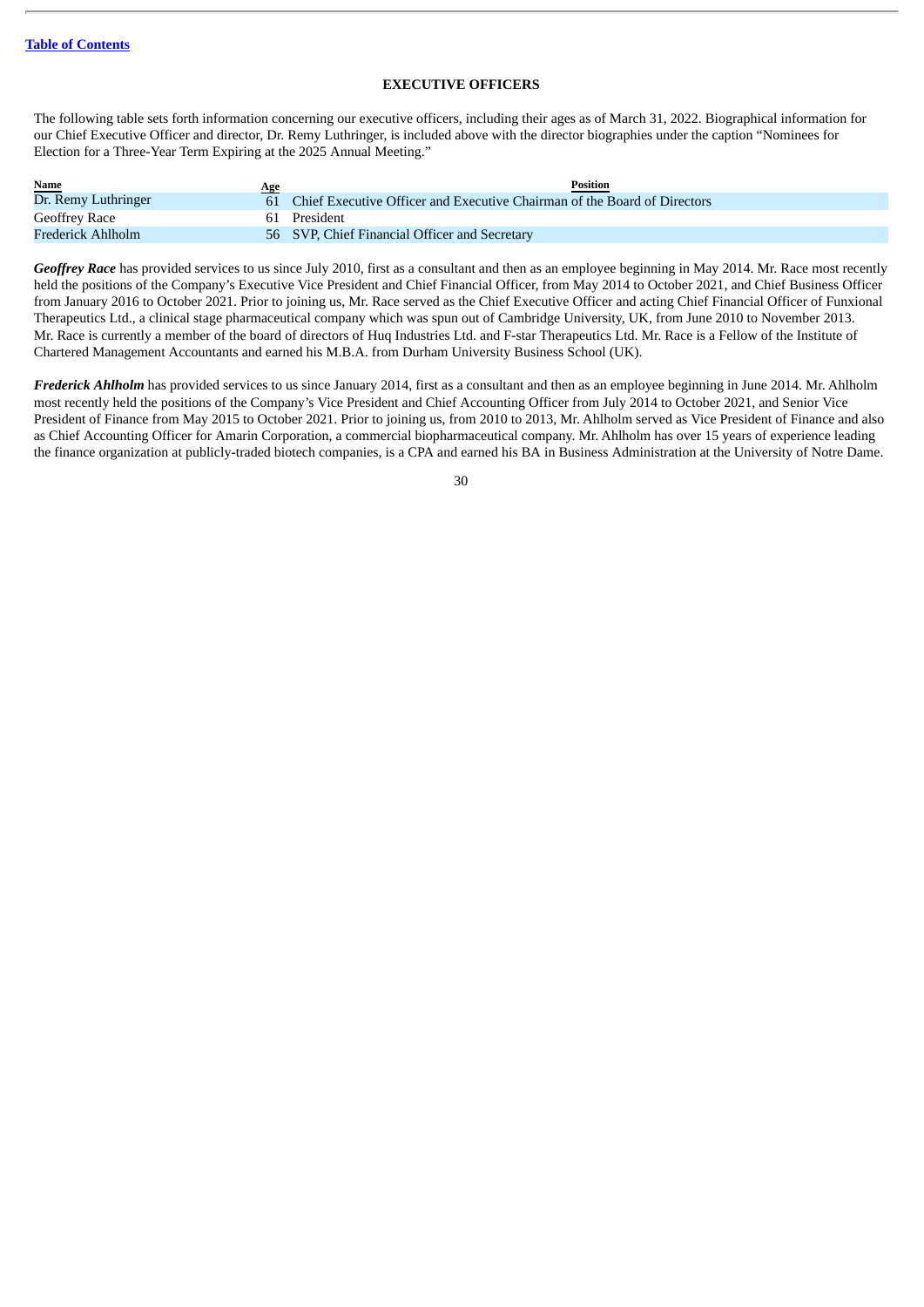#### **SECURITY OWNERSHIP OF CERTAIN BENEFICIAL OWNERS AND MANAGEMENT**

<span id="page-33-0"></span>The following table sets forth certain information regarding the ownership of the Company's common stock as of March 31, 2022 by: (i) each director and nominee for director; (ii) each of the executive officers named in the Summary Compensation Table; (iii) all executive officers and directors of the Company as a group; and (iv) all those known by the Company to be beneficial owners of more than five percent of its common stock.

| <b>NAME</b>                                       | <b>Beneficial Ownership(1)</b><br><b>Shares</b> | Percentage |
|---------------------------------------------------|-------------------------------------------------|------------|
| <b>Named Executive Officers and Directors:</b>    |                                                 |            |
| Dr. Remy Luthringer(2)                            | 1,059,761                                       | 2.5%       |
| Geoffrey Race(3)                                  | 258,021                                         | $\ast$     |
| Frederick Ahlholm(4)                              | 38,372                                          | $\ast$     |
| Michael Davidson(5)                               | 28,333                                          | $\ast$     |
| William F. Doyle $(6)$                            | 216,111                                         | $\ast$     |
| Dr. Fouzia Laghrissi-Thode(7)                     | 125,000                                         | $\ast$     |
| Dr. David Kupfer(8)                               | 316,488                                         | $\ast$     |
| Hans Peter Hasler(9)                              | 125,000                                         | $\ast$     |
| Jan van $Heek(10)$                                | 179.800                                         | $\ast$     |
| Jeryl Hilleman <sup>(11)</sup>                    | 96,000                                          | $\ast$     |
| All current executive officers and directors as a |                                                 |            |
| group(9 persons)(12)                              | 2,414,553                                       | 5.5%       |
| <b>Greater than 5% Stockholders:</b>              |                                                 |            |
| Funds affiliated with Federated Hermes, Inc. (13) | 9,610,200                                       | 22.5%      |
| Funds affiliated with The Vanguard $Group(14)$    | 4,025,746                                       | $9.4\%$    |
|                                                   |                                                 |            |

Represents beneficial ownership of less than 1% of our outstanding common stock.

- (1) This table is based upon information supplied by officers, directors and, in the case of principal stockholders, Schedules 13D and 13G filed with the SEC or information provided by our transfer agent, Computershare Trust Company, N.A. The address of each executive officer and director listed on the table is c/o Minerva Neurosciences, Inc. 1601 Trapelo Road, Suite 286, Waltham, MA 02451. We have determined beneficial ownership in accordance with the rules of the SEC. Except as indicated by the footnotes below, we believe, based on the information furnished to us, that the executive officers and directors named in the table above have sole voting and investment power with respect to all shares of common stock that they beneficially own, subject to applicable community property laws. Applicable percentages are based on 42,721,566 shares outstanding on March 31, 2022, adjusted as required by rules promulgated by the SEC.
- (2) Consists of (a) 926,604 shares of common stock beneficially owned by Wint2felden Holding SA, a company wholly owned by Dr. Luthringer; (b) 66,490 shares of common stock owned by Dr. Luthringer himself, and (c) options to purchase 66,667 shares of common stock that are exercisable within 60 days of March 31, 2022.
- (3) Consists of (a) 211,354 shares of common stock and (b) options to purchase 46,667 shares of common stock that are exercisable within 60 days of March 31, 2022.
- (4) Consists of (a) 10,039 shares of common stock and (b) options to purchase 28,333 shares of common stock that are exercisable within 60 days of March 31, 2022.
- (5) Consists of options to purchase 28,333 shares of common stock that are exercisable within 60 days of March 31, 2022.
- (6) Consists of (a) 26,111 shares of common stock and (b) options to purchase 190,000 shares of common stock that are exercisable within 60 days of March 31, 2022.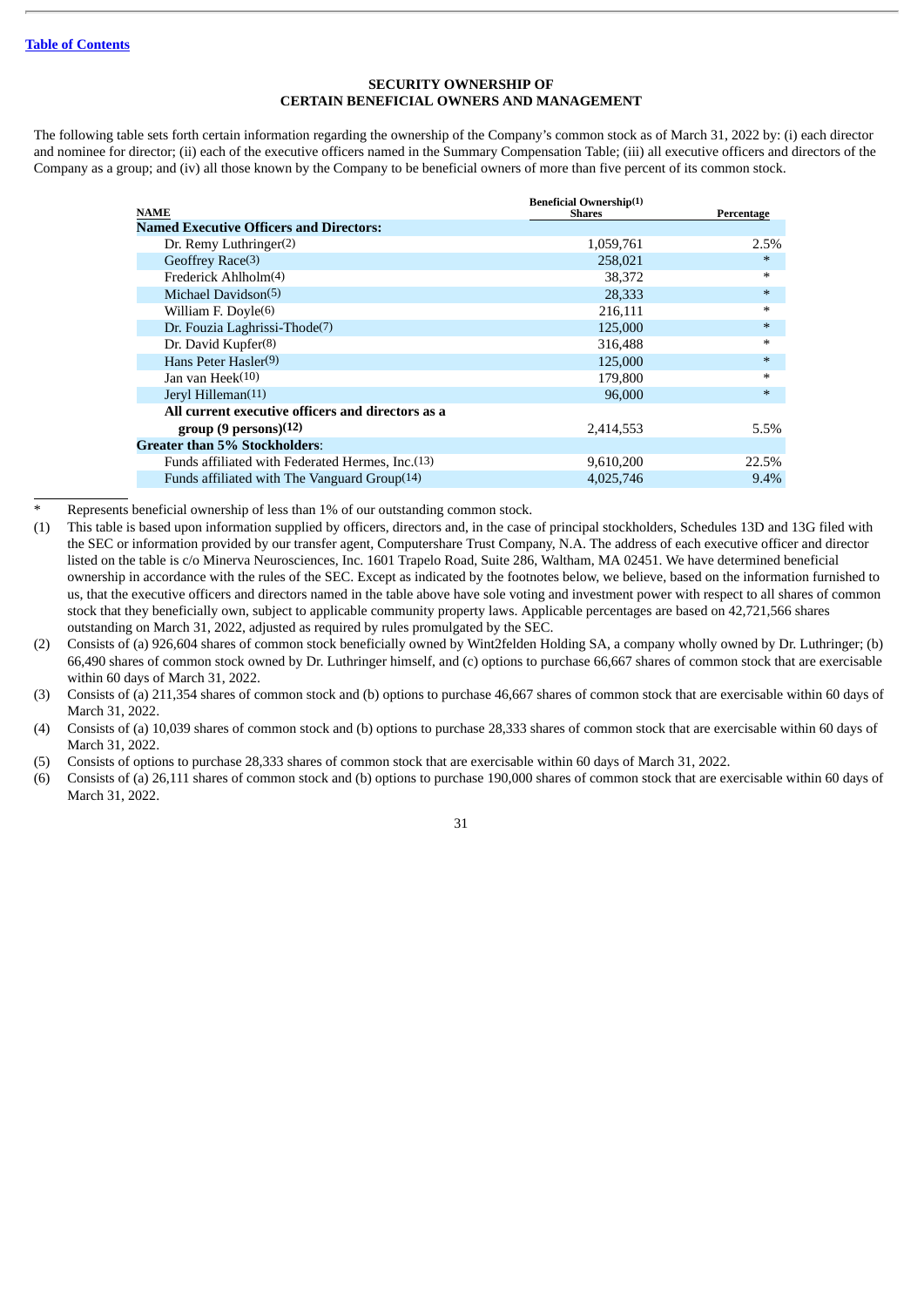- (7) Consists of options to purchase 125,000 shares of common stock that are exercisable within 60 days of March 31, 2022.
- (8) Consists of (a) 191,488 shares of common stock and (b) options to purchase 125,000 shares of common stock that are exercisable within 60 days of March 31, 2022.
- (9) Consists of (a) 10,000 shares of common stock and (b) options to purchase 115,000 shares of common stock that are exercisable within 60 days of March 31, 2022.
- (10) Consists of (a) 20,333 shares of common stock and (b) options to purchase 159,467 shares of common stock that are exercisable within 60 days of March 31, 2022.
- (11) Consists of (a) 1,000 shares of common stock and (b) options to purchase 95,000 shares of common stock that are exercisable within 60 days of March 31, 2022.
- (12) Consists of (a) 1,463,419 shares of common stock and (b) options to purchase 951,134 shares of common stock that are exercisable within 60 days of March 31, 2022.
- (13) This information is based solely on the information reported on the Schedule 13G/A filed by Federated Hermes, Inc. on February 14, 2022. Federated Heremes, Inc. (the "Federated Parent") is the parent holding company of Federated Equity Management Company of Pennsylvania and Federated Global Investment Management Corp. (the "Federated Investment Advisers"), which act as investment advisers to registered investment companies and separate accounts that collectively own 9,610,200 shares of common stock. The Federated Investment Advisers are wholly owned subsidiaries of FII Holdings, Inc., which is a wholly owned subsidiary of the Federated Parent. All of the Federated Parent's outstanding voting stock is held in the Voting Shares Irrevocable Trust for which Thomas R. Donahue, Rhodora J. Donahue and J. Christopher Donahue act as trustees. The address of Federated Investors is Federated Investors Tower, Pittsburgh, Pennsylvania 15222.
- (14) This information is based solely on the information reported on the Schedule 13G/A filed by The Vanguard Group on February 10, 2022. The Vanguard Group and/or its subsidiaries have sole dispositive power with respect to 4,009,756 shares of common stock of the Company and shared dispositive power with respect to 15,990 shares of common stock. The address of The Vanguard Group is 100 Vanguard Blvd., Malvern, PA 19355.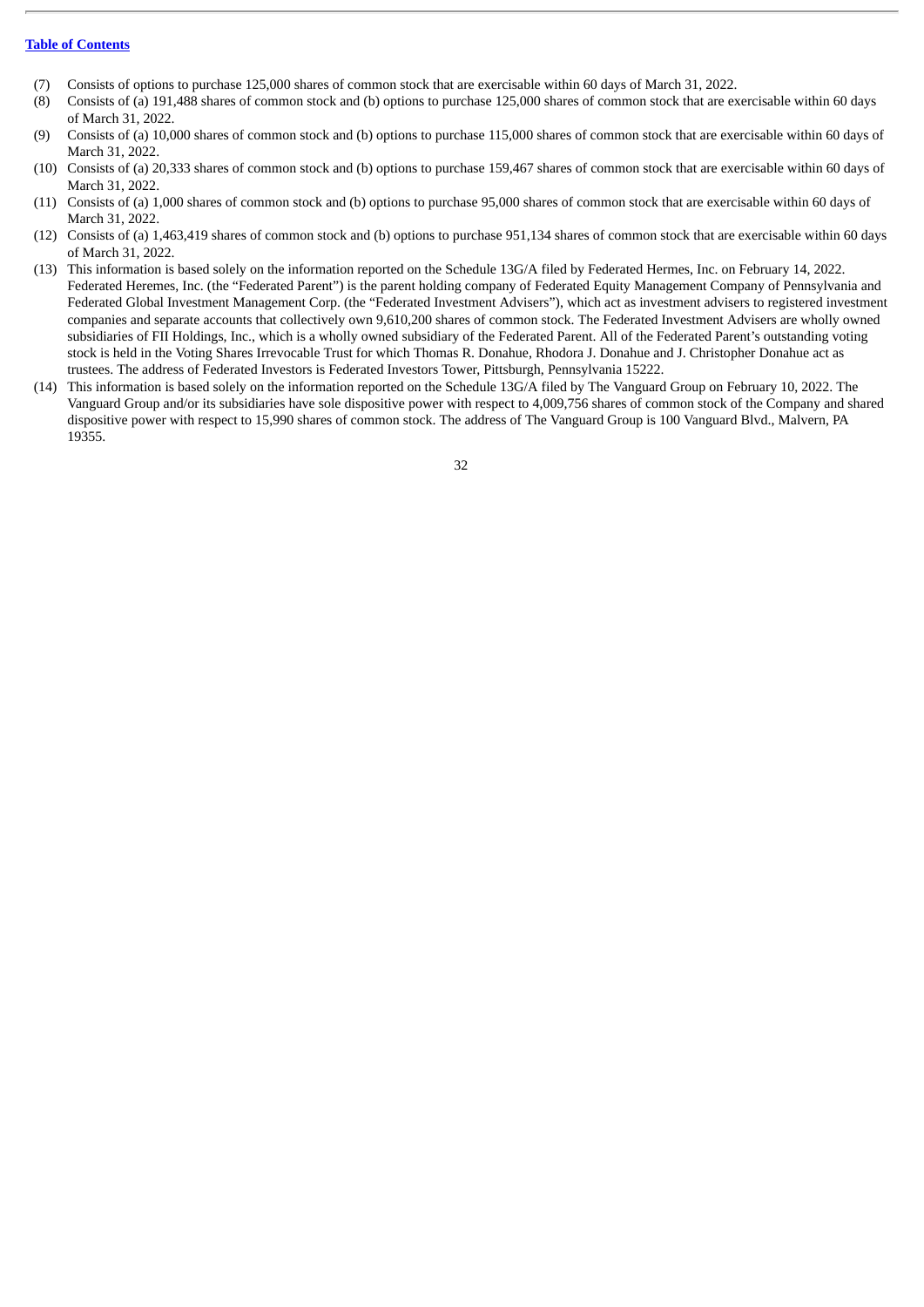#### **DELINQUENT SECTION 16(A) REPORTS**

Section 16(a) of the Exchange Act requires the Company's directors and executive officers, and persons who own more than ten percent of a registered class of the Company's equity securities, to file with the SEC initial reports of ownership and reports of changes in ownership of common stock and other equity securities of the Company. Officers, directors, and greater than ten percent stockholders are required by SEC regulations to furnish the Company with copies of all Section 16(a) forms they file.

To the Company's knowledge, based solely on a review of the copies of such reports furnished to the Company and written representations that no other reports were required, during the fiscal year ended December 31, 2021, all Section 16(a) filing requirements applicable to its officers, directors, and greater than ten percent beneficial owners were complied with, except that Mr. Hasler inadvertently failed to timely file one Form 4 report disclosing his acquisition of certain stock options that were granted by the Board of Directors on June 11, 2021. Form 4 report reporting such acquisition was filed on June 16, 2021.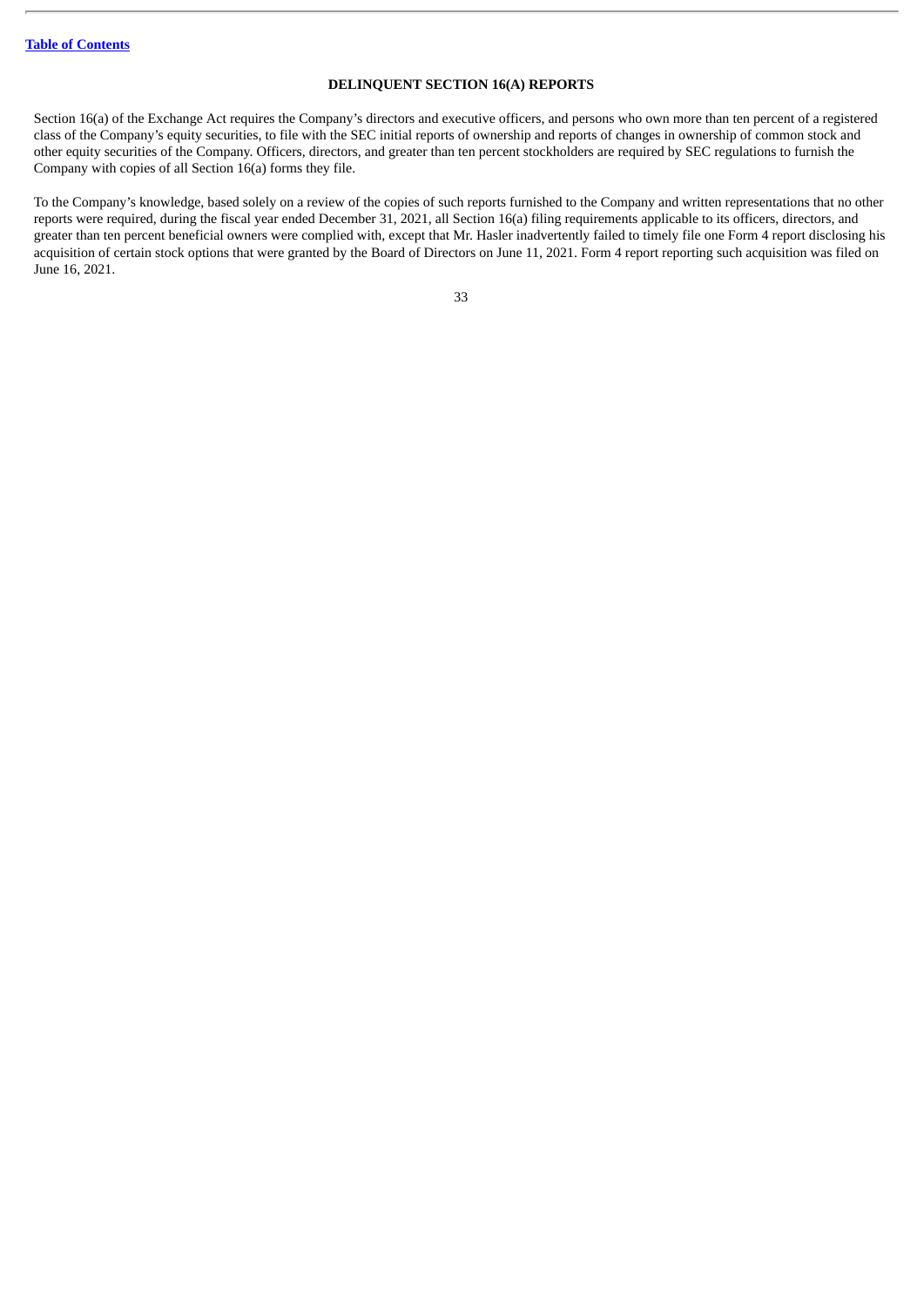#### **EXECUTIVE COMPENSATION**

#### <span id="page-36-1"></span><span id="page-36-0"></span>**SUMMARY COMPENSATION TABLE**

The following table shows for the fiscal years ended December 31, 2021 and 2020, the compensation of the Company's Chief Executive Officer, the two other most highly compensated executive officers as of December 31, 2021, and two additional individuals for whom disclosure would have been provided but for the fact that the individuals were not serving as executive officers of the Company (collectively, our "named executive officers").

| <b>NAME AND</b><br><b>PRINCIPAL</b><br><b>POSITION</b>                    | <b>YEARS</b> | <b>SALARY</b><br>(S) | <b>BONUS</b><br>(S) | <b>OPTIONS</b><br><b>AWARDS</b><br>(\$)(5) | <b>STOCK</b><br><b>AWARDS</b><br>\$)(6) | <b>ALL OTHER</b><br><b>COMPENSATION</b><br>(\$) | TOTAL (\$) |
|---------------------------------------------------------------------------|--------------|----------------------|---------------------|--------------------------------------------|-----------------------------------------|-------------------------------------------------|------------|
| Dr. Remy Luthringer                                                       | 2021         | 584,889              | 604,244(1)          | __                                         |                                         |                                                 | 1,189,133  |
| <b>Chief Executive Officer</b>                                            | 2020         | 565,110              | 282,555             | 995,797                                    |                                         | 2.640                                           | 1,846,102  |
| Geoffrey Race                                                             | 2021         | 442,293              | 434,815(2)          |                                            |                                         | 3,331(7)                                        | 880,439    |
| President                                                                 | 2020         | 427,336              | 213.668             | 740,597                                    |                                         | 3,191                                           | 1,384,792  |
| Frederick Ahlholm<br>SVP, Chief Financial<br><b>Officer and Secretary</b> | 2021         | 379,692              | 220.013(3)          |                                            |                                         | 10,978(8)                                       | 610,683    |
| Michael Davidson                                                          | 2021         | 399,693              | 257,773(4)          |                                            |                                         |                                                 | 657,466    |
| <b>Chief Medical Officer</b>                                              |              |                      |                     |                                            |                                         |                                                 |            |

(1) Represents \$282,555 paid to Mr. Luthringer in January 2021 as a transaction bonus pursuant to his Retention Benefits Letter Agreement, disclosed in Exhibit 10.1 to the Form 10-Q filed with the SEC on November 2, 2020, and \$321,689 paid to Mr. Luthringer in December 2021 as 100% of his annual target bonus for 2021 guaranteed under the Supplemented Retention Program. See "Retention Program" below.

(2) Represents \$213,668 paid to Mr. Race in January 2021 as a transaction bonus pursuant to his Retention Benefits Letter Agreement, disclosed in Exhibit 10.2 to the Form 10-Q filed with the SEC on November 2, 2020, and \$221,147 paid to Mr. Race in December 2021 as 100% of his annual target bonus for 2021 guaranteed under the Supplemented Retention Program. See "Retention Program" below.

(3) Represents \$45,887 paid to Mr. Ahlholm in January 2021 as a transaction bonus pursuant to his Retention Benefits Letter Agreement, disclosed in Exhibit 10.5 to the Form 10-Q filed with the SEC on November 2, 2020, and \$84,126 and \$90,000, respectively, paid to Mr. Ahlholm in each of July 2021 and December 2021, each representing 50% of his annual target bonus for 2021 and guaranteed under the Supplemented Retention Program. See "Retention Program" below.

(4) Represents \$57,926 paid to Mr. Davidson in January 2021 as a transaction bonus pursuant to his Retention Benefits Letter Agreement, disclosed in Exhibit 10.7 to the Form 10-Q filed with the SEC on November 2, 2020, and \$99,923.50 paid to Mr. Davidson in each of July 2021 and December 2021, each representing 50% of his annual target bonus for 2021 and guaranteed under the Supplemented Retention Program. See "Retention Program" below.

(5) In accordance with SEC rules, this column reflects the aggregate grant date fair value of the option awards granted during 2021 computed in accordance with Financial Accounting Standard Board Accounting Standards Codification Topic 718 for stock-based compensation transactions ("ASC 718"). Assumptions used in valuing options are described in Note 8 to our consolidated financial statements included in our Annual Report on Form 10-K for the fiscal year ended December 31, 2021, filed with the SEC on March 1, 2022. The aggregate grant date fair value does not take into account any estimated forfeitures related to service-vesting conditions. These amounts do not reflect the actual economic value that will be realized by the named executive officers upon the vesting or exercise of the stock options, or the sale of the common stock underlying such stock options.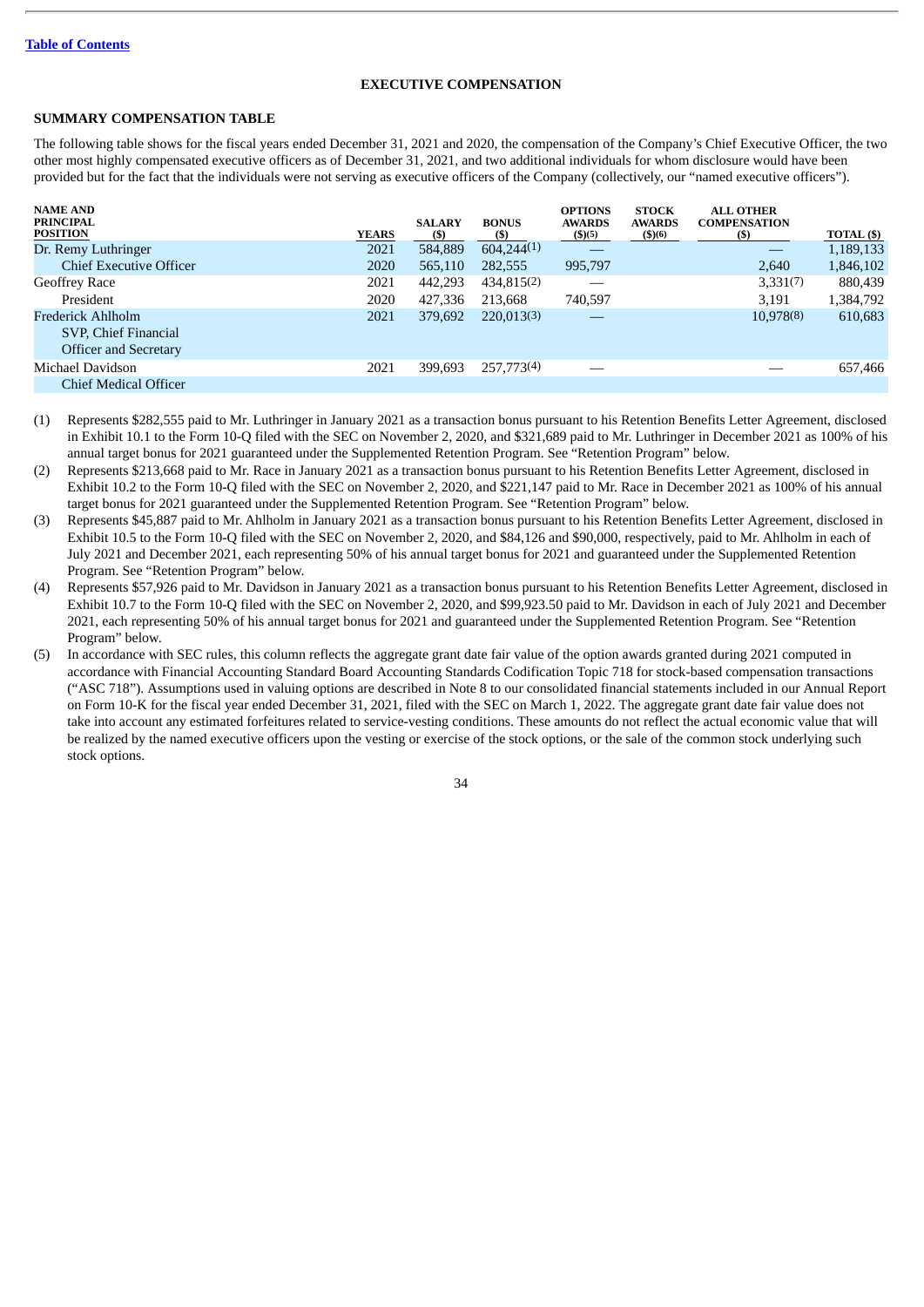- (6) In accordance with SEC rules, this column reflects the aggregate grant date fair value of the performance-based vesting restricted stock unit awards, or New PRSUs, granted pursuant to our tender offer in August 2021, see "Arrangements with our Named Executive Officers—Stock Option Exchange Program" below, computed in accordance with ASC 718 and excluding the effect of estimated forfeitures. Assumptions used in valuing the New PRSUs are described in Note 8 to our consolidated financial statements included in our Annual Report on Form 10-K for the fiscal year ended December 31, 2021, filed with the SEC on March 1, 2022. Because the New PRSUs are subject to performance-vesting conditions, the grant date fair value reported was based upon the probable outcome. The value of the New PRSUs on the grant date, assuming the highest level of performance conditions will be achieved, is \$2,578,892 for Dr. Luthringer, \$1,375,783 for Mr. Race, \$581,010 for Mr. Ahlholm and \$584,121 for Mr. Davidson, which is based on maximum performance-vesting of the New PRSUs multiplied by the closing price of our common stock on the grant date. For additional information regarding the specific terms of the New PRSUs granted to our Named Executive Officers, see "Outstanding Equity Awards at Fiscal Year-End" below.
- (7) Represents \$3,331 paid in 2021 by the Company for Mr. Race's life insurance premiums.
- (8) Represents \$10,150 paid in 2021 by the Company in 401(k) contributions and \$828 paid in 2021 by the Company for Mr. Ahlholm's life insurance premiums.

#### <span id="page-37-0"></span>**OUTSTANDING EQUITY AWARDS AT FISCAL YEAR-END**

The following table shows for the fiscal year ended December 31, 2021, certain information regarding outstanding equity awards at fiscal year-end for the named executive officers.

| <b>Name</b>         | Number of<br><b>Securities</b><br><b>Underlying</b><br>Unexercised<br>Options (#)<br><b>Exercisable</b> | <b>Option Awards</b><br>Number of<br><b>Securities</b><br><b>Underlying</b><br>Unexercised<br>Options (#)<br>Unexercisable | Option<br>Exercise<br>Price (\$) | Option<br><b>Expiration</b><br>Date | <b>Stock Awards</b><br><b>Equity</b><br>Incentive<br>Plan<br>Awards:<br>Number<br>of shares<br>or units<br>of stock<br>that have<br>not<br>vested<br>(#) | <b>Equity</b><br>Incentive<br>Plan<br>Awards:<br>Market<br>value of<br>shares or<br>units of<br>stock<br>that have<br>not<br>vested<br>$($)$ |
|---------------------|---------------------------------------------------------------------------------------------------------|----------------------------------------------------------------------------------------------------------------------------|----------------------------------|-------------------------------------|----------------------------------------------------------------------------------------------------------------------------------------------------------|----------------------------------------------------------------------------------------------------------------------------------------------|
| Dr. Remy Luthringer | 66,667                                                                                                  | 133,333(1)                                                                                                                 | 3.50                             | 10/12/2030                          | 704,615(2)                                                                                                                                               | \$563,692                                                                                                                                    |
|                     |                                                                                                         |                                                                                                                            |                                  |                                     |                                                                                                                                                          |                                                                                                                                              |
| Geoffrey Race       | 46,667                                                                                                  | 93,333(1)                                                                                                                  | 3.50                             | 10/12/2030                          | 375,897(2)                                                                                                                                               | \$300,718                                                                                                                                    |
| Frederick Ahlholm   | 28,333                                                                                                  | 56,667(1)                                                                                                                  | 3.50                             | 10/12/2030                          | 158,746(2)                                                                                                                                               | \$126,997                                                                                                                                    |
| Michael Davidson    | 28,333                                                                                                  | 56,667(1)                                                                                                                  | 3.50                             | 10/12/2030                          | 159,596(2)                                                                                                                                               | \$127,677                                                                                                                                    |

(1) One-third of the shares subject to the option vest and become exercisable on December 31, 2021, and the balance of the shares vest and become exercisable on December 31, 2022.

(2) Consists of New PRSUs granted pursuant to our tender offer in August 2021, which vest as follows: (i) 50% of the New PRSUs vest upon FDA acceptance of a new drug application for roluperidone, provided that such acceptance is not "over protest" and occurs within three years after the grant date, and (ii) remaining unvested New PRSUs vest upon roluperidone receiving FDA marketing approval, subject, in either case, to the grantee's continued service through the applicable milestone. The number of New PRSUs assumes threshold achievement level of 50%, representing FDA acceptance of a new drug application for roluperidone within three years after the grant date.

#### <span id="page-37-1"></span>**ARRANGEMENTS WITH OUR EXECUTIVE OFFICERS**

Each of our named executive officers is party to a written employment, offer or consulting agreement with us. Before becoming employees, Dr. Luthringer, Mr. Race and Mr. Ahlholm provided services to us under consulting agreements.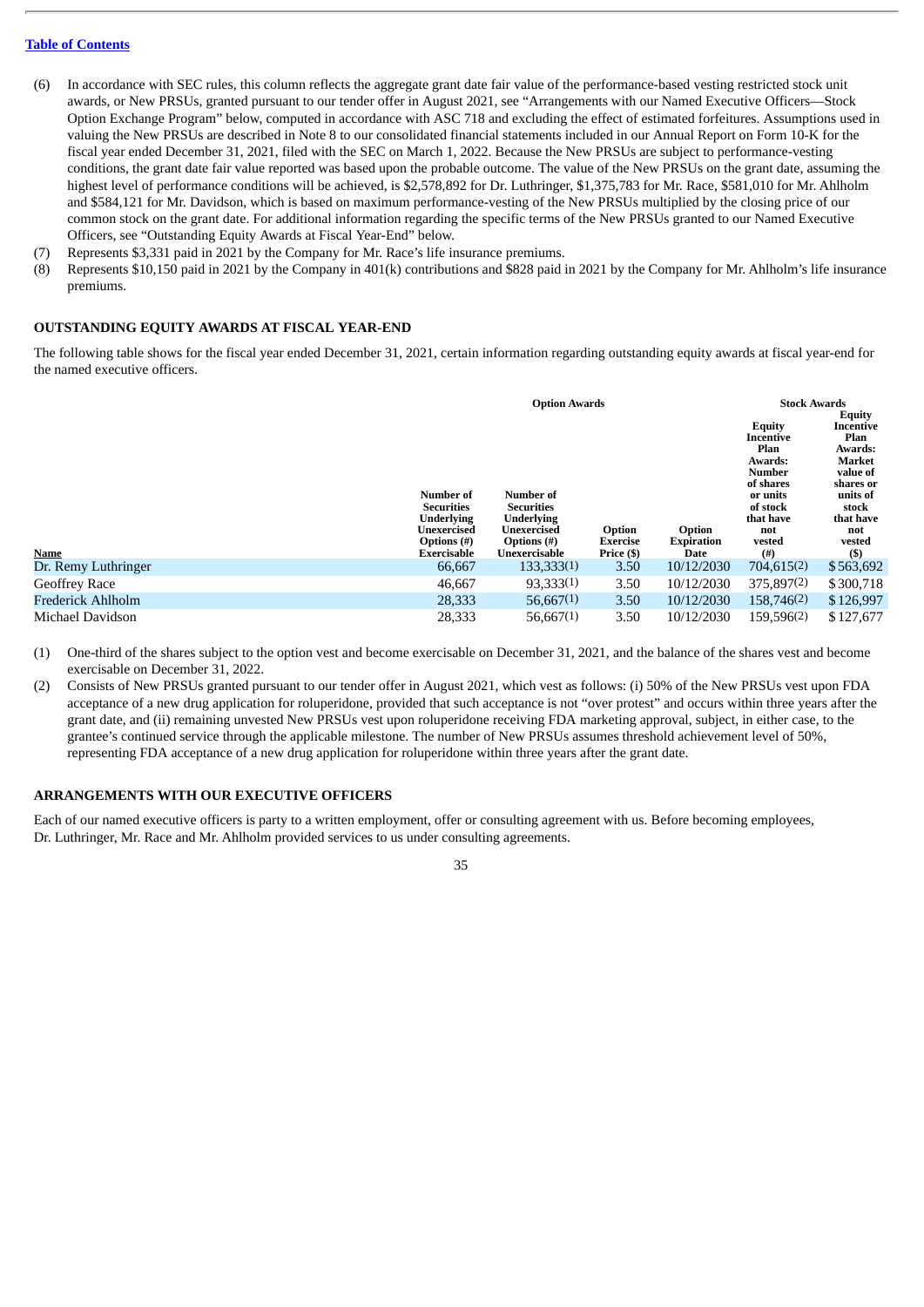#### *Dr. Remy Luthringer*

We entered into an Amended and Restated Employment Agreement with Dr. Luthringer through our wholly owned subsidiary, Mind-NRG SARL, on August 1, 2016, which sets forth the current terms of his employment with us. Dr. Luthringer's principal place of work is the main office of the Company in Geneva, Switzerland. In 2021, Dr. Luthringer was entitled to an annual base salary of \$584,889, which increased to \$600,096 starting January 1, 2022. Dr. Luthringer is also eligible for a discretionary bonus payment for each calendar year that ends during his employment with a target amount of up to 55% of his base salary for that calendar year. Dr. Luthringer is also eligible to participate in the Company's employee benefit, welfare and other plans generally available to the other similarly situated employees of the Company, as may be maintained by the Company from time to time, and he is eligible for equity awards under the Company's equity incentive plans, subject to the Company's discretion.

Pursuant to Dr. Luthringer's employment agreement, he or the Company may terminate his employment upon six months written notice, or immediately if there are "valid reasons" under Swiss law.

If Dr. Luthringer's employment with us ends due to his death, his beneficiaries or estate will be entitled to (1) payment of any earned but unpaid base salary; (2) one month of base salary, or two months of base salary with more than 5 years of service; (3) payment of any vacation time earned but not used; (4) pro-rata payment of his discretionary annual bonus; and (5) payment of any amounts accrued and payable under the terms of any of our benefit plans.

If Dr. Luthringer's employment with us ends due to his disability or we terminate his employment for "cause," he will be entitled to (1) payment of his base salary during the six-month written notice period; (2) payment of any earned but unpaid base salary; (3) payment of any vacation time earned but not used; and (4) payment of any amounts accrued and payable under the terms of any of our benefit plans.

If Dr. Luthringer's employment with us ends without "cause" and not by reason of disability, or he resigns for "good reason," he will be entitled to (1) payment of his base salary during the six-month written notice period; (2) payment of any earned but unpaid base salary; (3) payment of any vacation time earned but not used; (4) payment of any amounts accrued and payable under the terms of any of our benefit plans; (5) continued payment of his base salary for six months; (6) pro-rata payment of his discretionary annual bonus; and (7) vesting of his outstanding equity awards as to that number of the then-unvested underlying shares of common stock that would have vested over the six-month period following the end of Dr. Luthringer's employment.

If Dr. Luthringer's employment with us or our successor ends due to his resignation for "good reason" or his termination by us or our successor without "cause," in each case within 12 months immediately following a change in control of the Company, Dr. Luthringer will be entitled to (1) payment of his base salary during the six-month written notice period; (2) payment of any earned but unpaid base salary; (3) payment of any vacation time earned but not used; (4) payment of any amounts accrued and payable under the terms of any of our benefit plans; (5) continued payment of his base salary for 18 months; (6) 100% of his target annual performance bonus for the year in which the termination occurs; and (7) vesting of his outstanding equity awards as to all then-unvested underlying shares of common stock.

Dr. Luthringer's severance benefits are conditioned, among other things, on a satisfactory release of claims in favor of the Company and his compliance with post-termination obligations under his employment agreement.

For purposes of Dr. Luthringer's employment agreement, Dr. Luthringer may end his employment by resignation for "good reason" if, without his written consent, there is (1) a material diminution in the nature or scope of his responsibilities, duties or authority; (2) a material reduction in his base salary; (3) relocation of his principal work location more than 50 miles from the location of his principal work location as of immediately prior to such relocation; or (4) our material breach of his employment agreement. Further, for purposes of Dr. Luthringer's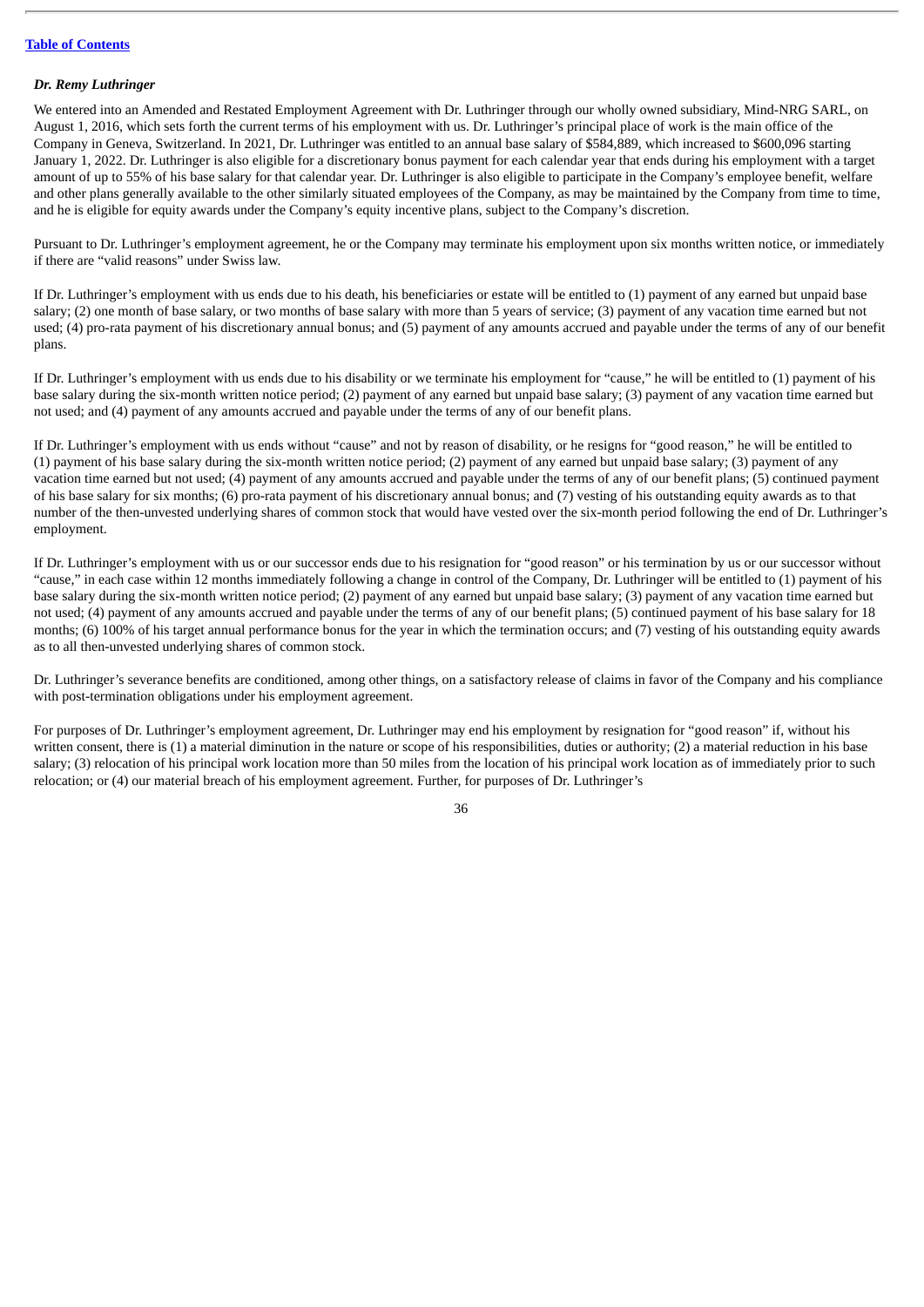employment agreement, we may terminate him for "cause" if he (1) is convicted of a felony or misdemeanor involving moral turpitude; (2) commits an act of fraud or embezzlement against us or our affiliates; (3) materially breaches his employment agreement and fails to cure such breach within 30 days; (4) materially violates any of our written policies and fails to cure such violation within 30 days; (5) materially fails or materially refuses to substantially perform his duties (other than by reason of a physical or mental impairment) or to implement the lawful written directives of our board of directors that are consistent with his position, and such material failure or material refusal continues for 30 days following written notice from the Company; (6) willfully engages in conduct or willfully omits to take any action, resulting in material injury to us or our affiliates, monetarily or otherwise (including with respect to our ability to comply with our legal or regulatory obligations); or (7) materially breaches his fiduciary duties as our officer or as a member of our board of directors.

#### *Geoffrey Race*

We entered into an Amended and Restated Employment Agreement with Mr. Race through our wholly owned subsidiary, Mind-NRG SARL, on August 1, 2016, which sets forth the current terms of his employment with us, as amended by that certain First Amendment to Employment Agreement dated October 11, 2021. Mr. Race's principal place of work is Cambridge, United Kingdom. In 2021, Mr. Race was entitled to an annual base salary of \$442,293, which increased to \$454,898 starting January 1, 2022. Mr. Race is also eligible for a discretionary annual bonus payment for each calendar year that ends during his employment of up to 50% of his base salary for that calendar year. Mr. Race is also eligible to participate in the Company's employee benefit, welfare and other plans generally available to the other similarly situated employees of the Company, as may be maintained by the Company from time to time, and he is eligible for equity awards under the Company's equity incentive plans, subject to the Company's discretion.

Pursuant to Mr. Race's employment agreement, he or the Company may terminate his employment upon 12-month written notice. The Company may also, in its sole and absolute discretion, immediately terminate Mr. Race's employment, provided Mr. Race receives payment of his salary during the 12-month written notice period in lieu of notice and with pro-rata payment of his discretionary annual bonus.

If Mr. Race's employment with us ends due to his death, his beneficiaries and/or estate will be entitled to, among other accrued obligations, a payment of a pro-rata portion of his annual performance bonus.

If Mr. Race's employment with us ends due to his termination by us other than for "cause," he will be entitled to (1) payment of his salary during the 12-month written notice period; (2) pro-rata payment of his discretionary annual bonus; and (3) vesting of his outstanding equity awards as to that number of the then-unvested underlying shares of common stock that would have vested over the 12-month period following the end of Mr. Race's employment.

If Mr. Race's employment with us or our successor ends due to his resignation for "good reason" or his termination by us or our successor without "cause" (and not due to death) within 12 months immediately following a change in control of the Company, Mr. Race will be entitled to (1) payment of his salary during the 12-month written notice period; (2) pro-rata payment of his discretionary annual bonus; and (3) vesting of his outstanding equity awards as to that number of the then-unvested underlying shares of common stock that would have vested over the 12-month period following the end of Mr. Race's employment; (4) payment equal to 12 months' base salary; (5) 100% of his target annual performance bonus for the year in which the termination occurs; and (6) vesting of his outstanding equity awards as to all then-unvested underlying shares of common stock.

Mr. Race's benefits are conditioned, among other things, on a satisfactory release of claims in favor of the Company and his compliance with posttermination obligations under his employment agreement.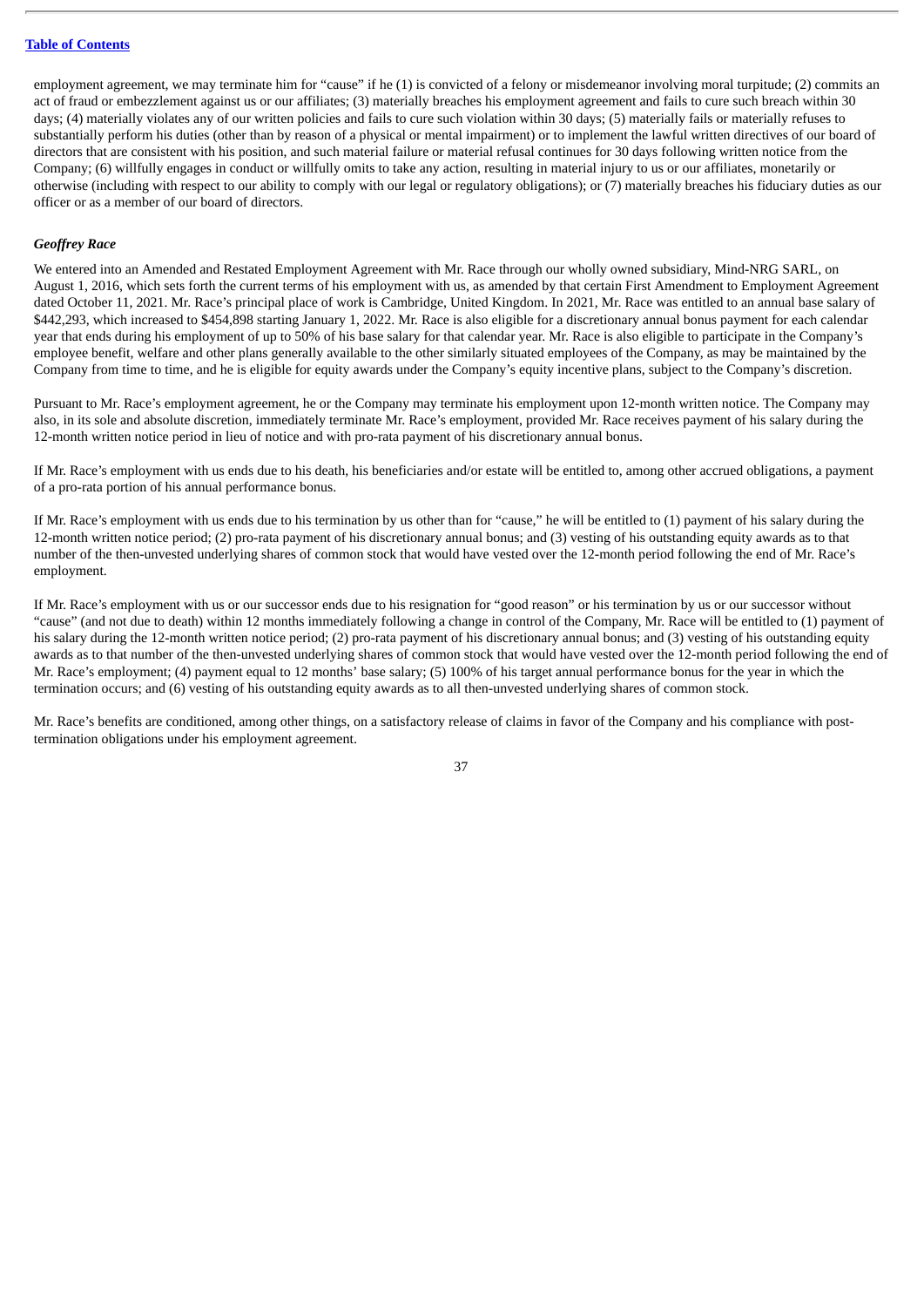For purposes of Mr. Race's employment agreement, Mr. Race may end his employment by resignation for "good reason" if, without his written consent, there is (1) a material diminution in the nature or scope of his responsibilities, duties or authority; (2) a material reduction in his base salary; (3) relocation of his principal work location more than 50 miles from the location of his principal work location as of immediately prior to such relocation; or (4) our material breach of his employment agreement. Further, for purposes of Mr. Race's employment agreement, we may terminate him for "cause" if he (1) commits any act of gross misconduct; (2) commits any material or persistent breach of the terms of his employment agreement, including any willful neglect or refusal to carry out any of his duties or to comply with any reasonable and lawful instructions from our board; (3) materially violates any of our written policies and fails to cure such violation within thirty (30) days following written notice from us; (4) commits an act of fraud or embezzlement against us or our affiliates; (5) willfully engages in conduct or willfully omits to take any action, resulting in material injury to us or our affiliates, monetarily or otherwise (including with respect to our or our affiliates' ability to comply with our or their legal or regulatory obligations); (6) materially breaches his fiduciary duties as our officer or as a member of our board of directors; (7) is convicted of any criminal offense (other than an offense under the Road Traffic Acts for which a penalty of imprisonment cannot be imposed); (8) commits any act which constitutes an offense under the Bribery Act 2010 whether done for our benefit or not; (9) has a bankruptcy order made against him or enters into a voluntary arrangement with his creditors; or (10) is prohibited by law from holding office in the Company or any other company or is disqualified or disbarred from membership of, or be subject to any serious disciplinary sanction by any professional or other body, which undermines the confidence of the board of directors in his continued employment with the Company.

#### *Frederick Ahlholm*

We entered into an Amended and Restated Employment Agreement with Mr. Ahlholm on October 11, 2021, which replaced and superseded the May 30, 2014 and the August 1, 2016 offer letters between Mr. Ahlholm and us. Mr. Ahlholm's principal place of work is Waltham, Massachusetts. Effective as of the Amended and Restated Agreement, Mr. Ahlholm was entitled to an annual base salary of \$400,000, which increased to \$415,600 starting January 1, 2022. Mr. Ahlholm is also eligible to receive a discretionary bonus payment for each calendar year that ends during his employment of up to 45% of his base salary for that calendar year. Mr. Ahlholm is also eligible to participate in the Company's employee benefit, welfare and other plans generally available to the other similarly situated employees of the Company, and is eligible for equity awards under the Company's equity incentive plans, subject to the Company's discretion.

Pursuant to Mr. Ahlholm's employment agreement, if his employment with us ends due to his death, his beneficiaries or estate will be entitled to (1) payment of any earned but unpaid base salary; (2) payment of any vacation time earned but not used; (3) pro-rata payment of his discretionary annual bonus; and (4) payment of any amounts accrued and payable under the terms of any of our benefit plans.

If Mr. Ahlholm's employment with us ends due to his disability or we terminate his employment for "cause," he will be entitled to (1) payment of any earned but unpaid base salary; (2) payment of any vacation time earned but not used; and (3) payment of any amounts accrued and payable under the terms of any of our benefit plans.

If Mr. Ahlholm's employment with us ends due to his termination by us without "cause," he will be entitled to (1) payment of his salary for 9 months; (2) payment of his COBRA premiums, less the amount charged to active employees for health coverage, for up to 9 months; (3) pro-rata payment of his discretionary annual bonus; and (4) vesting of his outstanding equity awards as to that number of the then-unvested underlying shares of common stock that would have vested over the 9-month period following the end of Mr. Ahlholm's employment.

If Mr. Ahlholm's employment with us or our successor ends due to his resignation for "good reason" or his termination by us or our successor without "cause," within 12 months immediately following a change in control of the Company, Mr. Ahlholm will be entitled to (1) payment of his salary for 12 months; (2) payment of his COBRA premiums, less the amount charged to active employees for health coverage, for up to 12 months; (3)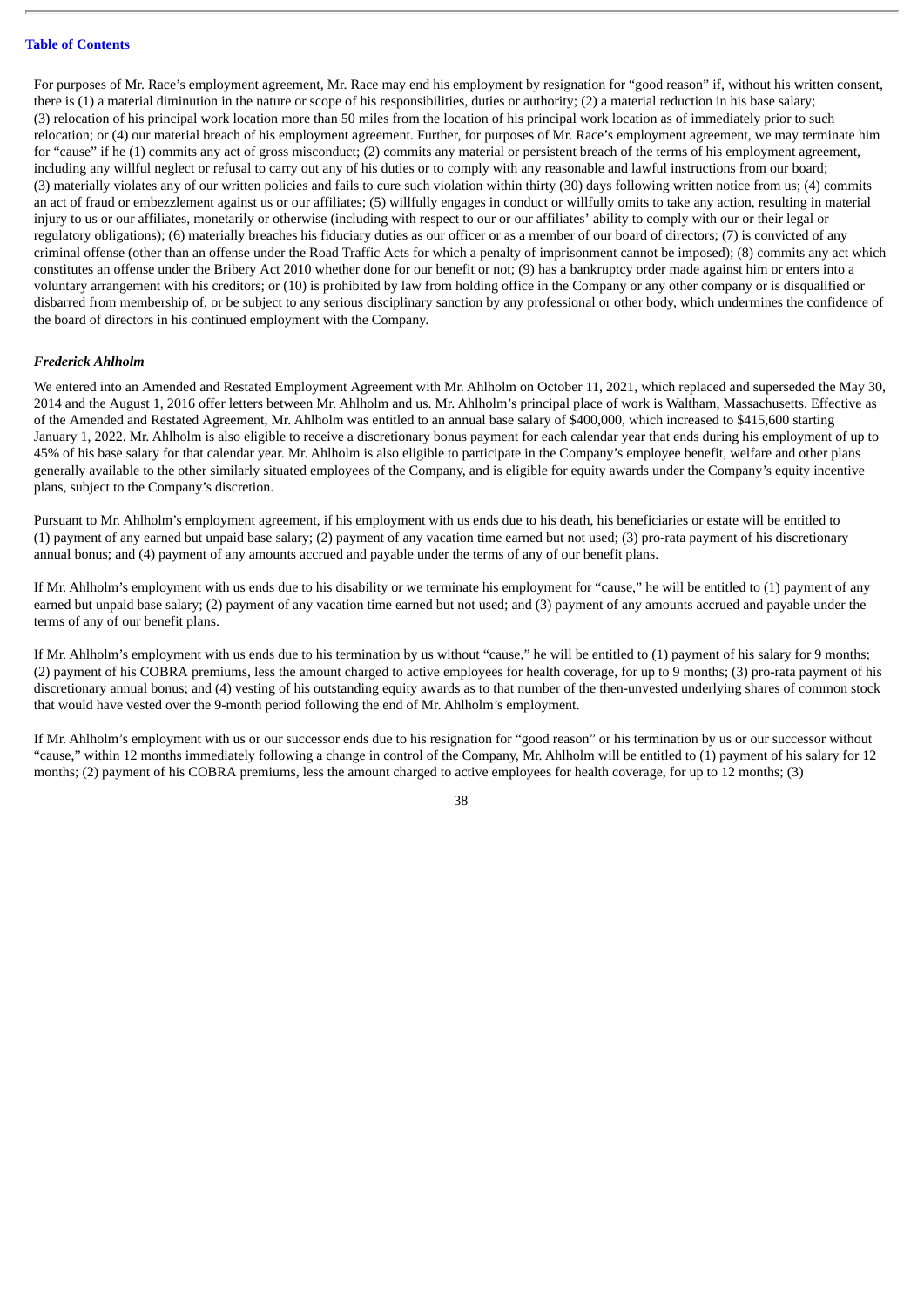100% of his discretionary bonus for the year in which the termination occurs; and (4) vesting of his outstanding equity awards as to all then-unvested underlying shares of common stock.

Mr. Ahlholm's benefits are conditioned, among other things, on a satisfactory release of claims in favor of the Company and his compliance with posttermination obligations under his employment agreement.

For purposes of Mr. Ahlholm's employment agreement, Mr. Ahlholm may end his employment by resignation for "good reason" if, without his written consent, there is (1) a material diminution in the nature or scope of his responsibilities, duties or authority (provided, however, that a requirement that Mr. Ahlholm act as officer, director or in any other corporate function within the group shall not constitute good reason); (2) a material reduction in his base salary; (3) relocation of his principal work location more than 50 miles from the location of his principal work location as of immediately prior to such relocation; or (4) our material breach of his employment agreement. Further, for purposes of Mr. Ahlholm's employment agreement, we may terminate him for "cause" if he (1) is convicted of a felony or misdemeanor involving moral turpitude; (2) commits an act of fraud or embezzlement against us or our affiliates; (3) uses or discloses without authorization confidential information or trade secrets of the Company for his benefit or materially breaches a written agreement between him and the Company; (4) materially violates any of our written policies and fails to cure such violation within 30 days; (5) materially fails or materially refuses to substantially perform his duties (other than by reason of a physical or mental impairment) or to implement the lawful written directives of our board of directors that are consistent with his position, and such material failure or material refusal continues for 30 days following written notice from the Company; (6) willfully engages in conduct or willfully omits to take any action, resulting in material injury to us or our affiliates, monetarily or otherwise (including with respect to our ability to comply with our legal or regulatory obligations); or (7) materially breaches his fiduciary duties as our officer or as a member of our board of directors.

#### *Payments Upon a Change in Control*

In addition to payments and benefits under their employment or consultant agreements described above, pursuant to the terms of our Amended and Restated 2013 Equity Incentive Plan, if one or more of the options granted to our named executive officers are not assumed or otherwise continued in effect by the successor corporation in the event of a change in control, such options automatically accelerate and vest in full immediately prior to the change in control.

#### *Retention Program*

In addition to payments and benefits under the employment or consultant agreements described above, on October 9, 2020, we adopted a retention program for certain of our key employees, including our named executive officers. Under the retention program, we will provide cash and equity incentives designed to retain certain of our key employees, including our named executive officers, pursuant to the terms and conditions contained in each such employee's retention program letter agreement. A Retention Benefits Letter Agreement for each of our named executive officers was filed with the SEC on November 2, 2020. On April 13, 2021, we amended this retention program by adding the following terms and conditions (the "Supplemented Retention Program"): (i) Dr. Luthringer's target bonus for 2021 and subsequent years was increased from 50% to 55%; (ii) each participant, including our named executive officers, will be eligible to receive a guaranteed cash retention bonus for the year ended December 31, 2021, equal to 50% (or 100% in the case of Dr. Luthringer and Mr. Ahlholm, who did not receive a retention bonus payment on July 31, 2021, as other participants did) of such participant's then-current target annual bonus for 2021, subject to continued employment through the earlier of (a) January 2, 2022, and (b) the date the Company generally pays bonuses for 2021; and (iii) the foregoing amount (plus any retention bonus paid to the participant in 2021) will be in lieu of any discretionary bonus for 2021, although the Company retains the right, in its sole discretion, to grant bonuses based on a variety of factors including, but not limited to, achievement of set objectives or as otherwise directed by the Board.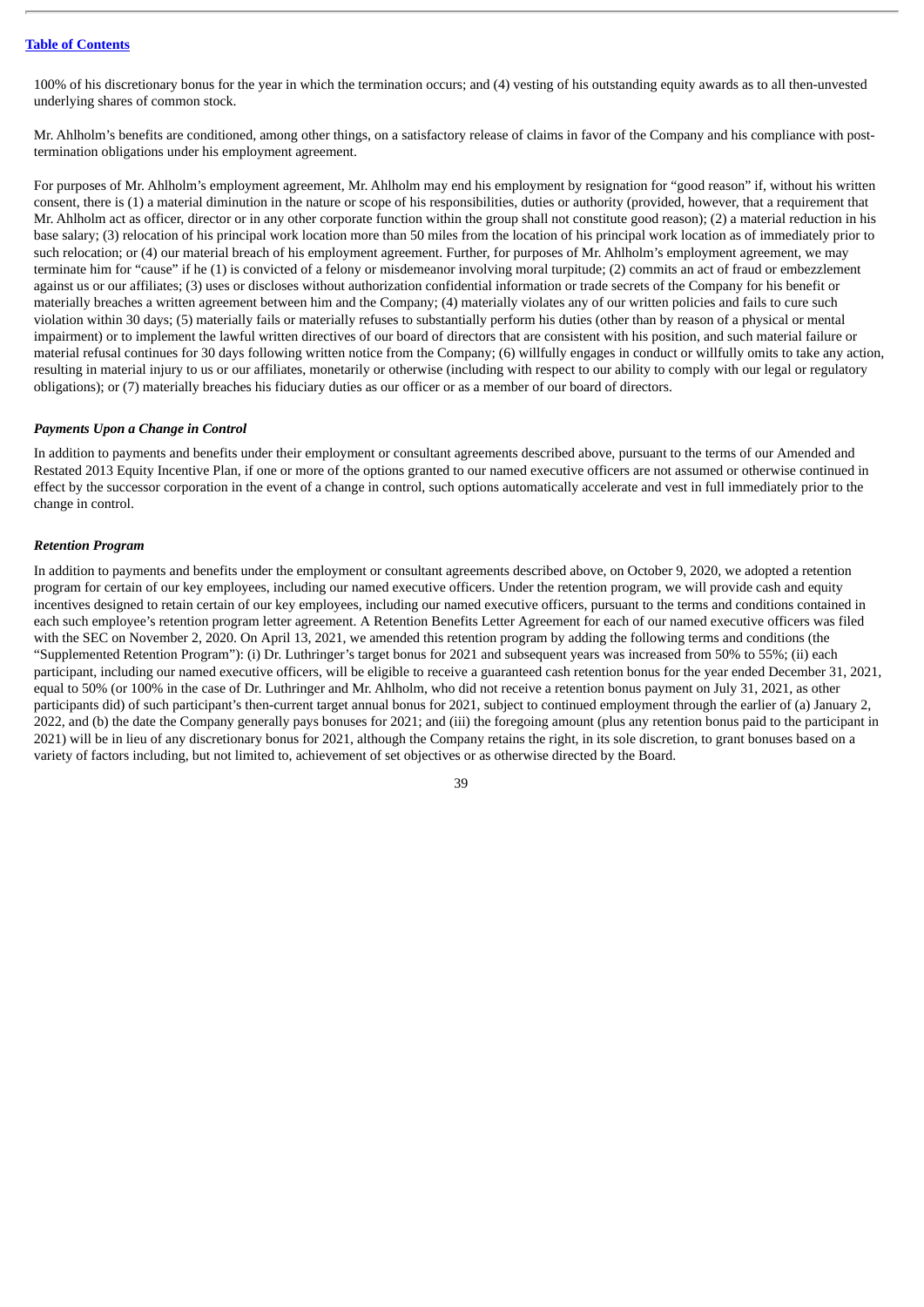#### *Stock Option Exchange Program*

In June 2021, our stockholders approved a one-time stock option exchange program, or the Exchange Program, for our employees, including our named executive officers, to surrender out-of-the-money or "underwater" stock options issued and outstanding under our Amended and Restated 2013 Equity Incentive Plan, with a per-share exercise price of \$4.47 or greater (the "Eligible Options"), in exchange for a grant of fewer New PRSUs that may be settled for shares of our common stock under our Amended and Restate 2013 Equity Incentive Plan. As mentioned above, the New PRSUs vest as follows: (i) 50% of the New PRSUs vest upon FDA acceptance of a new drug application for roluperidone, provided that such acceptance is not "over protest" and occurs within three years after the grant date, and (ii) remaining unvested New PRSUs vest upon roluperidone receiving FDA marketing approval, subject, in either case, to the grantee's continued service through the applicable milestone.

On August 6, 2021, promptly following the expiration of our exchange offer, we granted 3,813,150 New PRSUs in exchange for the cancellation of 7,631,844 shares of our common stock, representing approximately 98% of the total shares of Common Stock underlying the Eligible Options.

#### *Confidentiality and Assignment Agreements*

Each of the employment or offer agreements with our named executive officers contains provisions with respect to confidential information and assignment of inventions. Among other things, each agreement obligates each named executive officer to refrain from disclosing any of our proprietary information received during the course of employment or service with us, and to assign to us any inventions conceived or developed during the course of employment or service with us.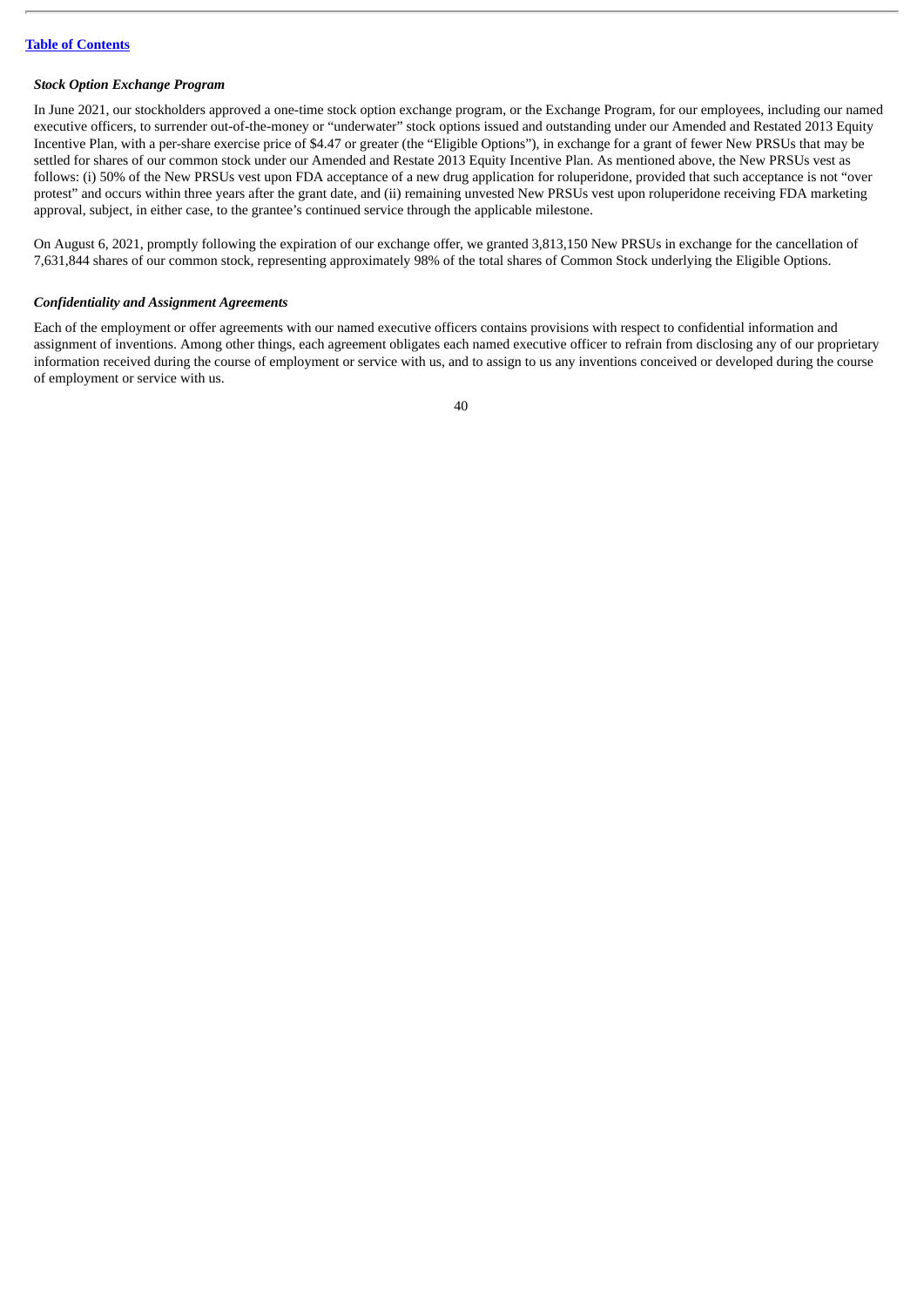#### **DIRECTOR COMPENSATION**

#### <span id="page-43-0"></span>**Director Compensation Table**

The following table presents the total compensation for each person, other than our Chief Executive Officer, who served as a member of our Board during 2021. Other than as set forth in the table and described more fully below, we did not pay any compensation, reimburse any expense of, make any equity awards or non-equity awards to, or pay any other compensation to any of the non-employee members of our Board in 2021.

| <b>Earned or</b><br>Paid<br>in Cash | Option<br>Awards(1)<br>(2) | <b>Total</b><br>(S) |
|-------------------------------------|----------------------------|---------------------|
| 64,500                              | 73,200                     | 137,700             |
| 45,000                              | 36,600                     | 81,600              |
| 50,000                              | 36,600                     | 86,600              |
| 43,000                              | 36,600                     | 79,600              |
| 41,000                              | 36,600                     | 77,600              |
| 42,500                              | 36,600                     | 79.100              |
|                                     | Fees<br>(S)                | (\$)                |

- (1) In accordance with SEC rules, this column reflects the aggregate grant date fair value of the option awards granted during 2021 computed in accordance with ASC 718. The assumptions we used in valuing the option awards are described in Note 8 to our consolidated financial statements included in our Annual Report on Form 10-K for the fiscal year ended December 31, 2021, filed with the SEC on March 1, 2022. The aggregate grant date fair value does not take into account any estimated forfeitures related to service-vesting conditions. These amounts do not reflect the actual economic value that will be realized by a director upon the vesting of the stock options, the exercise of the stock options or the sale of the common stock underlying such stock options.
- (2) As of December 31, 2021, the aggregate number of shares subject to outstanding equity awards held by our non-employee directors who served on our Board during 2021 was:

|                            | <b>Stock</b>   |
|----------------------------|----------------|
| Name                       | <b>Options</b> |
| William F. Doyle           | 200,000        |
| Hans Peter Hasler          | 120,000        |
| Jervl Hilleman             | 100,000        |
| Dr. David Kupfer           | 130,000        |
| Dr. Fouzia Laghrissi-Thode | 130,000        |
| Jan van Heek               | 164,467        |
|                            |                |

#### *Non-Employee Director Compensation Policy*

Our Amended and Restated Non-Employee Director Compensation Plan, as adopted by our Board became effective April 1, 2018. Under the terms of the current plan, each non-employee director is eligible to receive an annual cash retainer of \$35,000 and the non-employee chairperson of the Board is eligible to receive an additional annual cash retainer of \$50,000. The Lead Independent Director is eligible to receive an additional annual cash retainer of \$10,000. The chairpersons of the Audit Committee, Compensation Committee, and Nominating and Corporate Governance Committee are each eligible to receive additional annual cash retainers of \$15,000, \$12,000 and \$8,000, respectively. Other members of the Audit Committee, Compensation Committee, and Nominating and Corporate Governance Committee are eligible to receive additional annual cash retainers of \$7,500, \$6,000 and \$4,000, respectively. Under the terms of the current plan, each newly elected non-employee member of the Board is also eligible to receive a one-time grant of an option to purchase 40,000 shares of common stock promptly following election or appointment to the Board, or the New Director Welcome Options.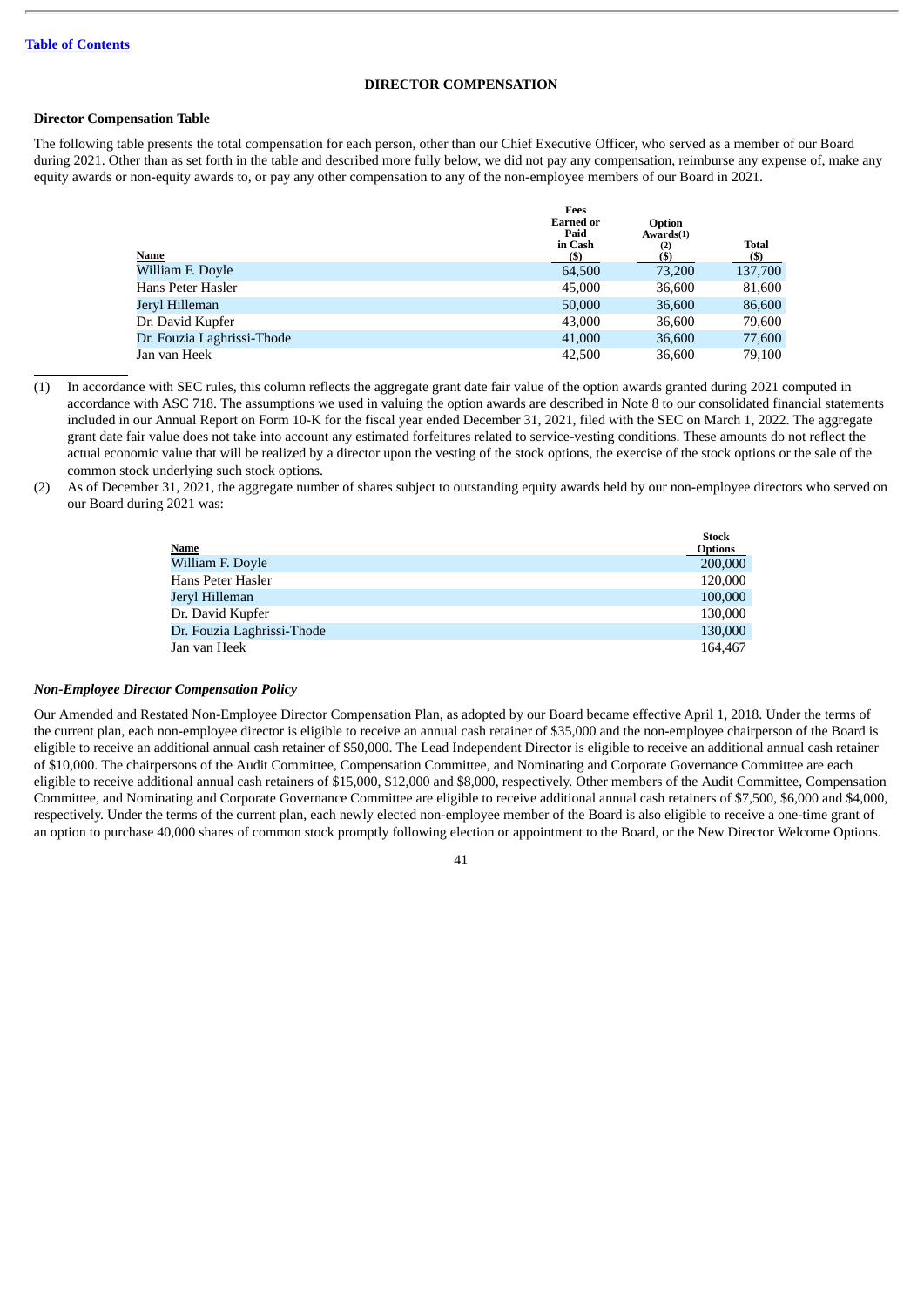The New Director Welcome Options vest quarterly over three years, provided that the applicable non-employee director is, as of such vesting date, a director of the Company. In addition, each non-employee director is eligible to receive an annual option grant to purchase 20,000 shares of common stock per year, or the New Annual Grants. The New Annual Grants vest in equal quarterly installments over one year, provided that the applicable non-employee director is, as of such vesting date, a director of the Company.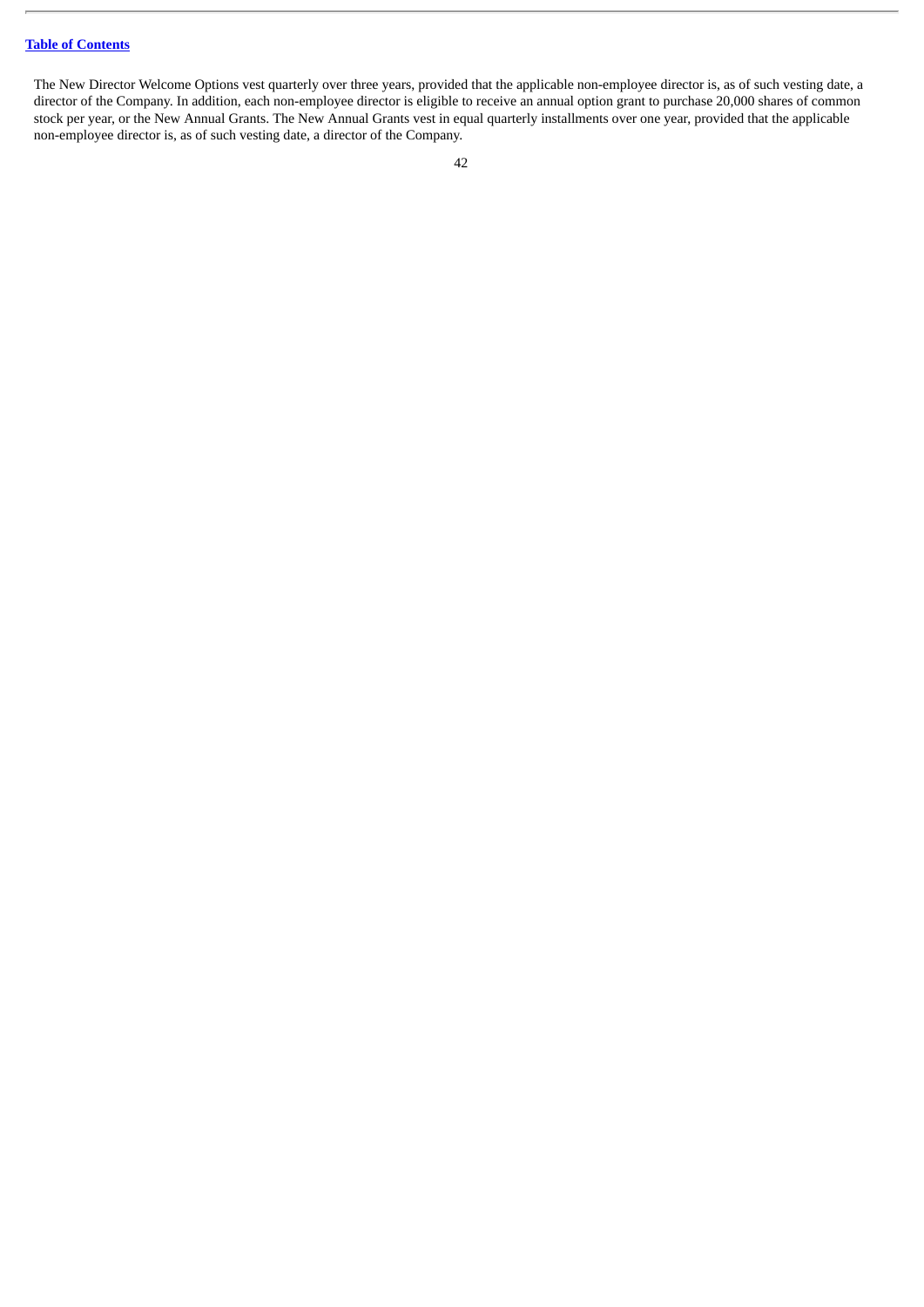#### **TRANSACTIONS WITH RELATED PERSONS RELATED PERSON TRANSACTIONS POLICY AND PROCEDURES**

<span id="page-45-0"></span>We have adopted a related person transaction policy that sets forth our procedures for the identification, review, consideration, and approval or ratification of related person transactions. For purposes of our policy only, a related person transaction is a transaction, arrangement, or relationship, or any series of similar transactions, arrangements or relationships, in which we and any related person are, were, or will be participants in which the amount involved exceeds \$120,000. Transactions involving compensation for services provided to us as an employee or director are not covered by this policy. A related person is any executive officer, director, or beneficial owner of more than 5% of any class of our voting securities, including any of their immediate family members and any entity owned or controlled by such persons.

Under the policy, if a transaction has been identified as a related person transaction, including any transaction that was not a related person transaction when originally consummated, or any transaction that was not initially identified as a related person transaction prior to consummation, our management must present information regarding the related person transaction to our Audit Committee, or, if Audit Committee approval would be inappropriate, to another independent body of our Board, for review, consideration, and approval or ratification. The presentation must include a description of, among other things, the material facts, the interests, direct and indirect, of the related persons, the benefits to us of the transaction and whether the transaction is on terms that are comparable to the terms available to or from, as the case may be, an unrelated third party, or to or from employees generally. Under the policy, we will collect information that we deem reasonably necessary from each director, executive officer and, to the extent feasible, significant stockholder to enable us to identify any existing or potential related person transactions and to effectuate the terms of the policy. In addition, under our Code of Ethics, our employees and directors have an affirmative responsibility to disclose any transaction or relationship that reasonably could be expected to give rise to a conflict of interest.

In considering related person transactions, our Audit Committee, or other independent body of our Board, will take into account the relevant available facts and circumstances including, but not limited to:

- the risks, costs, and benefits to us;
- the impact on a director's independence in the event that the related person is a director, immediate family member of a director or an entity with which a director is affiliated;
- the availability of other sources for comparable services or products; and
- the terms available to or from, as the case may be, unrelated third parties, or to or from employees generally.

The policy requires that, in determining whether to approve, ratify, or reject a related person transaction, our Audit Committee, or other independent body of our Board, must consider, in light of known circumstances, whether the transaction is in, or is not inconsistent with, our best interests and those of our stockholders, as our Audit Committee, or other independent body of our Board, determines in the good faith exercise of its discretion.

All of the transactions described below under "Certain Related Person Transactions" were approved by the Audit Committee in accordance with our related person transaction policy.

#### <span id="page-45-1"></span>**CERTAIN RELATIONSHIPS AND RELATED PERSON TRANSACTIONS**

Other than the compensation agreements and other arrangements described under "Executive and Director Compensation" and "Director Compensation" in this proxy statement and the transactions set forth below, since January 1, 2021, there has not been any transaction or series of transactions to which we were or are a party in which the amount involved exceeded or exceeds \$120,000, and in which any of our directors, executive officers or holders of more than 5% of any class of our voting securities, or any members of their immediate family, had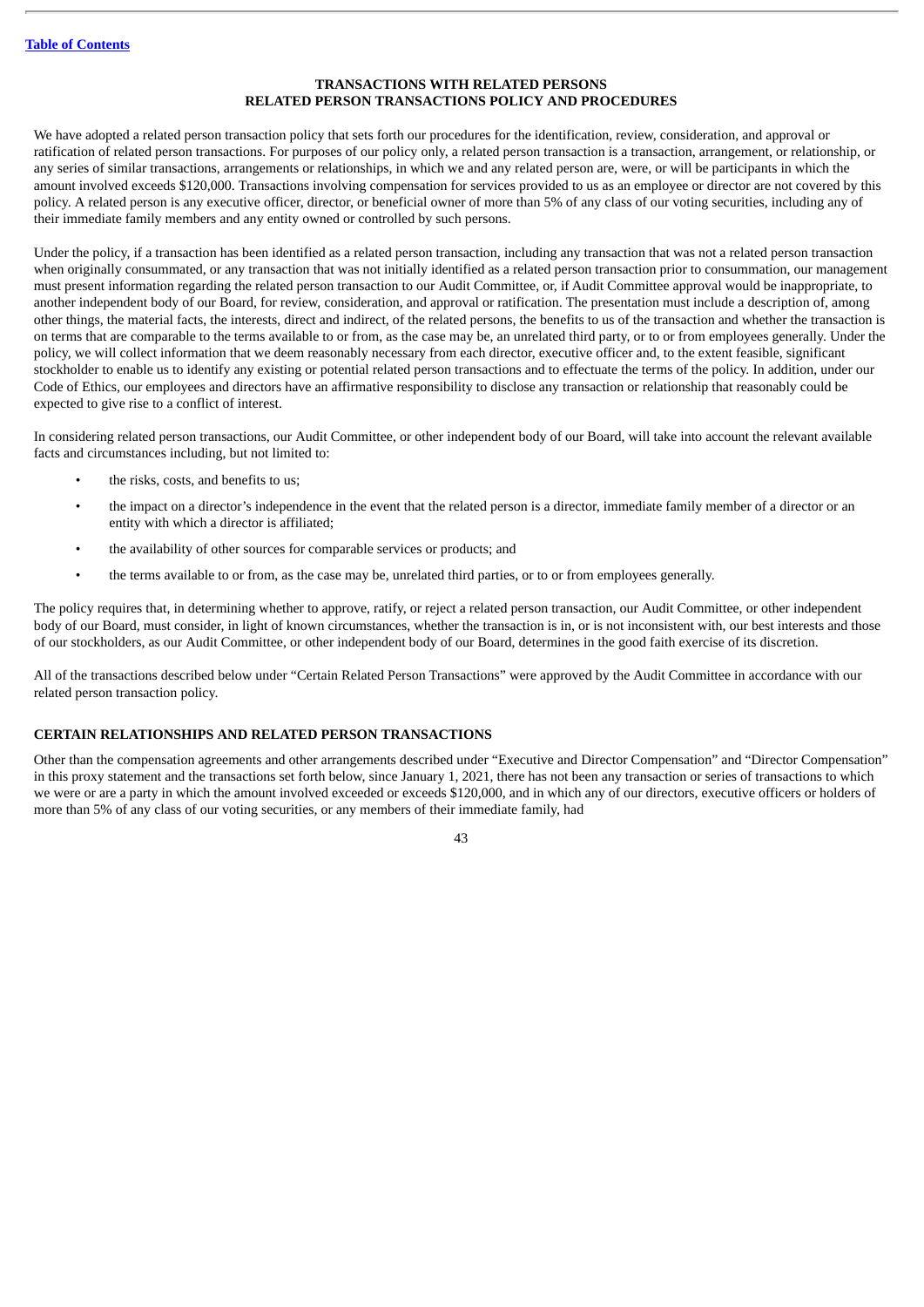or will have a direct or indirect material interest. We believe the transactions set forth below were executed on terms no less favorable to us than we could have obtained from unaffiliated third parties.

#### *Arrangement with PPRS Research, Inc.*

Dr. Jay B. Saoud, the Company's former Senior Vice President, Head of Research and Development, provides part-time consulting services to PPRS Research, Inc., where he serves as Head of Biometrics, Pharmacokinetics, and Medical Writing. In the last fiscal year, the Company paid PPRS Research, Inc. approximately \$2.2 million for program and project management services, including research and development services and coordination with investigators and contract research organizations.

#### *Transition, Separation, and Consulting Agreement with Dr. Jay B. Saoud*

Dr. Saoud resigned from the position of Senior Vice President, Head of Research and Development, effective September 15, 2021. In connection with this, Dr. Saoud and the Company entered into a Transition, Separation, and Consulting Agreement, pursuant to which Dr. Saoud continues providing services as a consultant to the Company from September 15, 2021 through June 30, 2022, subject to earlier termination by either Dr. Saoud or the Company upon 30 days' notice, or by the Company upon Dr. Saoud's material breach of the terms thereof. During this consulting period, Dr. Saoud is entitled to receive consulting fees in amounts of \$412.50 per hour for the first twenty hours a week, and \$500.00 per hour for additional consulting services beyond twenty hours a week. A copy of the Transition, Separation, and Consulting Agreement is filed as Exhibit 10.52 to the Company's annual report on Form 10-K for the year ended December 31, 2021. In the last fiscal year, the Company paid Dr. Saoud approximately \$136,600 for consulting services.

#### *Arrangement with V-Watch SA*

In January 2016, we entered into an agreement, under which we will pay approximately \$380,000 to license a device for monitoring sleep from V-Watch SA, or V-Watch, for use in certain of our clinical trials. Dr. Luthringer is the Chairman of the Board of Directors of V- Watch and funds affiliated with Index Ventures hold greater than 10% of the outstanding capital stock of V- Watch. Dr. Luthringer does not receive compensation from V-Watch and will not receive any consideration as a result of our payments to V-Watch in connection with our clinical trials, nor will funds affiliated with Index Ventures.

#### *Equity Awards*

For more information regarding stock option awards granted to our named executive officers and directors, see the sections entitled "Executive Compensation—Outstanding Equity Awards at Fiscal Year End" and "Director Compensation."

#### *Indemnification Agreements*

We have entered into indemnification agreements with each of our directors and certain of our executive officers. These agreements require us to indemnify these individuals and, in certain cases, affiliates of such individuals, to the fullest extent permitted under Delaware law against liabilities that may arise by reason of their service to us, and to advance expenses incurred as a result of any proceeding against them as to which they could be indemnified.

#### *Registration Rights*

Funds affiliated with Index Ventures are party to an investor rights agreement providing for rights to register under the Securities Act of 1933, as amended, certain shares of our capital stock after the expiration of the 180-day period following the completion of our IPO (as may be extended under certain circumstances).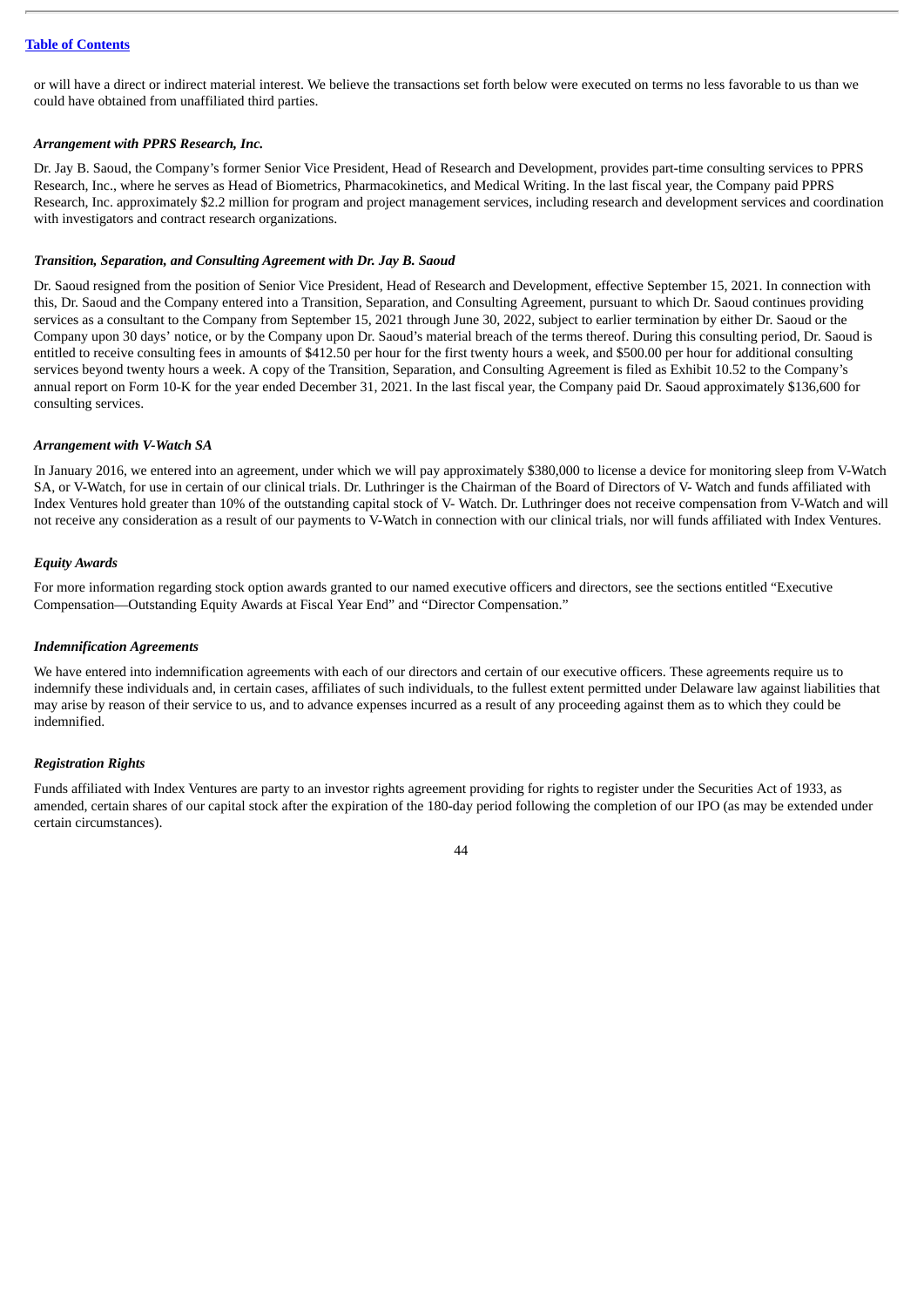#### *Retention Program*

On October 9, 2020, we adopted a retention program for certain of our key employees, pursuant to which we will provide cash and equity incentives designed to retain such employees. On April 13, 2021, we amended this retention program by providing additional cash incentives designed to retain such employees.

### *Stock Option Exchange Program*

In June 2021, our stockholders approved a one-time stock option exchange program, which would permit eligible employees to surrender out-of-the-money, or "underwater", stock options in exchange for a grant of fewer New PRSUs, that may be settled for shares of our common stock under our Amended and Restate 2013 Equity Incentive Plan. On August 6, 2021, we granted 3,813,149 New PRSUs in exchange for the cancellation of 7,631,844 shares of our common stock.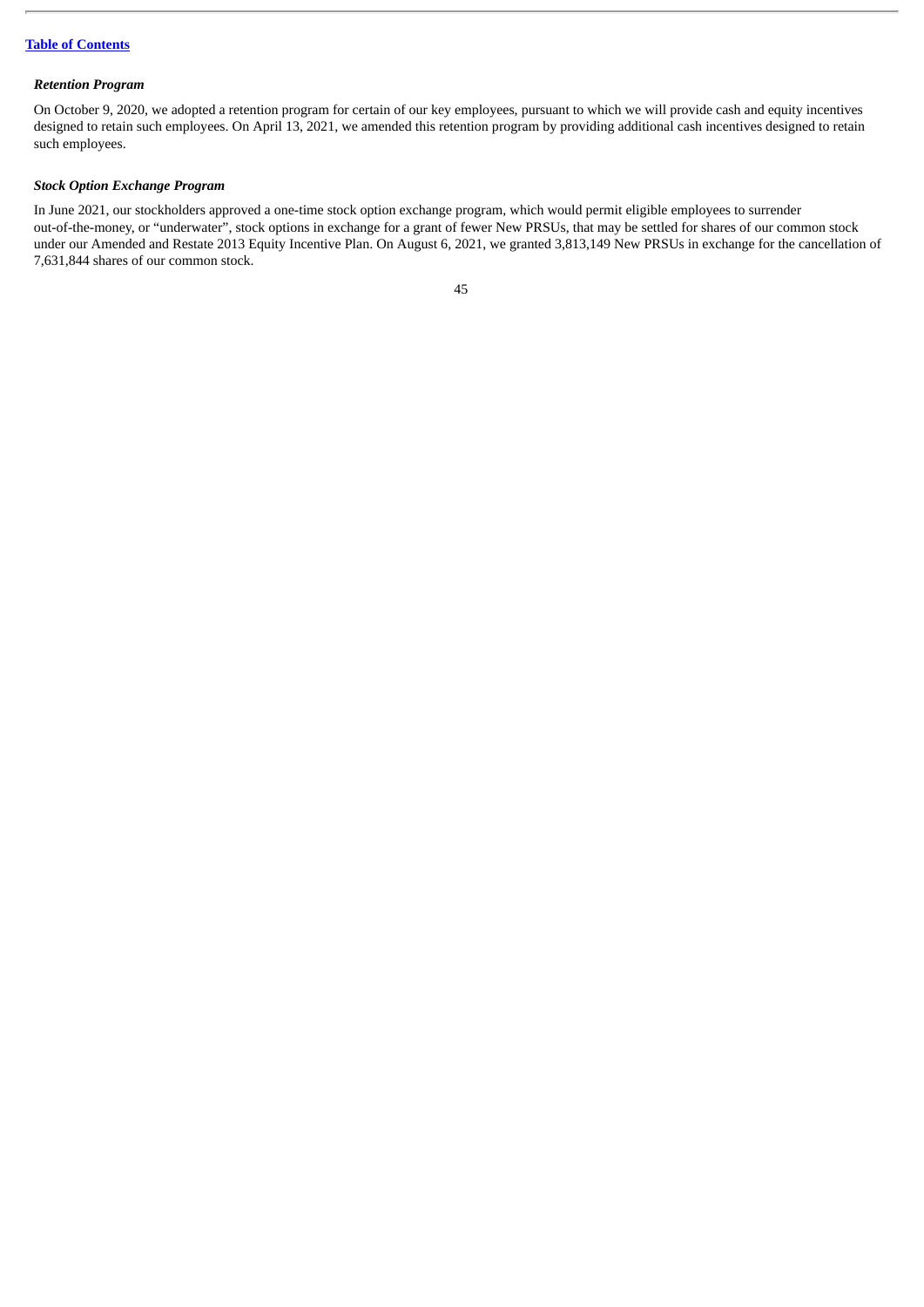#### **EQUITY COMPENSATION PLAN INFORMATION**

<span id="page-48-0"></span>The following table provides certain information with respect to all of the Company's equity compensation plans in effect as of December 31, 2021.

#### **Equity Compensation Plan Information**

| <b>Plan Category</b>                                       | Number of<br>securities to<br>he<br>issued upon<br>exercise of<br>outstanding<br>options,<br>stock<br>appreciation<br>rights, stock<br>awards and<br>restricted<br>stock units<br>(a)(1) | Weighted-<br>average<br>exercise<br>price of<br>outstanding<br>options,<br>stock<br>appreciation<br>rights, stock<br>awards and<br>restricted<br>stock units(2) | <b>Number of</b><br>securities<br>remaining<br>available for<br>issuance<br>under equity<br>compensation<br>plans<br>(excluding<br>securities<br>reflected in<br>column (a)) |
|------------------------------------------------------------|------------------------------------------------------------------------------------------------------------------------------------------------------------------------------------------|-----------------------------------------------------------------------------------------------------------------------------------------------------------------|------------------------------------------------------------------------------------------------------------------------------------------------------------------------------|
| Equity compensation plans approved by security holders     | 5,770,870                                                                                                                                                                                | 4.26<br>\$                                                                                                                                                      | 4,437,269                                                                                                                                                                    |
| Equity compensation plans not approved by security holders |                                                                                                                                                                                          |                                                                                                                                                                 |                                                                                                                                                                              |
| <b>Total</b>                                               | 5,770,870                                                                                                                                                                                | 4.26<br>\$                                                                                                                                                      | 4,437,269                                                                                                                                                                    |

(1) Consists of 2,119,467 shares subject to outstanding options and 3,651,403 shares subject to outstanding performance-based restricted stock unit awards.

(2) The weighted-average exercise price does not reflect the shares of our common stock that will be issued in connection with the settlement of performance-based restricted stock unit awards, which have no exercise price.

#### **HOUSEHOLDING OF PROXY MATERIALS**

<span id="page-48-1"></span>The SEC has adopted rules that permit companies and intermediaries (e.g., brokers) to satisfy the delivery requirements for Notices of Internet Availability of Proxy Materials or other Annual Meeting materials with respect to two or more stockholders sharing the same address by delivering a single Notice of Internet Availability of Proxy Materials or other Annual Meeting materials addressed to those stockholders. This process, which is commonly referred to as "householding," potentially means extra convenience for stockholders and cost savings for companies.

This year, a number of brokers with account holders who are Minerva Neurosciences, Inc. stockholders will be "householding" the Company's proxy materials. A single Notice of Internet Availability of Proxy Materials will be delivered to multiple stockholders sharing an address unless contrary instructions have been received from the affected stockholders. Once you have received notice from your broker that they will be "householding" communications to your address, "householding" will continue until you are notified otherwise or until you revoke your consent. If, at any time, you no longer wish to participate in "householding" and would prefer to receive a separate Notice of Internet Availability of Proxy Materials, please notify your broker or the Company. Direct your written request to Minerva Neurosciences, Inc. to the attention of our Corporate Secretary, 1601 Trapelo Road, Suite 286, Waltham, MA 02451, or contact our Corporate Secretary at (617) 600-7373. Stockholders who currently receive multiple copies of the Notices of Internet Availability of Proxy Materials at their addresses and would like to request "householding" of their communications should contact their brokers.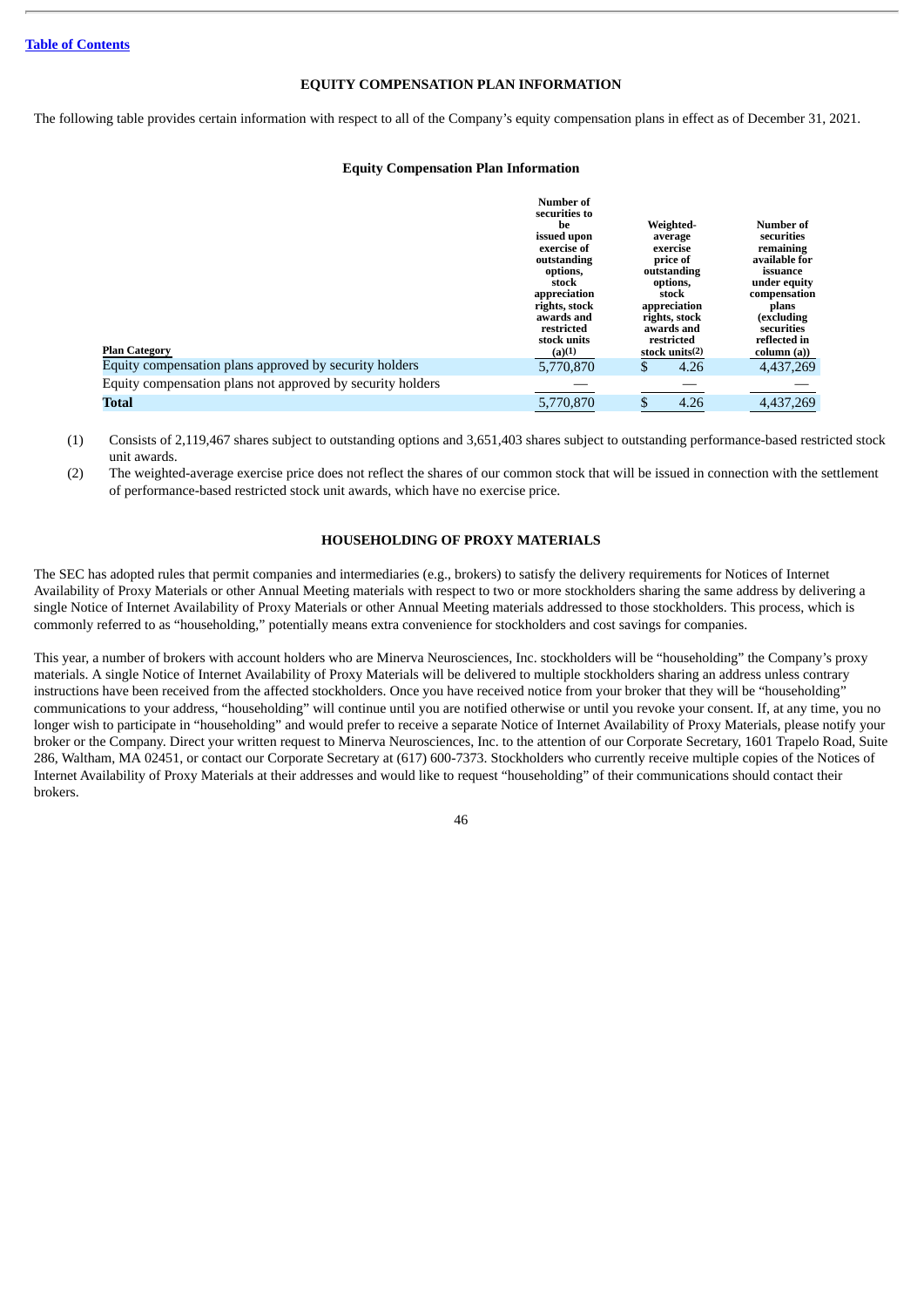#### **OTHER MATTERS**

<span id="page-49-0"></span>The Board knows of no other matters that will be presented for consideration at the Annual Meeting. If any other matters are properly brought before the meeting, it is the intention of the persons named in the accompanying proxy to vote on such matters in accordance with their best judgment.

By Order of the Board

Frederick Ahlholm SVP, Chief Financial Officer and Secretary

April , 2022

A copy of the Company's Annual Report to the Securities and Exchange Commission on Form 10-K for the fiscal year ended December 31, 2021 is available without charge upon written request to: Corporate Secretary, Minerva Neurosciences, Inc., 1601 Trapelo Road, Suite 286, **Waltham, MA 02451.**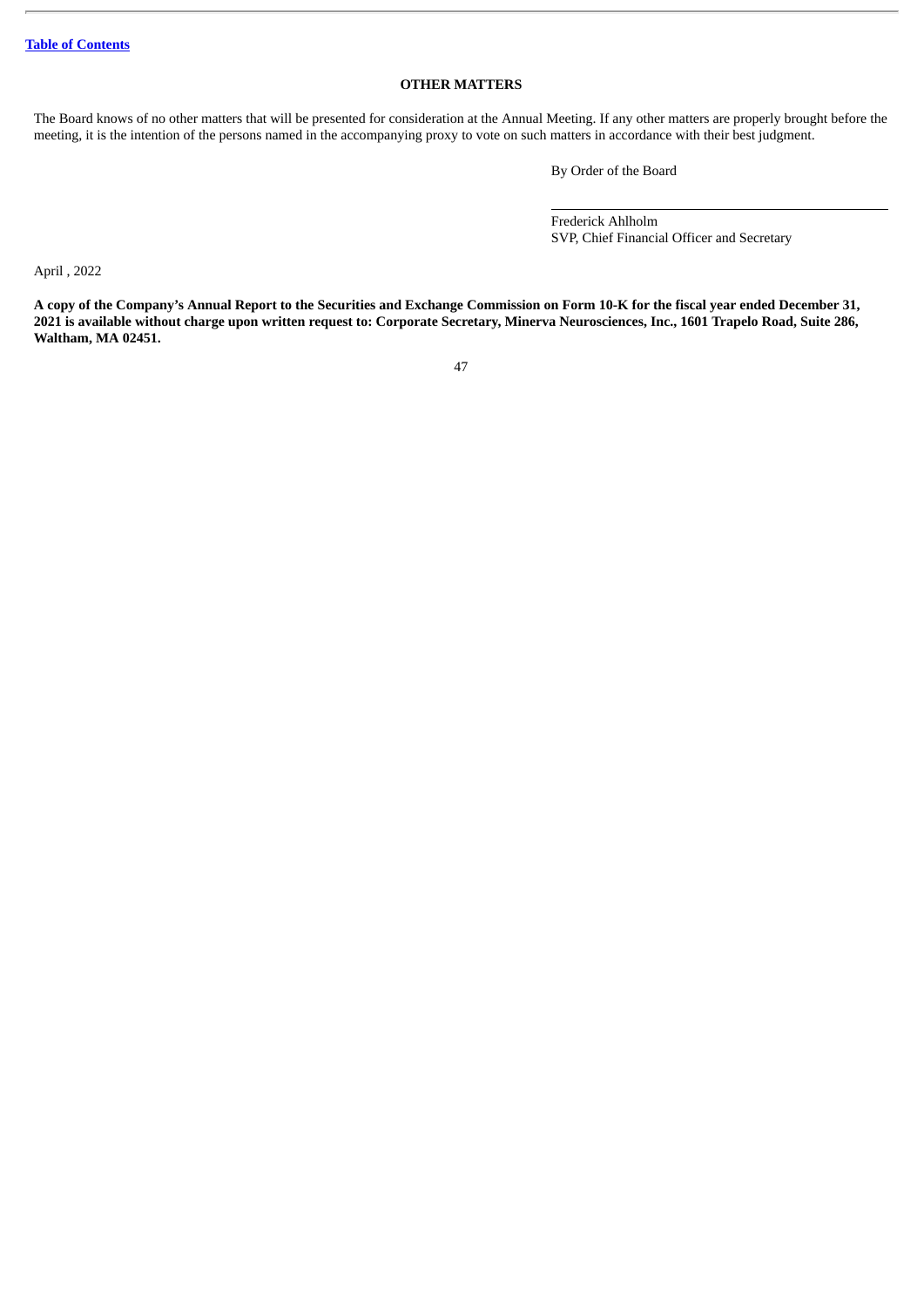#### **ANNEX A**

#### **CERTIFICATE OF AMENDMENT TO AMENDED AND RESTATED CERTIFICATE OF INCORPORATION OF MINERVA NEUROSCIENCES, INC.**

Minerva Neurosciences, Inc. (the "*Corporation*"), a corporation organized and existing under and by virtue of the General Corporation Law of the State of Delaware (the "*DGCL*"), does hereby certify that:

**FIRST:** The name of the Corporation is Minerva Neurosciences, Inc. The Certificate of Incorporation of the Corporation was originally filed with the Secretary of State of the State of Delaware on April 23, 2007 under the original name of the Corporation, Cyrenaic Pharmaceuticals, Inc., and was corrected by a Certificate of Correction filed with the Secretary of State of the State of Delaware on May 16, 2007. An Amended and Restated Certificate of Incorporation was filed with the Secretary of State of the State of Delaware on August 29, 2007 and was amended by the Certificate of Merger filed with the Secretary of State of the State of Delaware on November 12, 2013. A second Amended and Restated Certificate of Incorporation was filed with the Secretary of State of the State of Delaware on June 9, 2014 (the "*Certificate of Incorporation*").

**SECOND:** The Board of Directors of the Corporation (the "*Board*"), acting in accordance with the provisions of Sections 141 and 242 of the DGCL, adopted resolutions amending the Certificate of Incorporation, as follows:

Effective as of the effective time of 5:00 p.m., Eastern Time, on [DATE], 2022 (the "*Effective Time*"), each [four (4), five (5), six (6), seven (7), eight (8), nine (9), or ten (10)]1 shares of the Corporation's Common Stock, par value \$0.0001 per share, issued and outstanding immediately prior to the Effective Time shall, automatically and without any action on the part of the Corporation or the respective holders thereof, be combined into one (1) share of Common Stock without increasing or decreasing the par value of each share of Common Stock (the "*Reverse Split*"); provided, however, no fractional shares of Common Stock shall be issued as a result of the Reverse Split and, in lieu thereof, upon receipt after the Effective Time by the exchange agent selected by the Corporation of a properly completed and duly executed transmittal letter and, where shares are held in certificated form, the surrender of the stock certificate(s) formerly representing shares of pre-Reverse Split Common Stock, any stockholder who would otherwise be entitled to a fractional share of post-Reverse Split Common Stock as a result of the Reverse Split, following the Effective Time (after taking into account all fractional shares of post-Reverse Split Common Stock otherwise issuable to such stockholder), shall be entitled to receive a cash payment (without interest) equal to the fractional share of post-Reverse Split Common Stock to which such stockholder would otherwise be entitled multiplied by the average of the closing sales prices of a share of the Corporation's Common Stock (as adjusted to give effect to the Reverse Split) on The Nasdaq Stock Market during regular trading hours for each of the five (5) consecutive trading days immediately preceding the date this Certificate of Amendment is filed with the Secretary of State of the State of Delaware. Each stock certificate that, immediately prior to the Effective

A-1

<sup>1</sup> These amendments approve the combination of any whole number of shares of the Corporation's Common Stock between and including four (4) and ten (10) into one (1) share of the Corporation's Common Stock. By these amendments, the stockholders would approve each of the alternate amendments proposed by the Corporation's Board of Directors. If the reverse stock split proposal is approved by stockholders, the Certificate of Amendment filed with the Secretary of State of the State of Delaware will include only that reverse stock split ratio determined by the Company's Board of Directors to be in the best interests of the Company and its stockholders. The other amendments will be abandoned pursuant to Section 242(c) of the General Corporation Law of the State of Delaware. The Corporation's Board of Directors may also elect not to effect any reverse stock split, in which case all proposed alternate amendments will be abandoned.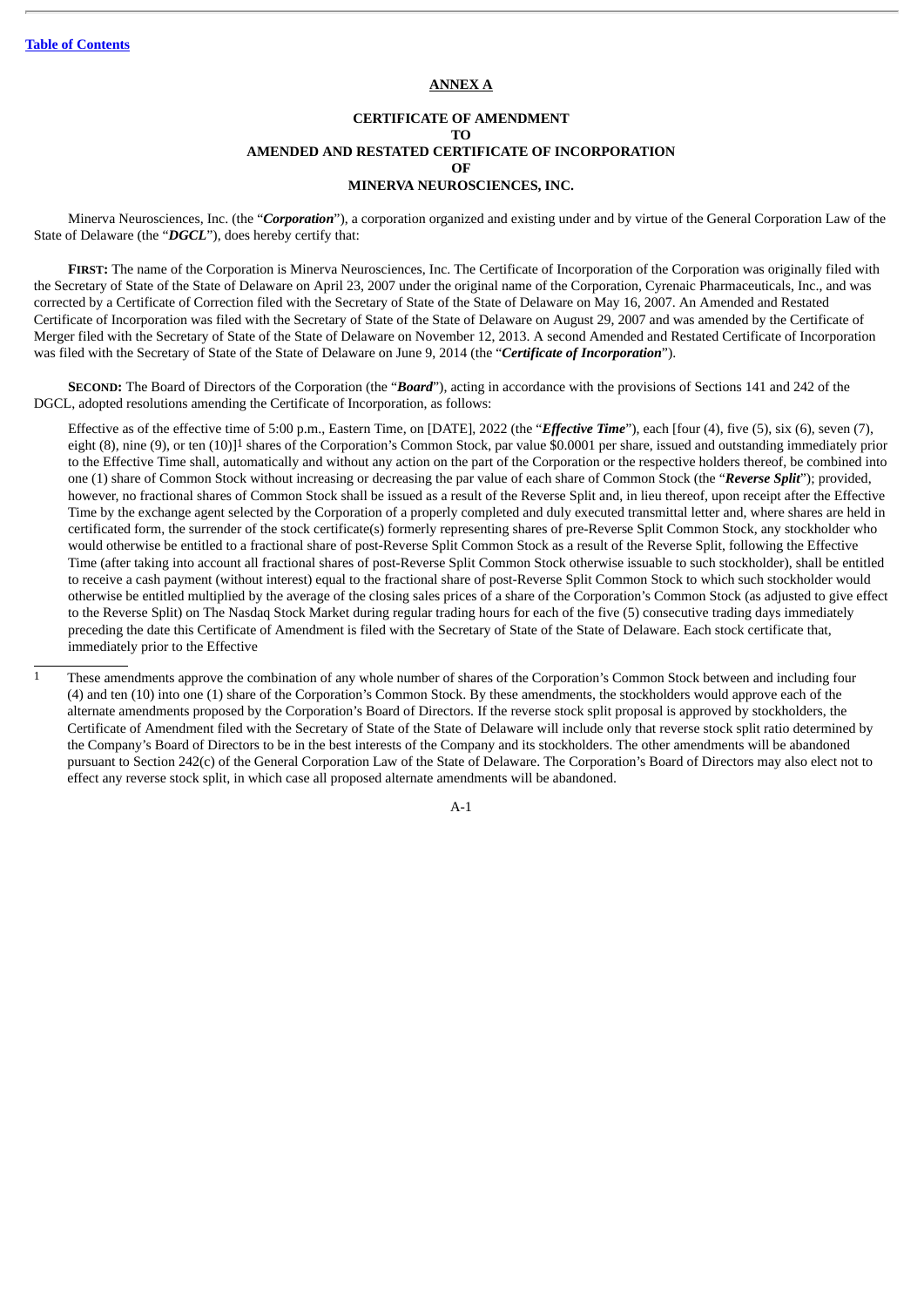Time, represented shares of pre-Reverse Split Common Stock shall, from and after the Effective Time, automatically and without any action on the part of the Corporation or the respective holders thereof, represent that number of whole shares of post-Reverse Split Common Stock into which the shares of pre-Reverse Split Common Stock represented by such certificate shall have been combined (as well as the right to receive cash in lieu of any fractional shares of post-Reverse Split Common Stock as set forth above); provided, however, that each holder of record of a certificate that represented shares of pre-Reverse Split Common Stock shall receive, upon surrender of such certificate, a new certificate representing the number of whole shares of post-Reverse Split Common Stock into which the shares of pre-Reverse Split Common Stock represented by such certificate shall have been combined pursuant to the Reverse Split, as well as any cash in lieu of fractional shares of post-Reverse Split Common Stock to which such holder may be entitled as set forth above. The Reverse Split shall be effected on a record holder-by-record holder basis, such that any fractional shares of post-Reverse Split Common Stock resulting from the Reverse Split and held by a single record holder shall be aggregated.

**THIRD:** The foregoing amendment to the Certificate of Incorporation was duly approved by the Board.

**FOURTH**: Thereafter, pursuant to a resolution of the Board, this Certificate of Amendment was submitted to the stockholders of the Corporation for their approval, and was duly adopted in accordance with the provisions of Section 242 of the DGCL.

**FIFTH**: This amendment to the Certificate of Incorporation shall be effective on and as of as of the effective time of 5:00 p.m., Eastern Time, on [DATE], 2022.

#### **[SIGNATURE PAGE FOLLOWS]**

A-2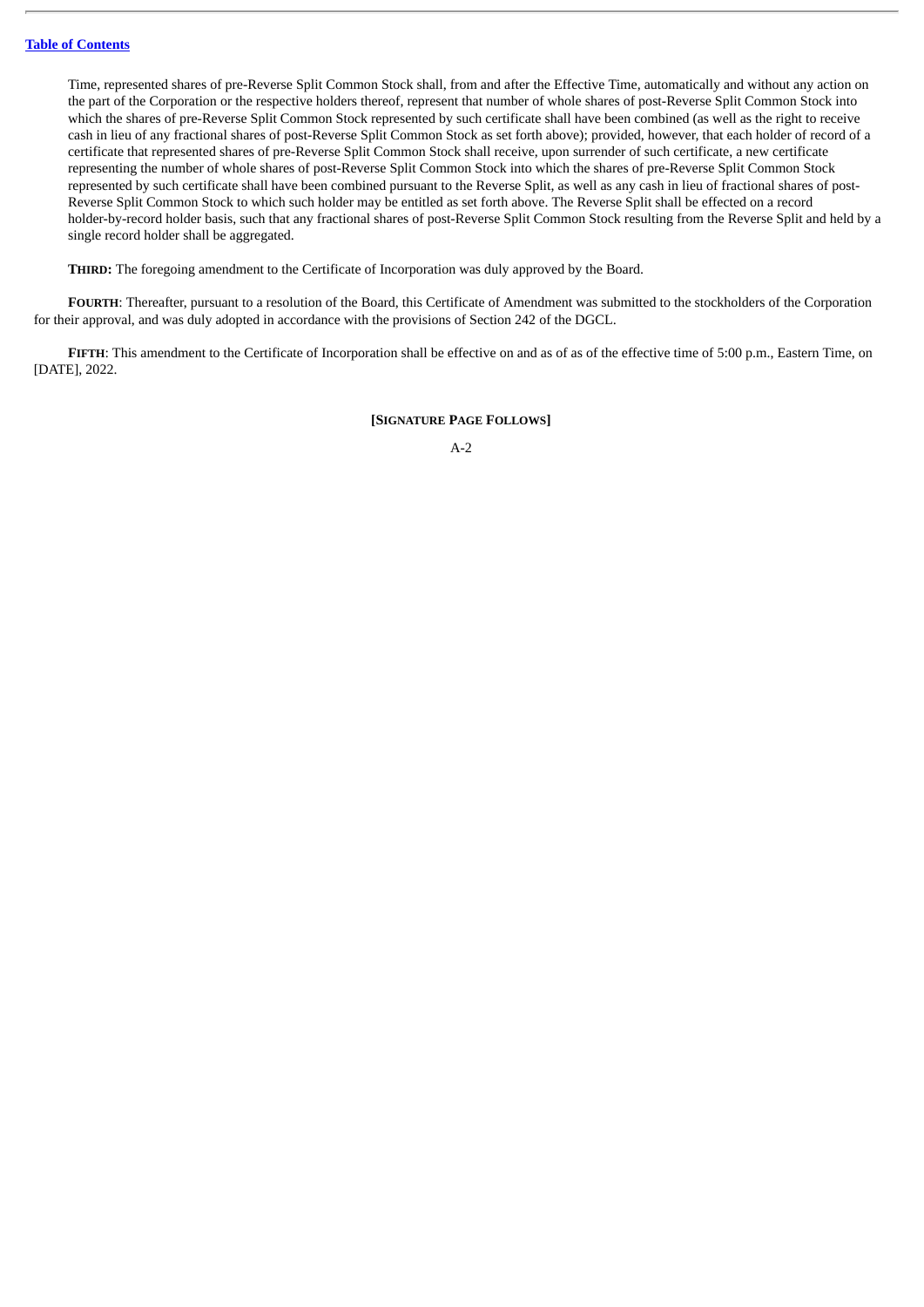**IN WITNESS WHEREOF,** the undersigned has caused this Certificate of Amendment to be signed by its duly authorized officer on the day of , 2022.

### MINERVA NEUROSCIENCES, INC.

By: Name: Title:

A-3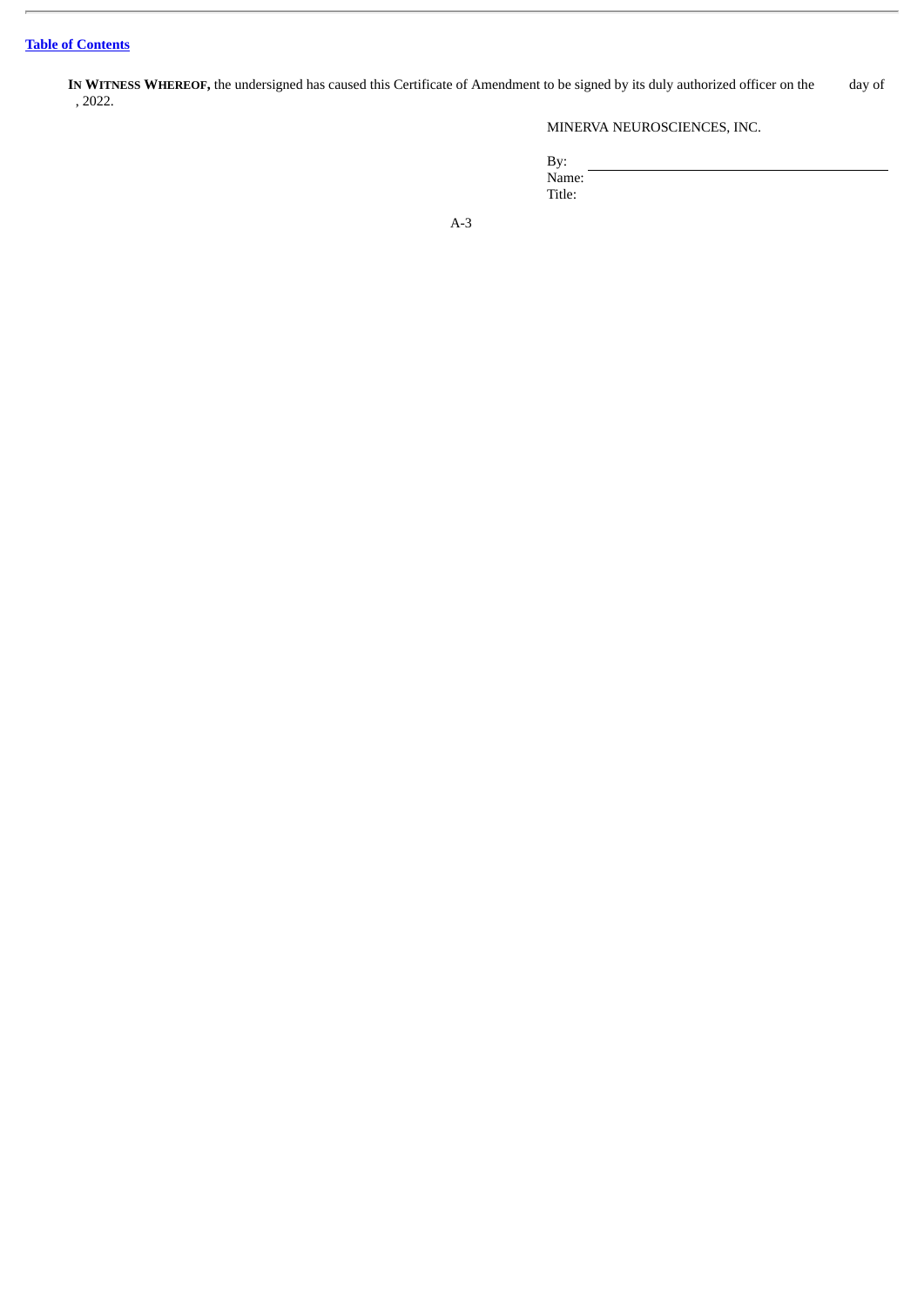Î,

MINERVA NEUROSCIENCES, INC.<br>1601 TRAPELO ROAD, SUITE 286 WALTHAM, MA 02451



VOTE BY INTERNET<br>Before The Meeting - Go to www.proxyvote.com or scan the QR Barcode above

Use the Internet to transmit your voting instructions and for electronic delivery of information.<br>Vote by 11:59 P.M. Eastern Time on June 9, 2022. Have your proxy card in hand when you<br>access the web site and follow the in

During The Meeting - Go to www.virtualshareholdermeeting.com/NERV2022

You may attend the meeting via the Internet and vote during the meeting. Have the information<br>that is printed in the box marked by the arrow available and follow the instructions.

VOTE BY PHONE - 1-800-690-6903<br>Use any touch-tone telephone to transmit your voting instructions. Vote by 11:59 P.M.<br>Eastern Time on June 9, 2022. Have your proxy card in hand when you call and then follow<br>the instructions

VOTE BY MAIL<br>Mark, sign and date your proxy card and return it in the postage-paid envelope we<br>have provided or return it to Vote Processing, c/o Broadridge, 51 Mercedes Way,<br>Edgewood, NY 11717.

TO VOTE, MARK BLOCKS BELOW IN BLUE OR BLACK INK AS FOLLOWS:

|                                                                                                                                                                                                                                                                               |                                                                                                                                                                                                                                                                                                                                                  |     |                             |        | D82862-P71339                                                                                                                                         | KEEP THIS PORTION FOR YOUR RECORDS  |                     |   |
|-------------------------------------------------------------------------------------------------------------------------------------------------------------------------------------------------------------------------------------------------------------------------------|--------------------------------------------------------------------------------------------------------------------------------------------------------------------------------------------------------------------------------------------------------------------------------------------------------------------------------------------------|-----|-----------------------------|--------|-------------------------------------------------------------------------------------------------------------------------------------------------------|-------------------------------------|---------------------|---|
|                                                                                                                                                                                                                                                                               |                                                                                                                                                                                                                                                                                                                                                  |     |                             |        | THIS PROXY CARD IS VALID ONLY WHEN SIGNED AND DATED.                                                                                                  | DETACH AND RETURN THIS PORTION ONLY |                     |   |
|                                                                                                                                                                                                                                                                               | MINERVA NEUROSCIENCES, INC.<br>The Board of Directors recommends you vote FOR the<br>following:                                                                                                                                                                                                                                                  | All | For Withhold For All<br>All | Except | To withhold authority to vote for any individual<br>nominee(s), mark "For All Except" and write the<br>number(s) of the nominee(s) on the line below. |                                     |                     |   |
| 1.                                                                                                                                                                                                                                                                            | <b>Election of Directors</b>                                                                                                                                                                                                                                                                                                                     | О   | Π                           | Ω      |                                                                                                                                                       |                                     |                     |   |
|                                                                                                                                                                                                                                                                               | Nominees:                                                                                                                                                                                                                                                                                                                                        |     |                             |        |                                                                                                                                                       |                                     |                     |   |
|                                                                                                                                                                                                                                                                               | 01<br>Jeryl Hilleman<br>02<br>Fouzia Laghrissi-Thode<br>Remy Luthringer<br>(3)                                                                                                                                                                                                                                                                   |     |                             |        |                                                                                                                                                       |                                     |                     |   |
|                                                                                                                                                                                                                                                                               | The Board of Directors recommends you vote FOR the following proposals:                                                                                                                                                                                                                                                                          |     |                             |        |                                                                                                                                                       |                                     | For Against Abstain |   |
| To approve an amendment to the Company's Amended and Restated Certificate of Incorporation to effect a reverse stock split of its common stock at<br>2.<br>a ratio in the range of 1:4 to 1:10, with such ratio to be determined at the discretion of the board of directors. |                                                                                                                                                                                                                                                                                                                                                  |     |                             |        |                                                                                                                                                       | Ω                                   | Π                   |   |
| 3.                                                                                                                                                                                                                                                                            | To approve, on an advisory basis, the compensation of the Company's named executive officers.                                                                                                                                                                                                                                                    |     |                             |        |                                                                                                                                                       | Ω                                   | О                   | Ο |
| 4.                                                                                                                                                                                                                                                                            | To ratify the appointment of Deloitte & Touche LLP as the Company's independent registered public accounting firm for the fiscal year ending<br>December 31, 2022.                                                                                                                                                                               |     |                             |        |                                                                                                                                                       | п                                   | Ω                   | Ω |
| 5.                                                                                                                                                                                                                                                                            | To approve the authorization to adjourn the Annual Meeting, if necessary, to solicit additional proxies if there are not sufficient votes in favor of<br>Proposal 2.                                                                                                                                                                             |     |                             |        |                                                                                                                                                       | П                                   | Ο                   | Ω |
|                                                                                                                                                                                                                                                                               | NOTE: Such other business as may properly come before the meeting or any adjournment thereof.                                                                                                                                                                                                                                                    |     |                             |        |                                                                                                                                                       |                                     |                     |   |
|                                                                                                                                                                                                                                                                               | Please sign exactly as your name(s) appear(s) hereon. When signing as attorney, executor,<br>administrator, or other fiduciary, please give full title as such. Joint owners should each sign<br>personally. All holders must sign. If a corporation or partnership, please sign in full corporate<br>or partnership name by authorized officer. |     |                             |        |                                                                                                                                                       |                                     |                     |   |
|                                                                                                                                                                                                                                                                               |                                                                                                                                                                                                                                                                                                                                                  |     |                             |        |                                                                                                                                                       |                                     |                     |   |
|                                                                                                                                                                                                                                                                               | Signature [PLEASE SIGN WITHIN BOX]<br>Date                                                                                                                                                                                                                                                                                                       |     |                             |        | Signature (Joint Owners)<br>Date                                                                                                                      |                                     |                     |   |